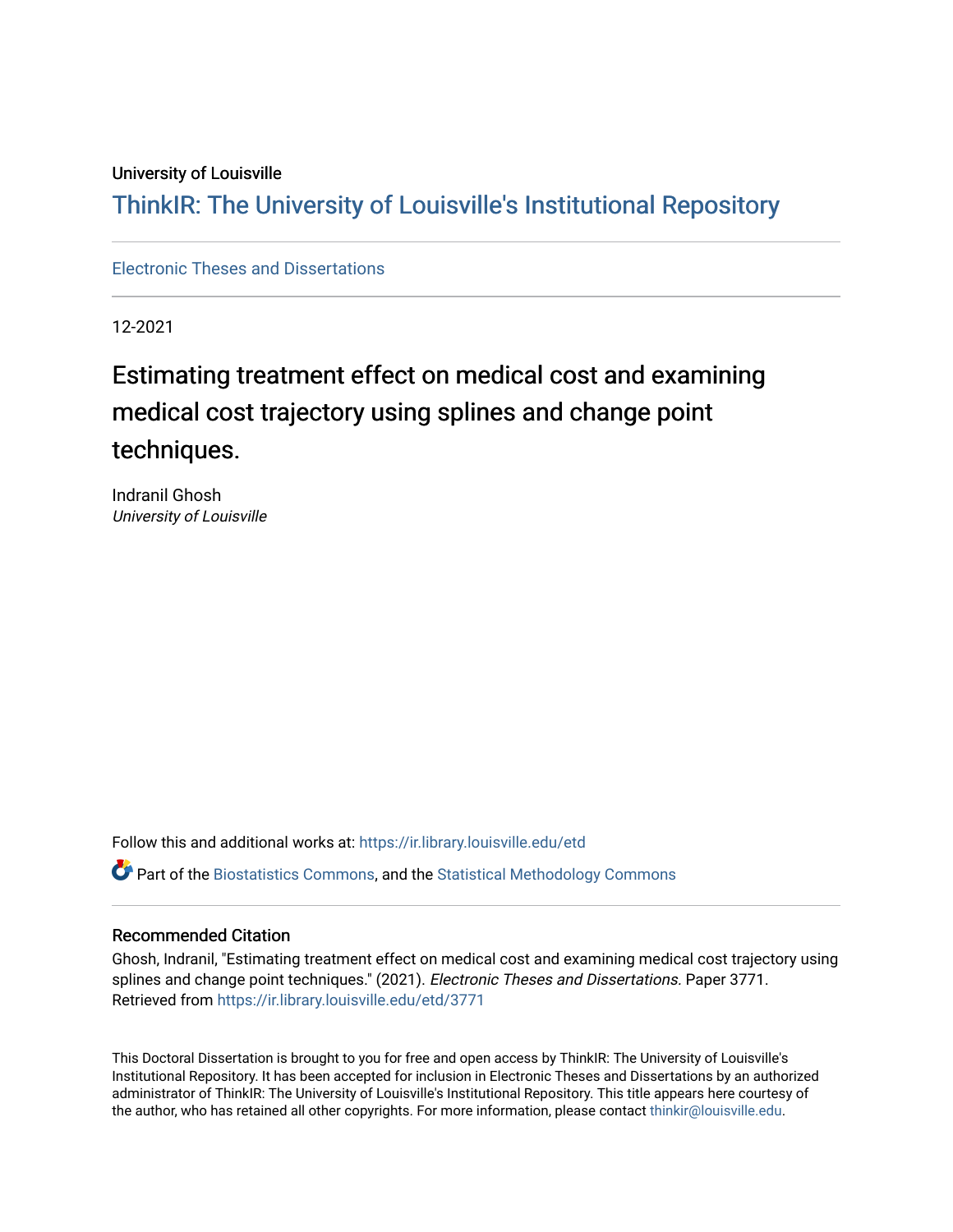## ESTIMATING TREATMENT EFFECT ON MEDICAL COST AND EXAMINING MEDICAL COST TRAJECTORY USING SPLINES AND CHANGE POINT TECHNIQUES

By

Indranil Ghosh B.Sc., University of Calcutta, 2012 M.Sc., Banaras Hindu University, 2014

A Dissertation Submitted to the Faculty of the School of Public Health and Information Sciences of the University of Louisville in Partial Fulfillment of the Requirements for the Degree of

> Doctor of Philosophy in Biostatistics

Department of Bioinformatics and Biostatistics University of Louisville Louisville, Kentucky

December 2021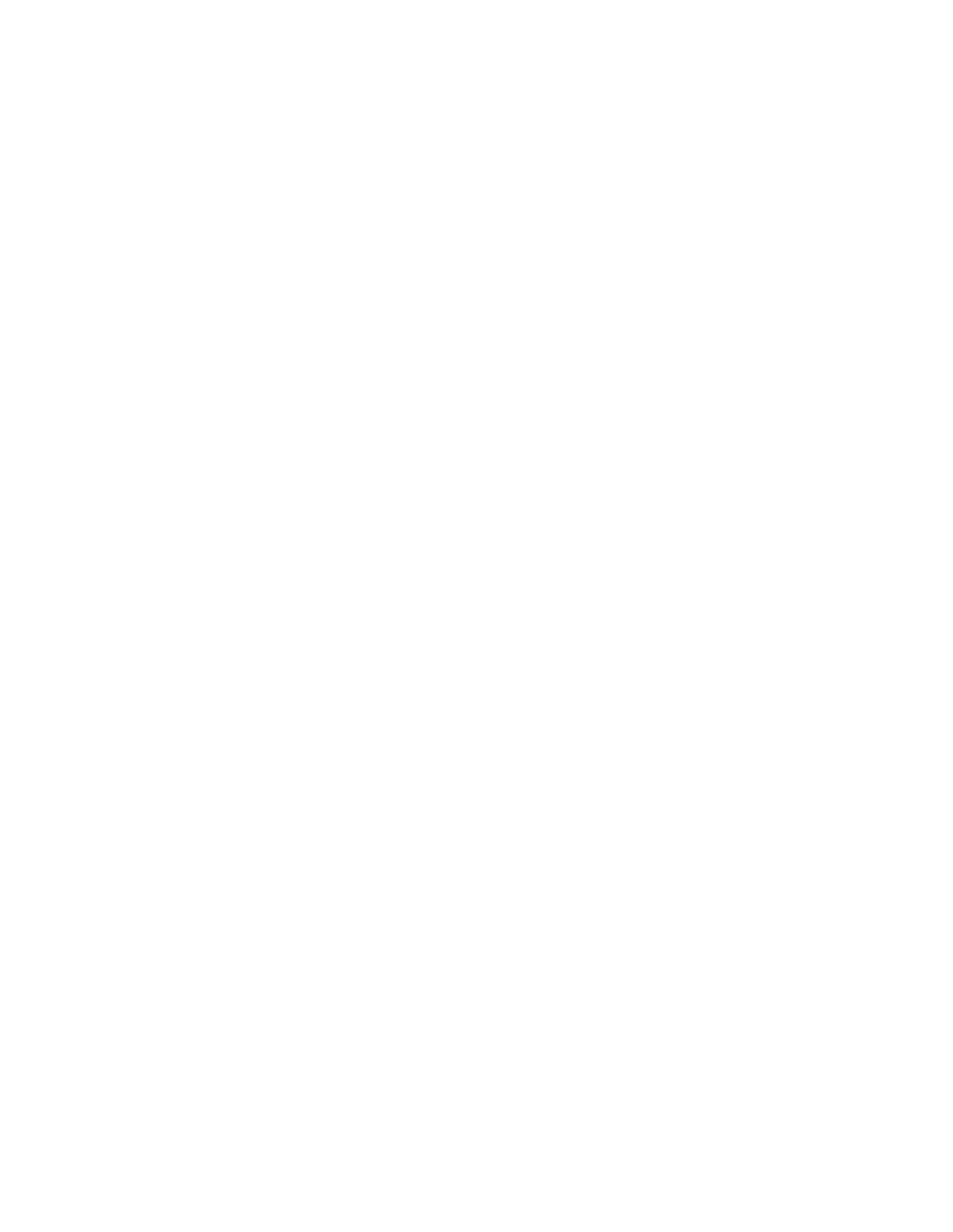# ESTIMATING TREATMENT EFFECT ON MEDICAL COST AND EXAMINING MEDICAL COST TRAJECTORY USING SPLINES AND CHANGE POINT TECHNIQUES

By

Indranil Ghosh B.Sc., University of Calcutta, 2012 M.Sc., Banaras Hindu University, 2014

A Dissertation Approved on

November 22, 2021

by the following Dissertation Committee:

Dr. Maiying Kong, Dissertation Director

Dr. Shesh Nath Rai

Dr. Michael Egger

Dr. Jeremy Gaskins

Dr. Qi Zheng

Dr. Dongfeng Wu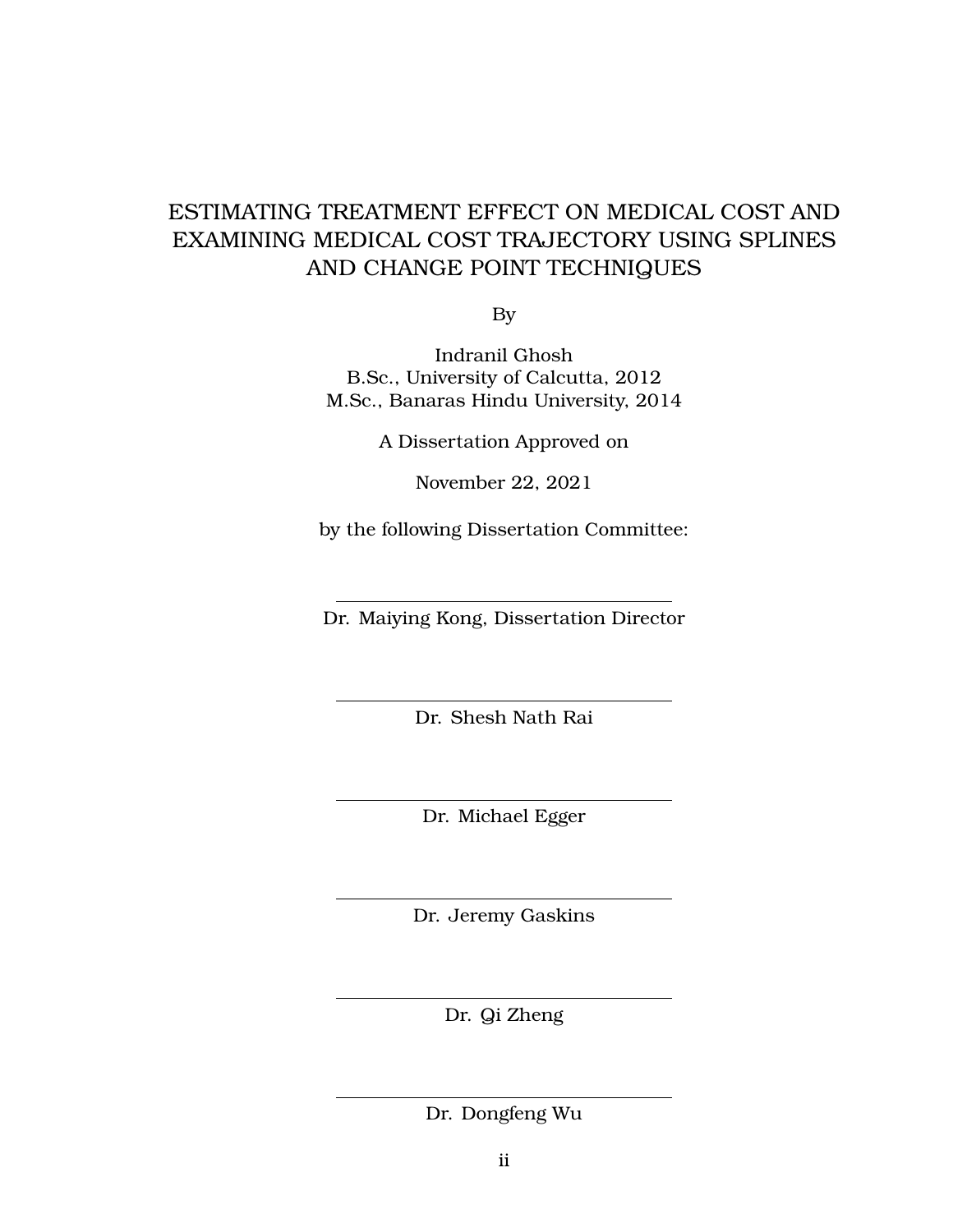## DEDICATION

<span id="page-4-0"></span>This dissertation is dedicated to my parents Mr Animesh Ghosh and Mrs Jayashree Ghosh who have given me invaluable support throughout my life.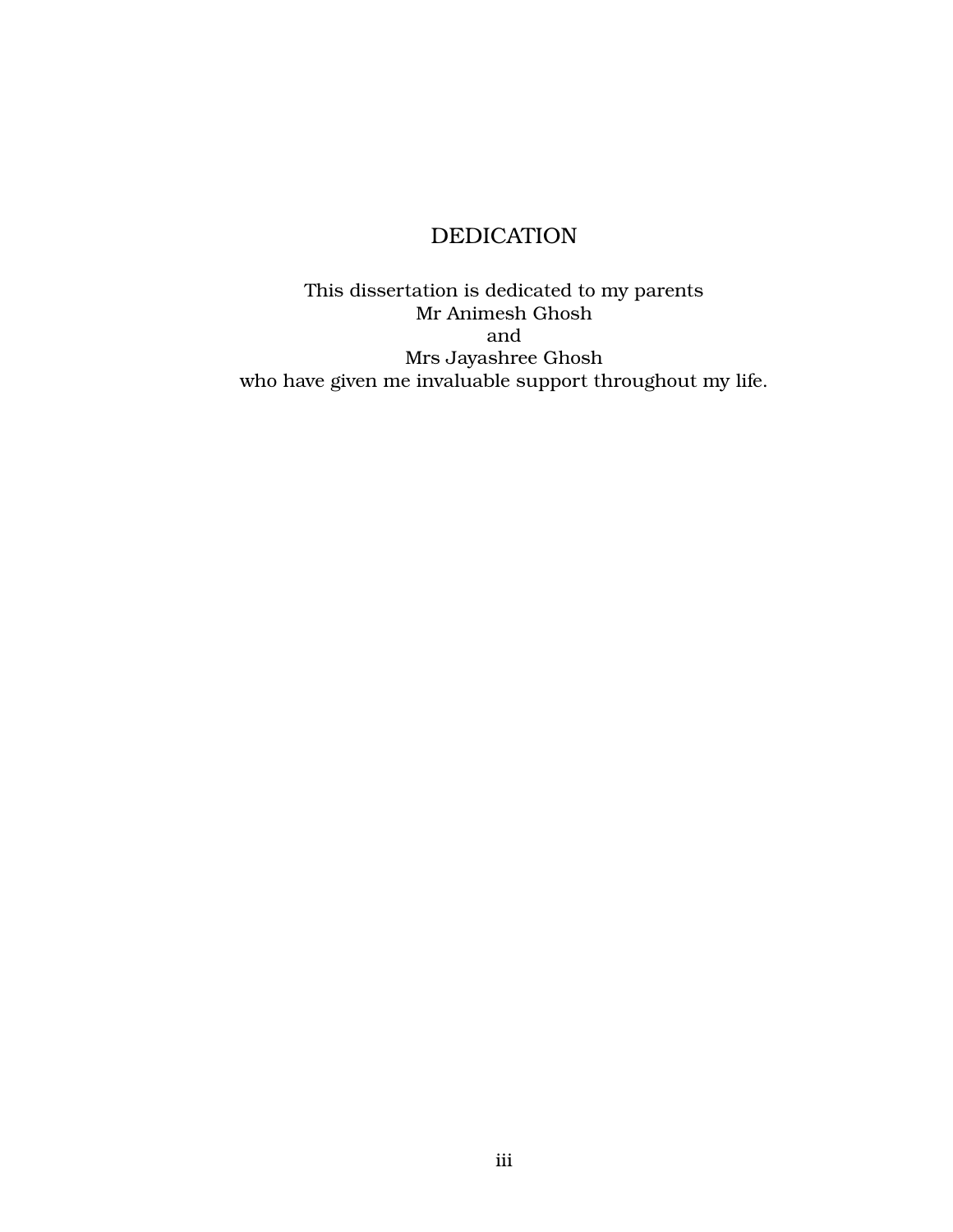### ACKNOWLEDGMENTS

<span id="page-5-0"></span>I would like to thank my advisor, Dr. Maiying Kong, for her guidance and patience for my dissertation research. I would also like to thank Dr. Michael Egger, Dr. Dongfeng Wu, and the Department of Bioinformatics and Biostatistics at University of Louisville for their financial support during my study. My gratitude also goes to Dr. Qi Zheng and Dr. Michael Egger for their valuable inputs for my dissertation, and goes to my dissertation committee members Dr. Shesh Rai and Dr. Jeremy Gaskins for their time, and invaluable comments and support.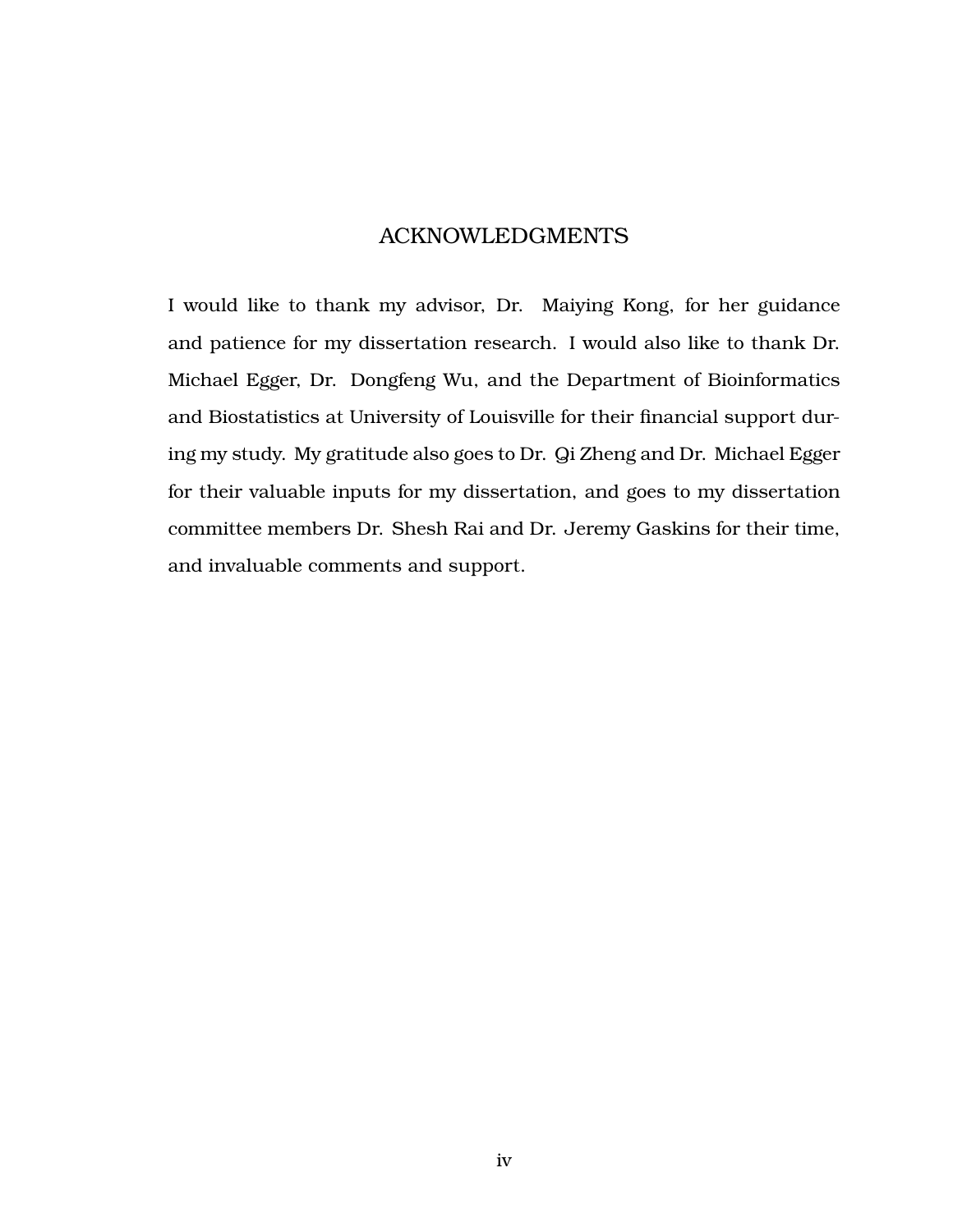### ABSTRACT

# <span id="page-6-0"></span>ESTIMATING TREATMENT EFFECT ON MEDICAL COST AND EXAMINING MEDICAL COST TRAJECTORY USING SPLINES AND CHANGE POINT TECHNIQUES

### Indranil Ghosh

#### November 22, 2021

In the world of growing medical needs, other than the clinical outcomes, the cost of healthcare is one of the important aspects to evaluate. The cost of treatment could act as a decisive factor on which one to choose from two equally likely effective treatment options. In literature, the most used quantity for cost of a treatment is cumulative lifetime cost since the diagnosis of a disease. While it provides a bird's eye view of the treatment cost, it fails to capture the underlying pattern of the treatment cost trajectory. We developed a marginal structural functional model (MSFM) using an I-spline basis to examine the accumulative cost trajectory over time. Further, to obtain a valid average treatment effect (ATE) estimator, we used the inverse probability of treatment weighting (IPTW) to control the confounding between the cost and the treatment groups. Penalized spline regressions were used to estimate the cost trajectory and ATE. We carried out extensive simulation studies to examine the performance of the proposed method. We also applied our proposed method to gastric cancers patients based SEER-Medicare 2005 − 2014 database, and illustrated the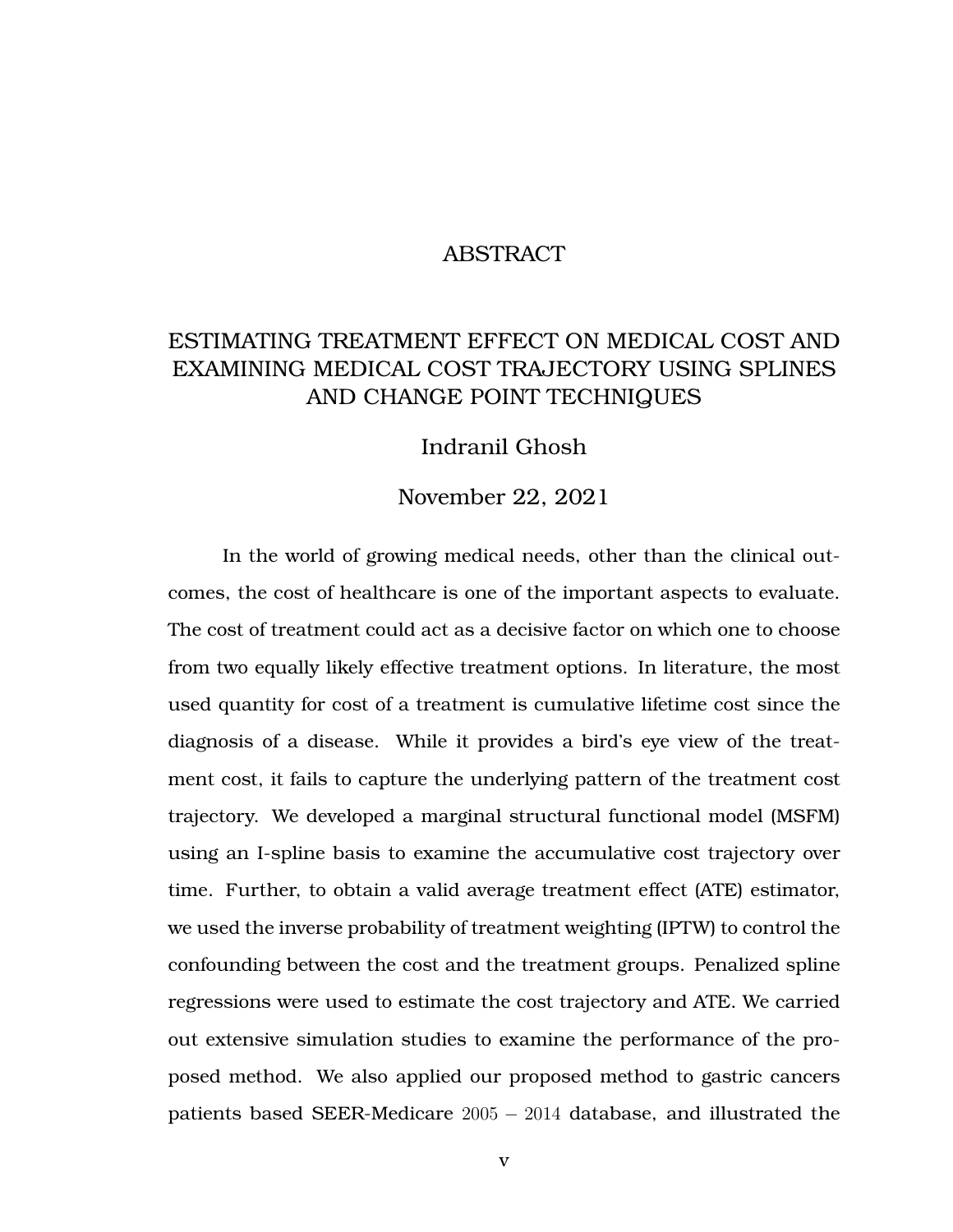cost pattern over time under different treatments.

Another important aspect of healthcare cost is to identify the underlying pattern of the cost due to a disease. The estimation of healthcare cost and locating the change points across the cost trajectory is important to policy makers and clinicians, given the increasing costs of healthcare delivery, budgetary constraints, and the aging population. While in the literature the lifetime cost was often studied, the estimation of cost patterns and change points for cost patterns are important to policy makers and insurance companies. We develop a piece-wise linear mixed effect change point model as well as a I-spline based non-parametric model to estimate the cost trajectory over time and evaluate the change points for cost. We model the patient-level cost trajectory as well as population-level cost trajectory by using the patient-level regression parameters, which depend on patient-level characteristics and treatment choices. We applied our proposed methods on pancreatic cancer patients in SEER-Medicare 2005 − 2014 database and concluded that both models capture the cost trajectory as well the change points.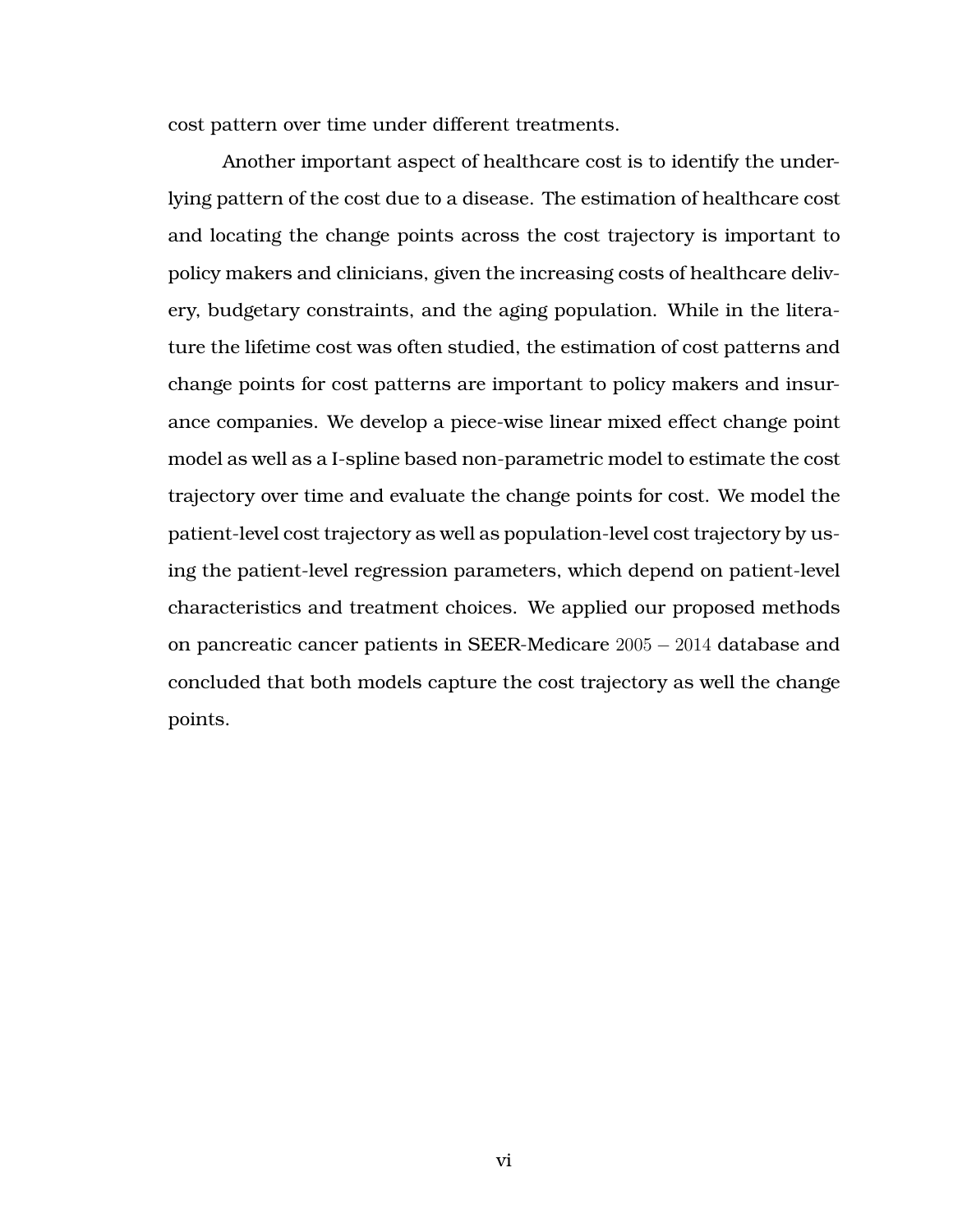## TABLE OF CONTENTS

| <b>DEDICATION</b>                                                                                                                                                                                                                                                                 | iii                                                                |  |  |  |  |
|-----------------------------------------------------------------------------------------------------------------------------------------------------------------------------------------------------------------------------------------------------------------------------------|--------------------------------------------------------------------|--|--|--|--|
| <b>ACKNOWLEDGMENTS</b><br>iv                                                                                                                                                                                                                                                      |                                                                    |  |  |  |  |
| <b>ABSTRACT</b>                                                                                                                                                                                                                                                                   | $\mathbf{V}$                                                       |  |  |  |  |
| <b>LIST OF FIGURES</b>                                                                                                                                                                                                                                                            | ix                                                                 |  |  |  |  |
| <b>CHAPTER 1: INTRODUCTION</b>                                                                                                                                                                                                                                                    |                                                                    |  |  |  |  |
| 1.1 Estimating Treatment Effect on Medical Cost Trajectory using                                                                                                                                                                                                                  | $\mathbf{1}$                                                       |  |  |  |  |
| 1.2 Estimating Healthcare Cost using Parametric Change Point                                                                                                                                                                                                                      | $\overline{2}$                                                     |  |  |  |  |
| 1.3 Non-parametric Models for Estimating Medical Cost and Change                                                                                                                                                                                                                  | 3                                                                  |  |  |  |  |
| CHAPTER 2: ESTIMATING TREATMENT EFFECT ON MEDICAL COST<br>TRAJECTORY USING PROPENSITY SCORES AND I-SPLINES<br>2.2 Marginal structural functional model for cost trajectory<br>2.2.1 Model for accumulative cost and its estimate<br>2.2.2 Model for monthly cost and its estimate | 3<br>$\overline{4}$<br>$\overline{5}$<br>8<br>12<br>12<br>20<br>28 |  |  |  |  |
| <b>CHAPTER 3: ESTIMATING HEALTHCARE COST USING PARAMETRIC</b><br><b>CHANGE POINT MODELS</b><br>3.2 The proposed model for change point detection and cost tra-                                                                                                                    | 28<br>29<br>32                                                     |  |  |  |  |
| 3.2.1 A simple change point model<br>3.2.2 The proposed patient-level change point cost models 34<br>3.2.3 The estimation procedure $\ldots \ldots \ldots \ldots \ldots$ .<br>3.4 Discussion                                                                                      | 32                                                                 |  |  |  |  |
| CHAPTER 4: NON-PARAMETRIC MODELS FOR ESTIMATING MEDI-<br>CAL COST AND CHANGE POINTS                                                                                                                                                                                               | 45                                                                 |  |  |  |  |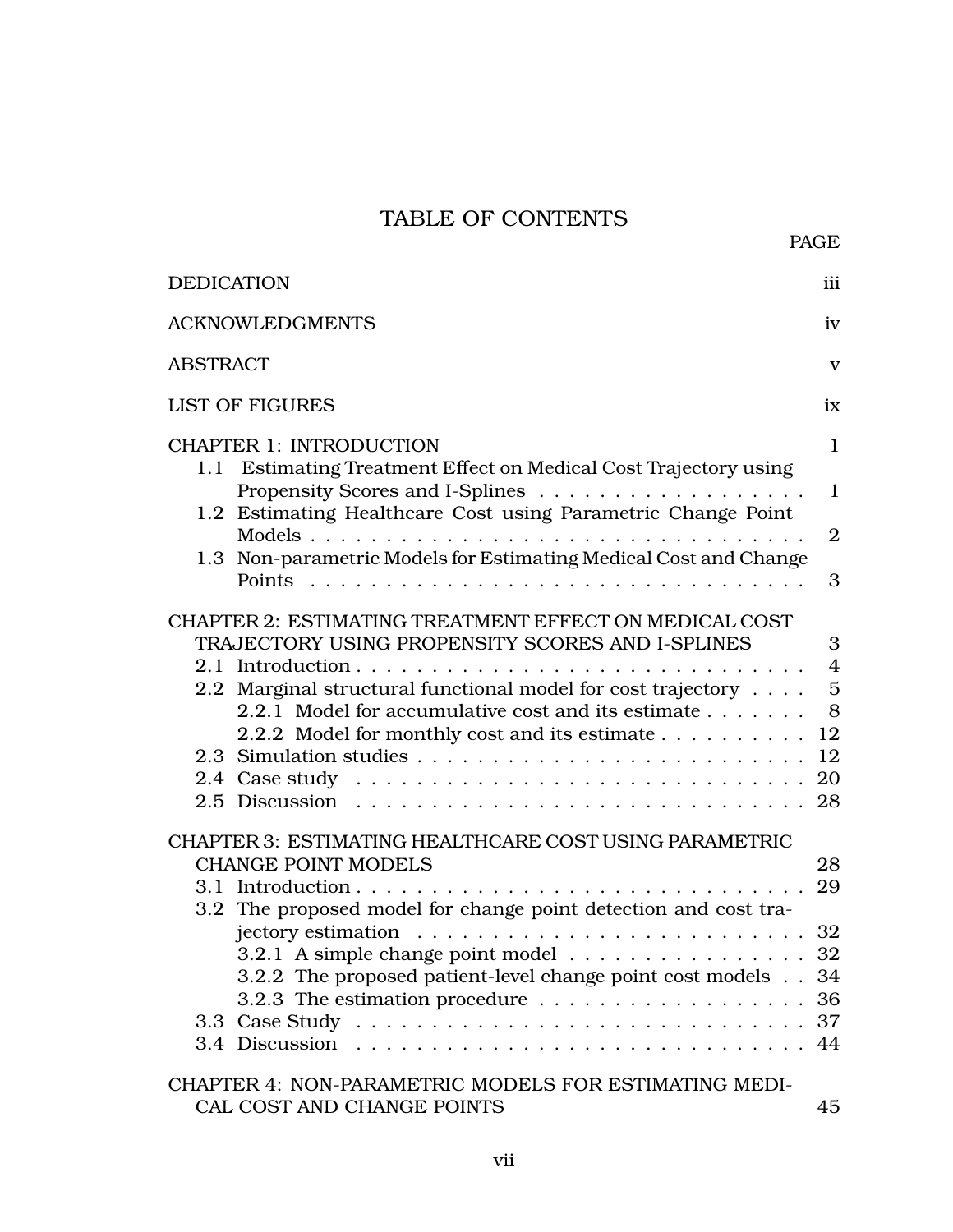|                 | 4.2 The proposed non-parametric model for cost trajectory esti- |    |  |  |  |  |  |  |
|-----------------|-----------------------------------------------------------------|----|--|--|--|--|--|--|
|                 | mation and change point detection 47                            |    |  |  |  |  |  |  |
|                 | 4.2.1 The proposed non-parametric model 47                      |    |  |  |  |  |  |  |
|                 |                                                                 |    |  |  |  |  |  |  |
|                 |                                                                 |    |  |  |  |  |  |  |
|                 |                                                                 |    |  |  |  |  |  |  |
|                 | <b>REFERENCES</b>                                               | 61 |  |  |  |  |  |  |
| <b>APPENDIX</b> |                                                                 | 65 |  |  |  |  |  |  |
|                 | <b>CURRICULUM VITA</b>                                          | 65 |  |  |  |  |  |  |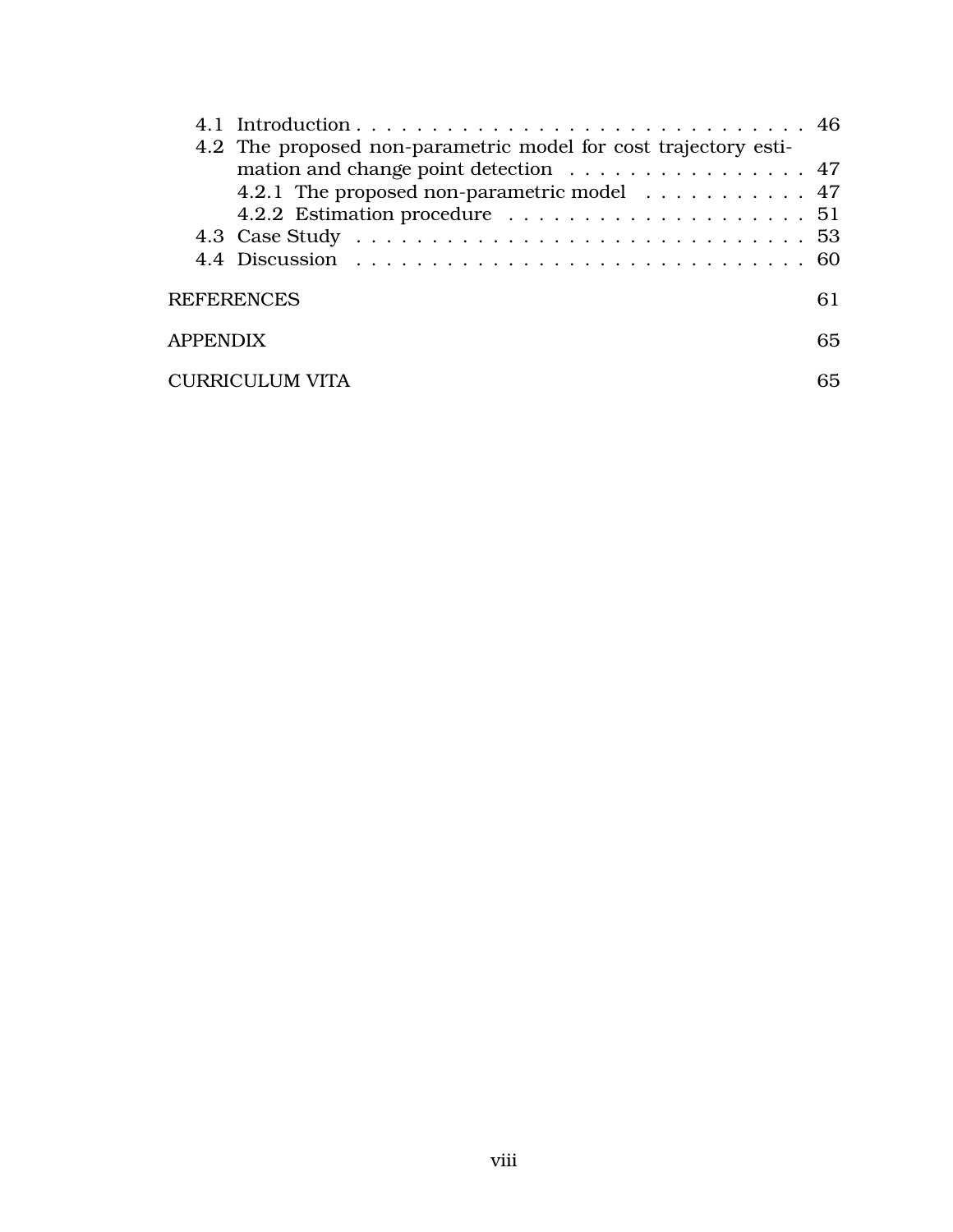## LIST OF FIGURES

#### <span id="page-10-0"></span>FIGURE PAGE

|     | 2.1 Simulation results for the estimated cost trajectory for control                |    |
|-----|-------------------------------------------------------------------------------------|----|
|     | group under the linear increment rate function F1: $f(t_{ii}) = t_{ii}$             |    |
|     | (Panel A1) and the cost difference over time under three dif-                       |    |
|     | ferent settings for $\Delta_a(t)$ : no treatment effect (Panel A2), linear          |    |
|     | treatment effect (Panel A3), and non-linear treatment effect                        |    |
|     | $( Panel A4)$                                                                       | 18 |
| 2.2 | Simulation results for the estimated cost trajectory for con-                       |    |
|     | trol group under the non-linear increment rate function F2:                         |    |
|     | $f(t_{ii}) = t_{ii} + sin(t_{ii})$ (Panel A1) and the cost difference over time     |    |
|     | under three different settings for $\Delta_a(t)$ : no treatment effect              |    |
|     | (Panel A2), linear treatment effect (Panel A3), and non-linear                      |    |
|     |                                                                                     | 18 |
| 2.3 | Illustration of monthly cost (Panel A) and accumulative cost                        |    |
|     | (Panel B) for four randomly selected patients, and the average                      |    |
|     | cost trajectory (Panel C) and the Kaplan-Meier survival curves                      |    |
|     | (Panel D) for the three different treatment groups.                                 | 23 |
|     | 2.4 The estimated accumulative cost trajectory under three differ-                  |    |
|     | ent treatment combinations (Panels A1-A3) and the compar-                           |    |
|     | isons between different treatments (Panels B1-B3) and the es-                       |    |
|     | timated average monthly cost trajectory under three different                       |    |
|     | treatment combinations (Panels C1-C3) and the comparisons                           |    |
|     | between different treatments (Panels D1-D3) for stomach can-                        |    |
|     |                                                                                     | 26 |
| 3.1 | Illustration of cost phases and change points                                       | 31 |
| 3.2 | Examples of patient-level cost trajectory with diagnosis of pan-                    |    |
|     | creatic cancer at time $t_0 = 0$ , from SEER Medicare $2005 - 2014$                 |    |
|     |                                                                                     | 39 |
| 3.3 | The contour plot of RMSE for $\tau_{-1}$ versus $\tau_1$ with $\tau_2$ fixed at the |    |
|     | optimal value 8 (Panel A1), and the contour plot of RMSE for                        |    |
|     | $\tau_2$ versus $\tau_1$ with $\tau_{-1}$ fixed at the optimal value $-1$ .         | 40 |
| 3.4 | Average observed and estimated monthly cost along with change                       |    |
|     | points for different cohorts of pancreatic cancer patients using                    |    |
|     | the proposed parametric change point approach<br>.                                  | 43 |
| 3.5 | Average observed and estimated monthly cost along with change                       |    |
|     | points for different stages of pancreatic cancer patients using                     |    |
|     | the proposed parametric change point approach $\dots \dots$                         | 44 |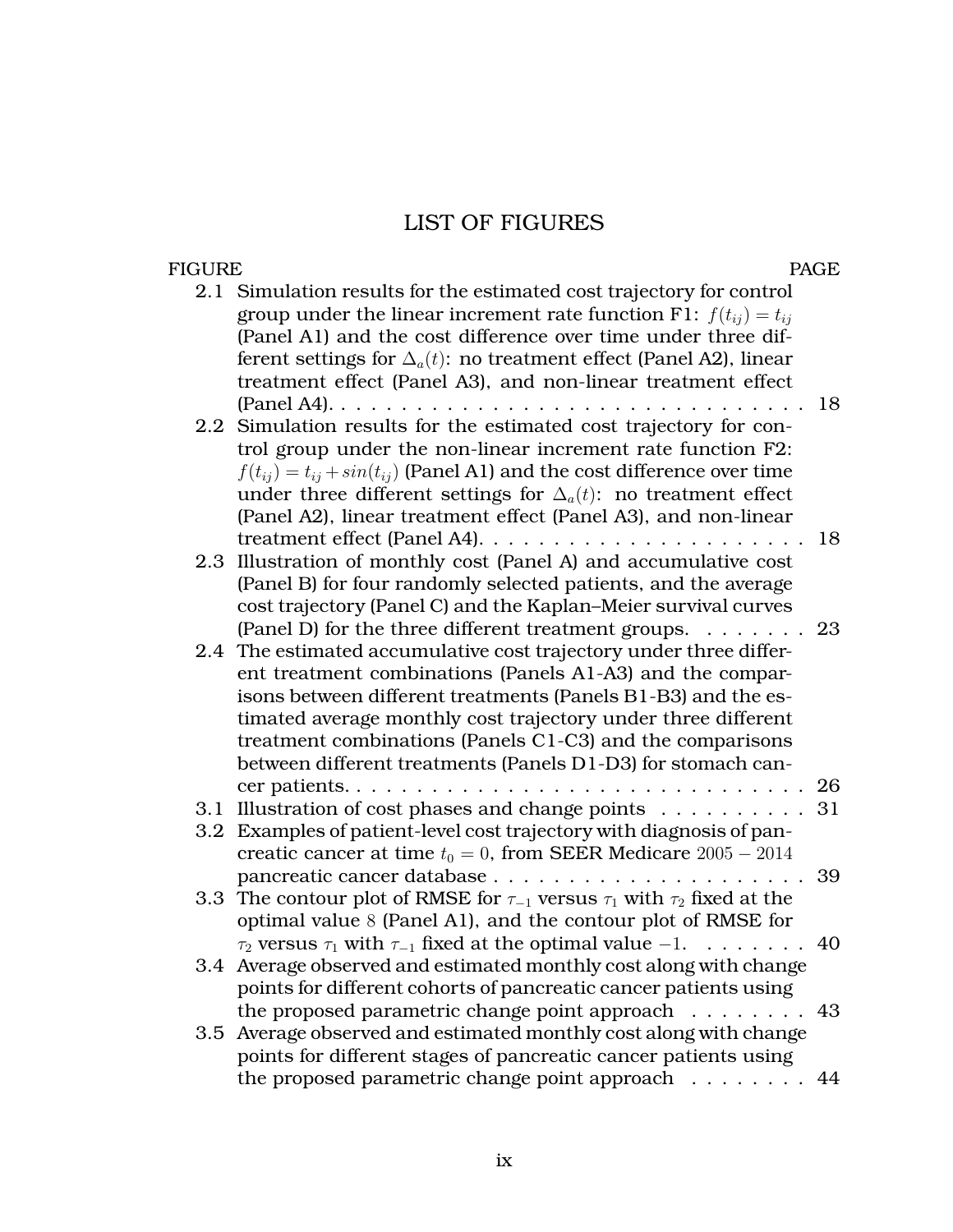| 4.1 Observed and estimated average cost trajectory along with       |                                                                                                                                                                                                                                                                                                                                                                                                                                                                                                                                                                                                                                                                                                                                                                                                                                                                                                                                                                                                                                                                                                                                                                                                    |
|---------------------------------------------------------------------|----------------------------------------------------------------------------------------------------------------------------------------------------------------------------------------------------------------------------------------------------------------------------------------------------------------------------------------------------------------------------------------------------------------------------------------------------------------------------------------------------------------------------------------------------------------------------------------------------------------------------------------------------------------------------------------------------------------------------------------------------------------------------------------------------------------------------------------------------------------------------------------------------------------------------------------------------------------------------------------------------------------------------------------------------------------------------------------------------------------------------------------------------------------------------------------------------|
|                                                                     |                                                                                                                                                                                                                                                                                                                                                                                                                                                                                                                                                                                                                                                                                                                                                                                                                                                                                                                                                                                                                                                                                                                                                                                                    |
|                                                                     |                                                                                                                                                                                                                                                                                                                                                                                                                                                                                                                                                                                                                                                                                                                                                                                                                                                                                                                                                                                                                                                                                                                                                                                                    |
|                                                                     |                                                                                                                                                                                                                                                                                                                                                                                                                                                                                                                                                                                                                                                                                                                                                                                                                                                                                                                                                                                                                                                                                                                                                                                                    |
|                                                                     |                                                                                                                                                                                                                                                                                                                                                                                                                                                                                                                                                                                                                                                                                                                                                                                                                                                                                                                                                                                                                                                                                                                                                                                                    |
|                                                                     |                                                                                                                                                                                                                                                                                                                                                                                                                                                                                                                                                                                                                                                                                                                                                                                                                                                                                                                                                                                                                                                                                                                                                                                                    |
|                                                                     |                                                                                                                                                                                                                                                                                                                                                                                                                                                                                                                                                                                                                                                                                                                                                                                                                                                                                                                                                                                                                                                                                                                                                                                                    |
|                                                                     |                                                                                                                                                                                                                                                                                                                                                                                                                                                                                                                                                                                                                                                                                                                                                                                                                                                                                                                                                                                                                                                                                                                                                                                                    |
|                                                                     |                                                                                                                                                                                                                                                                                                                                                                                                                                                                                                                                                                                                                                                                                                                                                                                                                                                                                                                                                                                                                                                                                                                                                                                                    |
|                                                                     |                                                                                                                                                                                                                                                                                                                                                                                                                                                                                                                                                                                                                                                                                                                                                                                                                                                                                                                                                                                                                                                                                                                                                                                                    |
|                                                                     |                                                                                                                                                                                                                                                                                                                                                                                                                                                                                                                                                                                                                                                                                                                                                                                                                                                                                                                                                                                                                                                                                                                                                                                                    |
|                                                                     |                                                                                                                                                                                                                                                                                                                                                                                                                                                                                                                                                                                                                                                                                                                                                                                                                                                                                                                                                                                                                                                                                                                                                                                                    |
|                                                                     |                                                                                                                                                                                                                                                                                                                                                                                                                                                                                                                                                                                                                                                                                                                                                                                                                                                                                                                                                                                                                                                                                                                                                                                                    |
|                                                                     |                                                                                                                                                                                                                                                                                                                                                                                                                                                                                                                                                                                                                                                                                                                                                                                                                                                                                                                                                                                                                                                                                                                                                                                                    |
|                                                                     |                                                                                                                                                                                                                                                                                                                                                                                                                                                                                                                                                                                                                                                                                                                                                                                                                                                                                                                                                                                                                                                                                                                                                                                                    |
|                                                                     |                                                                                                                                                                                                                                                                                                                                                                                                                                                                                                                                                                                                                                                                                                                                                                                                                                                                                                                                                                                                                                                                                                                                                                                                    |
|                                                                     |                                                                                                                                                                                                                                                                                                                                                                                                                                                                                                                                                                                                                                                                                                                                                                                                                                                                                                                                                                                                                                                                                                                                                                                                    |
|                                                                     |                                                                                                                                                                                                                                                                                                                                                                                                                                                                                                                                                                                                                                                                                                                                                                                                                                                                                                                                                                                                                                                                                                                                                                                                    |
|                                                                     |                                                                                                                                                                                                                                                                                                                                                                                                                                                                                                                                                                                                                                                                                                                                                                                                                                                                                                                                                                                                                                                                                                                                                                                                    |
|                                                                     |                                                                                                                                                                                                                                                                                                                                                                                                                                                                                                                                                                                                                                                                                                                                                                                                                                                                                                                                                                                                                                                                                                                                                                                                    |
| AO.1Flowchart for creating the study cohort (Panel A) and different |                                                                                                                                                                                                                                                                                                                                                                                                                                                                                                                                                                                                                                                                                                                                                                                                                                                                                                                                                                                                                                                                                                                                                                                                    |
|                                                                     |                                                                                                                                                                                                                                                                                                                                                                                                                                                                                                                                                                                                                                                                                                                                                                                                                                                                                                                                                                                                                                                                                                                                                                                                    |
| A0.2Additional simulation results from Chapter 2 for the average    |                                                                                                                                                                                                                                                                                                                                                                                                                                                                                                                                                                                                                                                                                                                                                                                                                                                                                                                                                                                                                                                                                                                                                                                                    |
| treatment effect in terms of cost difference over time under        |                                                                                                                                                                                                                                                                                                                                                                                                                                                                                                                                                                                                                                                                                                                                                                                                                                                                                                                                                                                                                                                                                                                                                                                                    |
|                                                                     |                                                                                                                                                                                                                                                                                                                                                                                                                                                                                                                                                                                                                                                                                                                                                                                                                                                                                                                                                                                                                                                                                                                                                                                                    |
|                                                                     | change points for different cohorts in Panels A1-A3 and the<br>estimated first order derivative of the cost trajectory in Pan-<br>els B1-B3 for pancreatic cancer patients as estimated by the<br>proposed non-parametric approach 56<br>4.2 Observed and estimated average cost trajectory along with<br>change points for different death cohorts in Panels A1-A3 and<br>the estimated first order derivative of the cost trajectory in<br>Panels B1-B3 for pancreatic cancer patients as estimated by<br>the proposed non-parametric approach 57<br>4.3 Observed and estimated average cost trajectory along with<br>change points for stage 1 and 2 patients in Panels A1-A3 and<br>the estimated first order derivative of the cost trajectory in<br>Panels B1-B3 for pancreatic cancer patients as estimated by<br>4.4 Observed and estimated average cost trajectory along with<br>change points for stage 3 patients in Panels A1-A3 and the<br>estimated first order derivative of the cost trajectory in Pan-<br>els B1-B3 for pancreatic cancer patients as estimated by the<br>proposed non-parametric approach 59<br>treatment combinations (Panel B) in case study of Chapter 2 . 66 |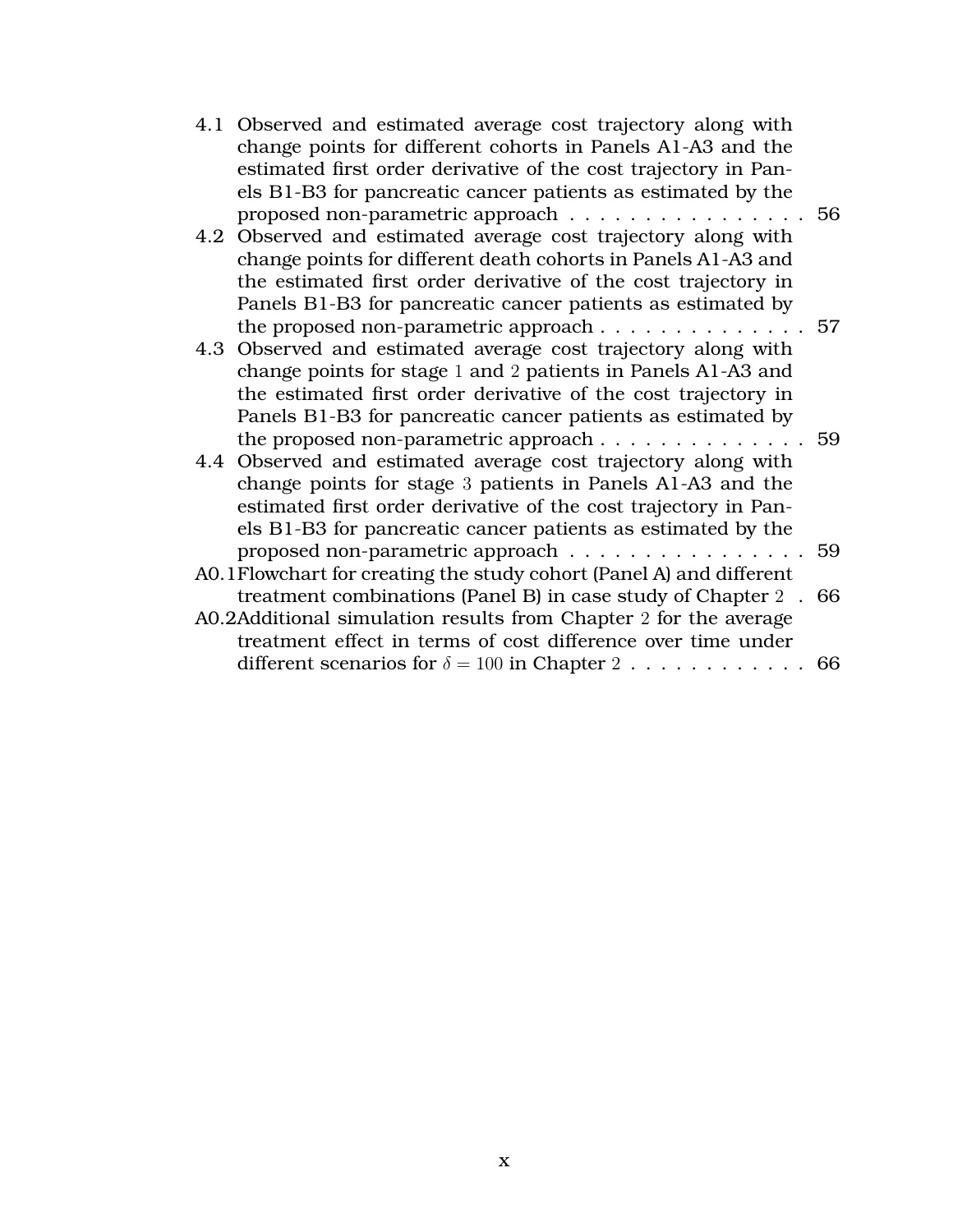# CHAPTER 1 INTRODUCTION

# <span id="page-12-1"></span><span id="page-12-0"></span>1.1 Estimating Treatment Effect on Medical Cost Trajectory using Propensity Scores and I-Splines

Medical cost due to different treatments is one of the important aspects to evaluate in addition to the clinical outcomes. In the literature, the most commonly used quantity for cost is the average lifetime cost since the diagnosis of a disease, which usually fails to capture the changing pattern of the cost trajectory over time. The pattern of the cost trajectory over time could be due to treatment received and it could also be due to the patients' own characteristics. In Chapter 2, we develop a marginal structural functional model (MSFM) to examine the average cost trajectory over time. We apply the MSFM to evaluate the cost difference over time due to treatment based on observational data, such as SEER-Medicare data. It is well known that the cost trajectory is not only related to the treatment but also patients' characteristics. In addition, the treatment selection is also related to patients' own health conditions and preferences. Thus, the relationship between treatment received and the outcome variable is confounded. To obtain the cost difference due to treatment, confounding variables must be controlled. We apply generalized propensity score based approaches, in particular, the inverse probability of treatment weighting (IPTW) method to estimate the cost trajectory and compare the treatment effect. In the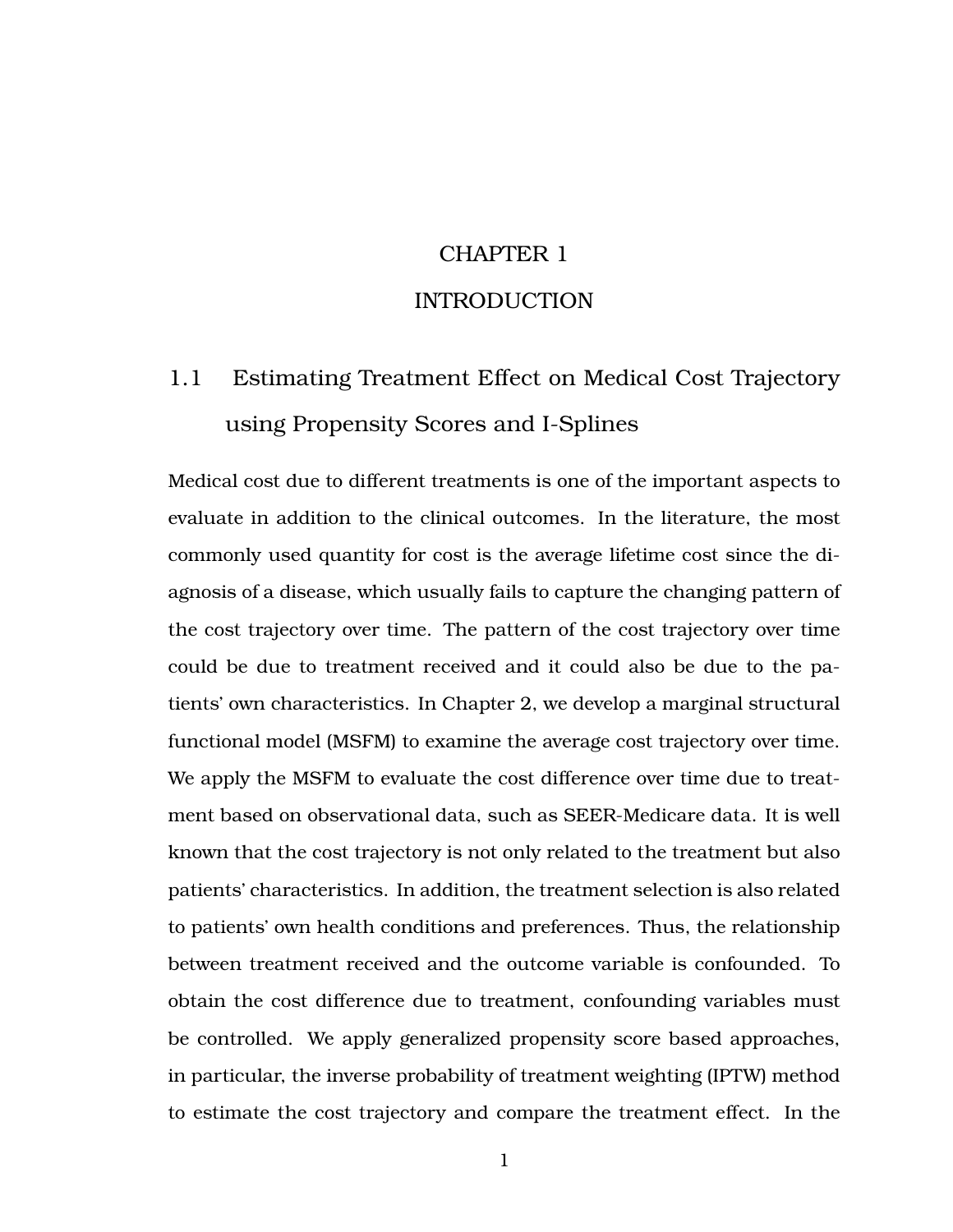MSFM, we propose using I-splines to model the cost trajectory. I-splines is quite flexible to capture different cost patterns meanwhile I-splines basis functions are monotonic and suitable to model the accumulative cost trajectories. We carried out extensive simulation studies to examine the performance of the proposed method. We applied the method to investigate the cost patterns and cost difference due to treatment for patients with stage 2 and 3 gastric cancers based on SEER-Medicare 2005 − 2014 database.

# <span id="page-13-0"></span>1.2 Estimating Healthcare Cost using Parametric Change Point Models

Estimation of healthcare cost due to a certain disease over a period of time, say from diagnosis of the disease to the end of life, is very important to policy makers and clinicians, given the increasing costs of healthcare delivery, budgetary constraints, and the aging population. It will be informative to understand cost pattern and trajectory over the course of disease progression and the recovery from the disease. Based on the recent works, the lifetime cost of a patient can be divided into four phases. The first phase is the time period before diagnosis of the disease (i.e., staging phase), where the cost increases possibly due to frequent health care visits and laboratory tests for diagnoses. The second phase is post diagnosis phase, with a high cost after diagnosis due to different treatments but decreasing over time and stabilizing into a third phase (i.e., a stable phase). The final phase is the pre-death phase where the cost increases from the third phase (i.e., stable phase). In chapter 3, we propose a five phase model by adding a predisease phase prior to the staging phase, and we develop a piece-wise linear mixed effect change point model to capture cost trajectory and detect the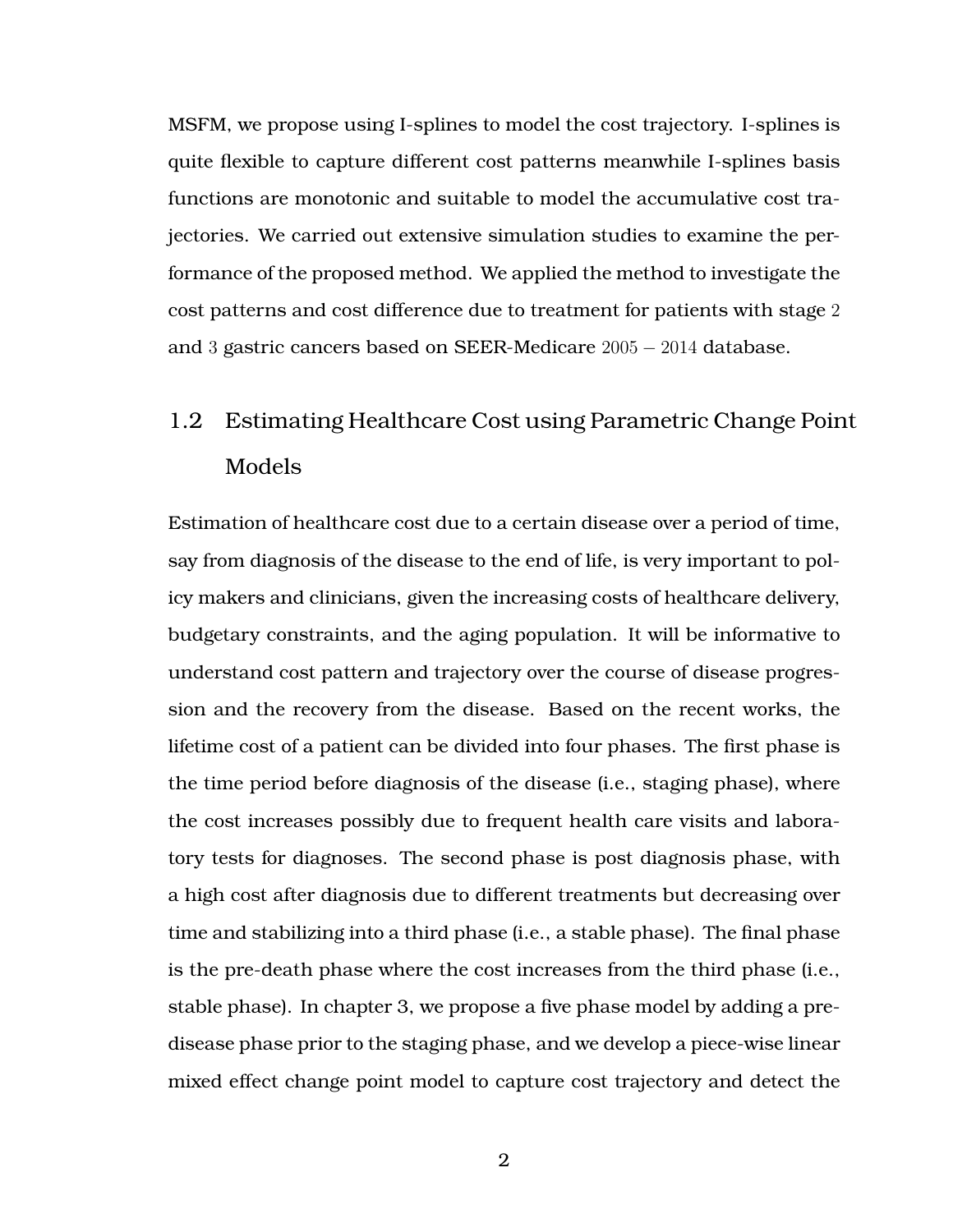time points at which changes of phases occur. We use three populationlevel parameters to model change points that capture the transition of different phases, and use patient-level characteristics such as patient demographics, comorbidity, and treatments to capture the cost amount and time elapsed in each phase. A grid-search approach is applied to estimate the change point parameters in the model by minimizing the residual sum of squares. We applied the proposed method to estimate the cost trajectory for pancreatic cancer patients in SEER-Medicare 2005 − 2014 database and the detailed analysis and results are provided in Chapter 3.

# <span id="page-14-0"></span>1.3 Non-parametric Models for Estimating Medical Cost and Change Points

<span id="page-14-1"></span>In Chapter 4, we use the concepts of cost phases and change points developed in Chapter 3 and develop a flexible non-parametric spline model to capture subject-level as well as population-level cost trajectory and detect the change points. In the non-parametric approach, we propose using I-splines to model the cost-trajectory, where the I-splines coefficients are modeled depending on patient characteristics and treatment received. Note that the first derivative of I-splines is M-splines, and it is straight forward to get the first derivative of the cost-trajectory using the relationship between I-splines and M-splines. Hence the change points are easily identified by the cost trajectory function and their derivatives. We applied the proposed method to estimate the cost trajectory for pancreatic cancer patients in SEER-Medicare 2005 − 2014 database and provide a detailed analysis and result in Chapter 4.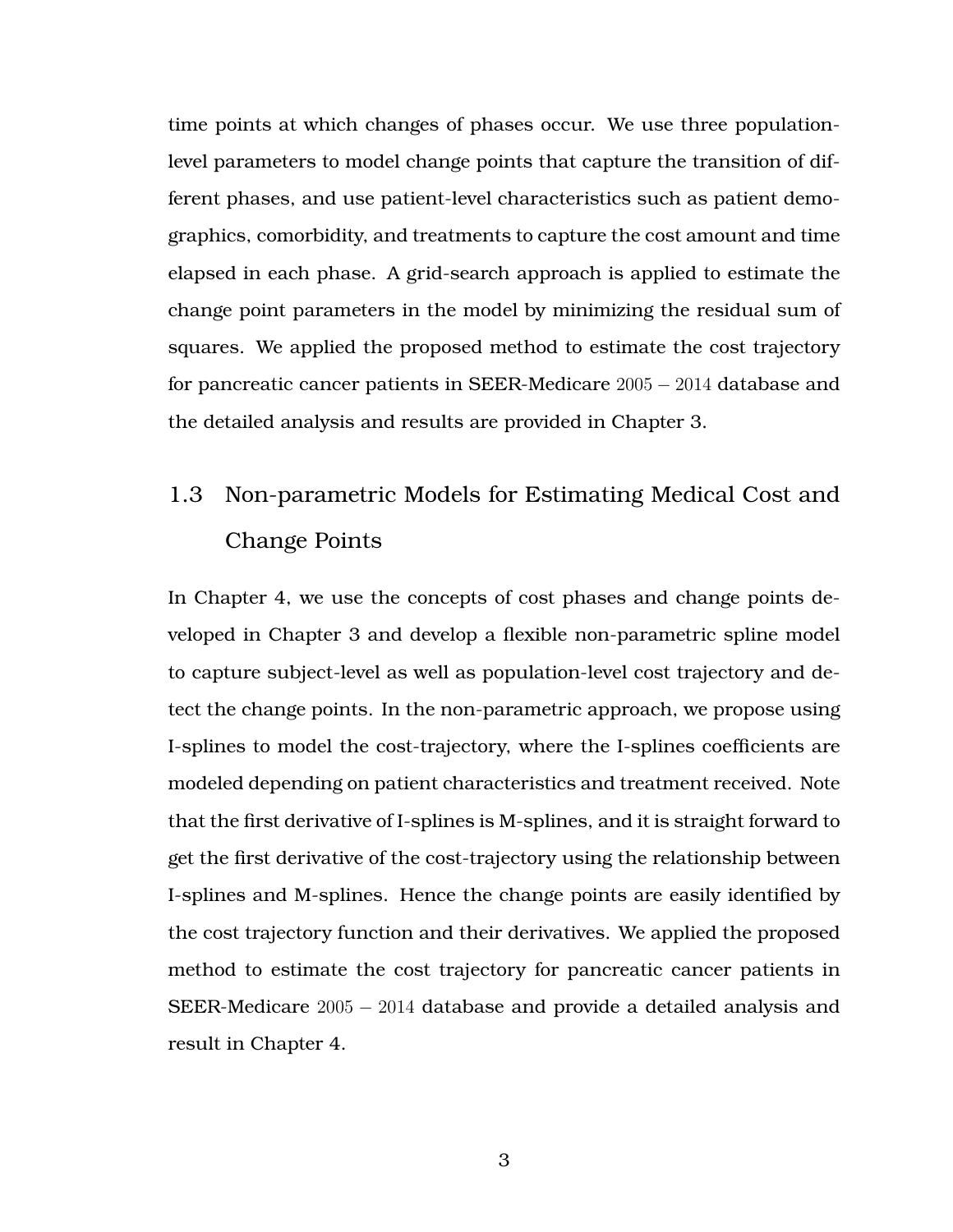### CHAPTER 2

# ESTIMATING TREATMENT EFFECT ON MEDICAL COST TRAJECTORY USING PROPENSITY SCORES AND I-SPLINES

### <span id="page-15-0"></span>2.1 Introduction

Estimation of medical cost is crucial in the field of health economics and policy-making (Lin et al. [1997\)](#page-73-0). Medical expenses are any costs incurred in the prevention or treatment of injury or disease. Healthcare providers and policy makers are often interested in the average costs for certain treatment and procedure, and compare the costs for new treatment or device versus standard treatment (Bang and Tsiatis [2002;](#page-72-1) Basu et al. [2011\)](#page-72-2). The average cost for a treatment is understood as the average cost if the entire underlying population received this treatment (Li et al. [2016\)](#page-73-1). The average treatment effect (ATE) on cost is defined as the cost difference if the entire population had been treated with a treatment A versus treatment B, or the average cost difference if certain policies are implemented in the population. It is well known that medical costs for individual patients are often impacted by treatment choice and the patients' own characteristics and comorbidity (Austin [2011\)](#page-72-3). The patients' characteristics and comorbidities also impact the treatment choices. Thus, the relationship between medical cost and treatment is susceptible to confounding. To evaluate the ATEs due to a treatment or a policy for a certain population, confounding must be appropriately controlled (Li et al. [2016\)](#page-73-1).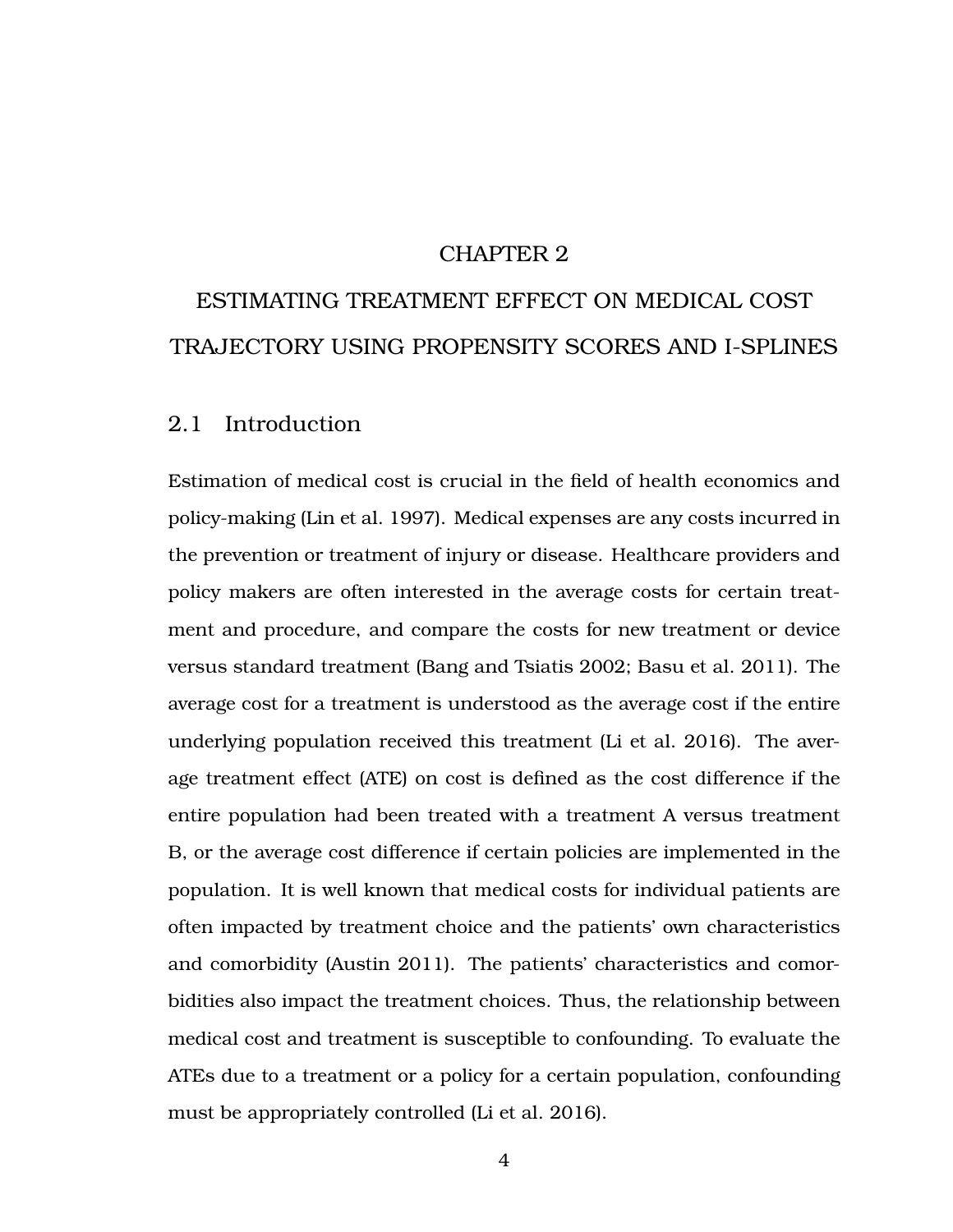In literature, the lifetime cost since certain event (e.g., cancer diagnosis) is often used as a metric to measure the cost. Many approaches have been developed to estimate the lifetime cost (Lin et al. [1997;](#page-73-0) Bang and Tsiatis [2002;](#page-72-1) Basu et al. [2011;](#page-72-2) Li et al. [2016\)](#page-73-1). However, lifetime cost only provides the overall cost of the population and often fails to capture the underlying cost pattern. In this project, we target to examine the cost profile over time, and compare their difference under different treatments. We propose a marginal structural functional model (MSFM) to model the average cost profile under standard care (say, control group), and also model the average cost difference between treatment and control. The MSFM is a function of time and treatment, which captures the cost trajectory and patterns under different treatments. We used the I-spline basis functions to construct the MSFM, which is quite flexible to capture different patterns of costs as well as capture cost difference due to treatments. To control the confounding, we propose using the inverse probability of treatment weighting (IPTW) method to estimate the ATE. In the following Section [2.2,](#page-16-0) we present our proposed method in details. In Section [2.3,](#page-23-1) we carried out simulation studies to examine the performance of the proposed method. In section [2.4,](#page-31-0) we applied the proposed method to study the cost difference due to different treatments for patients with stage 2 and 3 gastric cancers based on SEER-Medicare  $2005 - 2014$  database. Section [2.5](#page-39-0) is devoted to conclusions and discussions.

## <span id="page-16-0"></span>2.2 Marginal structural functional model for cost trajectory

Let us denote  $(X, A, \mathcal{T}, Y)$  as the random variable to be observed for each patient, where X denotes a vector of all  $p$  confounding variables, A denotes the treatment assignment with G levels, (say  $A \in \{0, 1, \dots, G-1\}$ ),  $\mathcal T$  denotes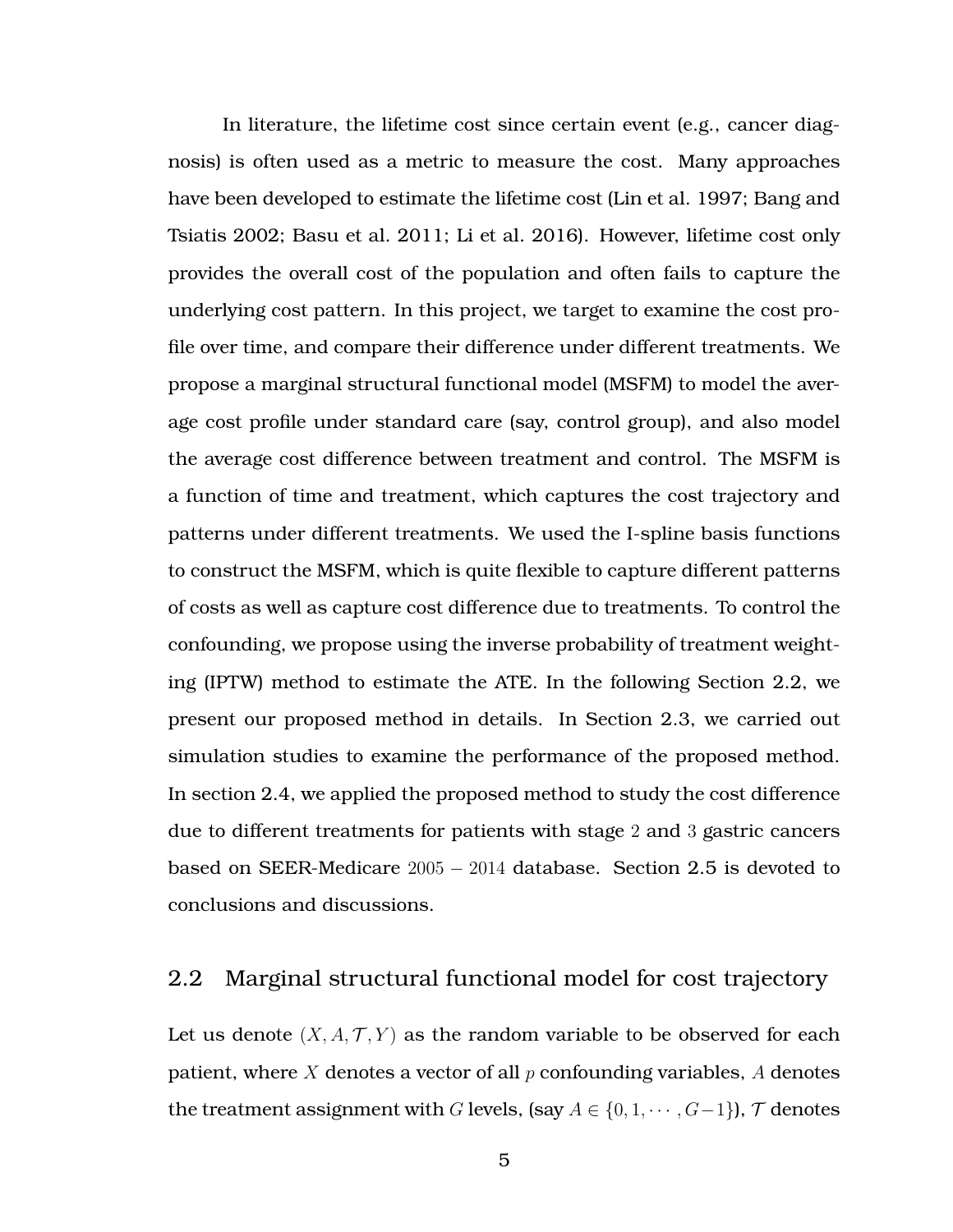a vector of times elapsed since a certain event (e.g., diagnosis of gastric cancer) on which cost accumulates, and Y denotes the accumulated healthcare cost over the time course  $\mathcal T$ . In particular, for a patient (say,  $i^{th}$  patient for  $i=1,2,\cdots,N$ ), the costs accumulated at time  $\mathcal{T}_i=(t_{i1},t_{i2},\cdots,t_{in_i})^\top$ are denoted as  $Y_i = (Y_{i1}, Y_{i2}, \cdots, Y_{in_i})^\top$ . We assume that the covariate X and treatment assignment  $A$  are time invariant variables, and the accumulated cost is monotonically increasing as time increases. Let us denote the observation for  $i^{th}$  patient as  $(X_i, A_i, \mathcal{T}_i, Y_i)$  with  $\mathcal{T}_i = (t_{i1}, t_{i2}, \cdots, t_{in_i})^\top$  and  $Y_i = (Y_{i1}, Y_{i2}, \cdots, Y_{in_i})^\top$ , where  $X_i$  are the observed covariates at baseline (say at diagnosis) and  $A_i$  is the treatment received after diagnosis for the  $i^{th}$  patient ( $i = 1, 2, \cdots, N$ ). The accumulative cost for the  $i^{th}$  patient at time  $t_{ij}$  is  $Y_{ij}$ , where  $t_{i1} < t_{i2} < \cdots < t_{in_i}$  and  $Y_{i1} \leq Y_{i2} \leq \cdots \leq Y_{in_i}$ . We intend to compare the cost difference due to different treatments. That is, we target to answer the research question on whether the cost differs if all patients received treatment option  $a_1$  versus if all patients received treatment option  $a_0$ ? Here we assume  $a_0 \neq a_1, a_0, a_1 \in \{0, 1, \cdots, G-1\}$ . Let us denote the potential cost trajectory under treatment a as a function of t, denoted by  $Y^{(a)}(t)$ . The potential cost trajectory for patient *i* under treatment  $a_1$  at time  $\mathcal{T}_i$  =  $(t_{i1}, t_{i2}, \dots, t_{in_i})^{\top}$  would be  $Y_i^{(a_1)} = (Y_{i1}^{(a_1)})^{\top}$  $(Y_{i1}^{(a_1)},Y_{i2}^{(a_1)},\cdots,Y_{in_i}^{(a_1)})^\top,$  and the cost trajectory under treatment  $a_0$  at time  $\mathcal{T}_i$  would be  $Y_i^{(a_0)} = (Y_{i1}^{(a_0)}\)$  $Y_{i1}^{(a_0)}, Y_{i2}^{(a_0)}, \cdots, Y_{in_i}^{(a_0)} )^{\top}.$ The observed outcome  $Y_i = (Y_{i1}, Y_{i2}, \cdots, Y_{in_i}) = Y_i^{(a_0)}$  $\tilde{r}^{(a_0)}_i$  if  $A_i=a_0$ , and  $Y_i=Y_i^{(a_1)}$ i if  $A_i = a_1$ . Although there are G potential outcomes for  $i^{th}$  patient, say  $Y_i^{(0)}$  $Y_i^{(0)}, Y_i^{(1)}, \cdots, Y_i^{(G-1)},$  only one of them is observed which corresponds to treatment  $A_i$  that the  $i^{th}$  patient receives. That is,  $Y_i = Y_i^{(A_i)}$  $i^{(Ai)}$ , which is also referred as consistency assumption in the literature (Li et al. [2016\)](#page-73-1).

We first develop a MSFM using flexible I-splines to model the average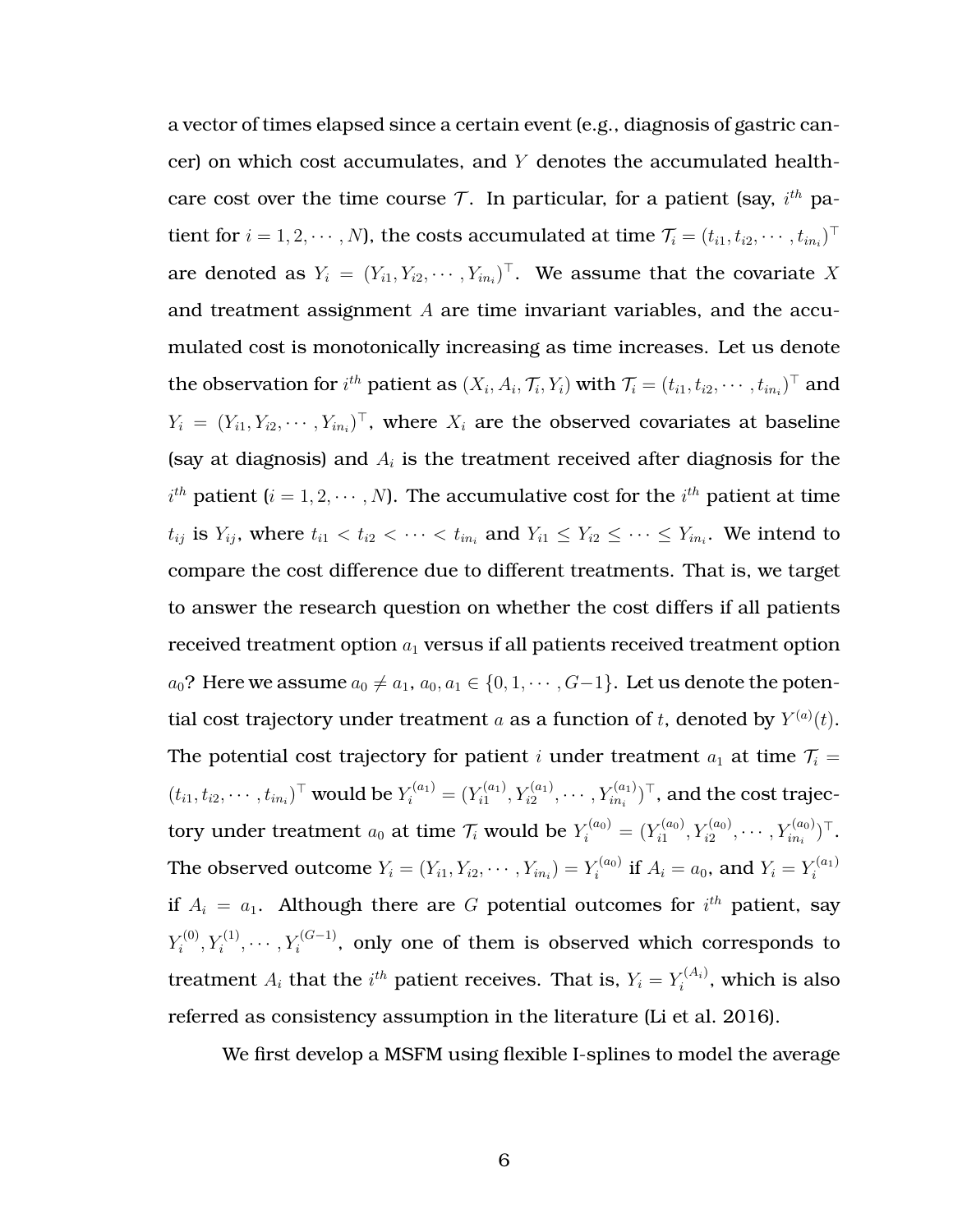cost trajectory under different treatments:

$$
\mu_a(t) = \mu_0(t) + \mathbb{1}_{\{A=a\}} \Delta_a(t). \tag{2.1}
$$

Here  $\mu_a(t) = E(Y^{(a)}(t))$ ,  $\mathbb{1}_{\{A=a\}} = 1$  if  $A = a$  and  $\mathbb{1}_{\{A=a\}} = 0$  if  $A \neq a$ , and  $\Delta_a(t)$ denotes the cost difference between treatment a and control:

$$
\Delta_a(t) = E(Y^{(a)}(t)) - E(Y^{(0)}(t)).
$$
\n(2.2)

It is worth to mention that the expected value of the potential outcome is taken over the entire population. Note that, for each patient, we can only observe the cost over time under the treatment assigned. In an observational study, treatment received is often impacted by patient health conditions, which also impact the outcome variable in terms of cost or survival. Rosenbaum and Rubin (1983) proposed using propensity score to balance confounding variables between treatment group and control group. Imbens (2000) extended it to generalized propensity scores for multiple treatment groups. The generalized propensity score is defined as  $Pr(A = a|X)$  for  $a = 0, 1, \dots, G - 1$ , which is often estimated by parametric method (e.g., multiple logistic regression) or non-parametric method (e.g., generalized boosting method). Once the generalized propensity score is estimated, the IPTW can be applied to the observed data. The weight for the  $i^{th}$  patient is obtained by  $w_i =$  $\sum_{ }^{G-1}$  $a=0$  $\mathbb{1}_{\{A_i=a\}}$  $\frac{1\{A_i=a\}}{Pr(A_i=a|X_i)}$  for  $i=1,2,\cdots,N$ . Thus, we form a pseudosample where  $i^{th}$  subject in the original sample is considered as  $w_i$  subjects in the pseudo-sample. The sample size from each treatment group in the pseudo-sample is approximately same as the original sample size N, and the distributions of each covariate across different treatment groups in the pseudo-sample are similar (Yan et al. [2021\)](#page-74-0). Thus, there is no confounding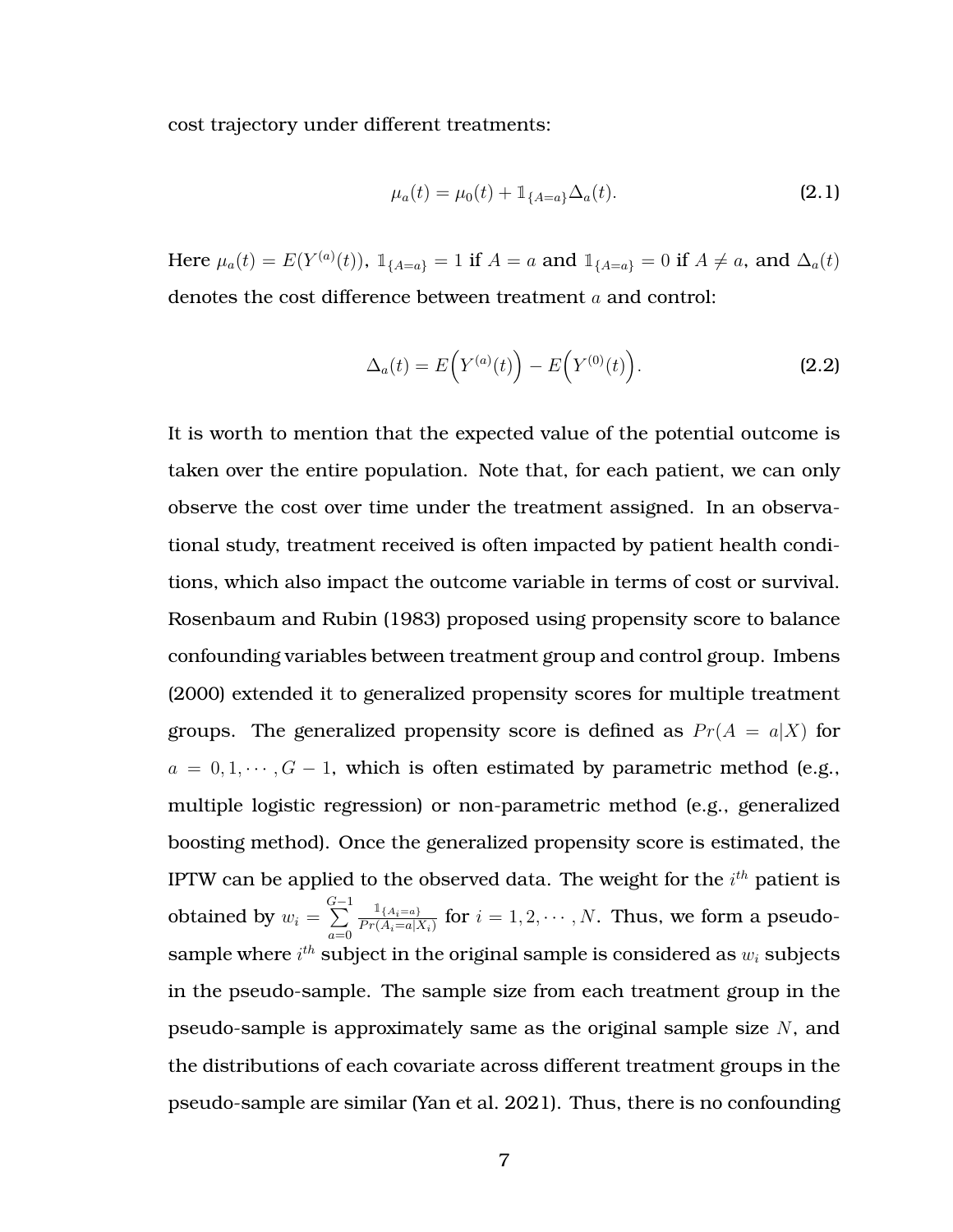between treatment assignment and outcome in the pseudo-sample. The inference for average cost difference due to certain treatment is based on the pseudo-sample.

Note that the propensity score based methods are valid for causal inference on average treatment effect under the assumptions of exchangeability and positivity. The exchangeability assumes that the potential outcome is independent of the treatment assignment, given the confounding variables, *i.e.*,  $\left(Y^{(0)}(t), Y^{(1)}(t)\right) \bot A | X.$  The positivity assumes that each patient has a chance to receive any one of the treatments considered, that is,  $0 < Pr(A = a|X) < 1$  for  $a = 0, 1, \dots, G-1$ . In this project, we make the same assumptions for the exchangeability and positivity. The consistency of the estimated causal parameters in the proposed models holds under these assumptions (Robins et al. [2000;](#page-73-2) Hernan and Robins [2019\)](#page-72-4).

#### <span id="page-19-0"></span>2.2.1 Model for accumulative cost and its estimate

Note that the accumulative cost over time is a monotonic function of  $t$ . We propose using I-spline basis function to capture the monotonic nature of the accumulative cost over time. Let us take  $K$  knots in the range of time points, say,  $0 = \tau_1 < \tau_2 < \cdots < \tau_K = \max_{\substack{i=1,\cdots,N\\j=1,\cdots,n_i}}$  $(t_{ij})$  with the interior knots based on the equally-spaced quantiles of  $t_{ij}$   $(i = 1, 2, \cdots, N; j = 1, 2, \cdots, n_i)$ . Let us denote  $I_{\kappa}^{3}(t)$   $(\kappa = 1, \cdots, K-2)$  as the cubic I-spline basis functions based on the K knots, where  $I_{\kappa}^{3}(t)$  is a smooth monotonic function ranged between [0, 1] with support interval on  $[\tau_{\kappa}, \tau_{\kappa+3}]$  (Wan et al. [2017\)](#page-74-1). The I-spline basis functions can be constructed using the *iSpline* function from the R-package *splines2*.

We use the linear combination of the I-spline basis functions to model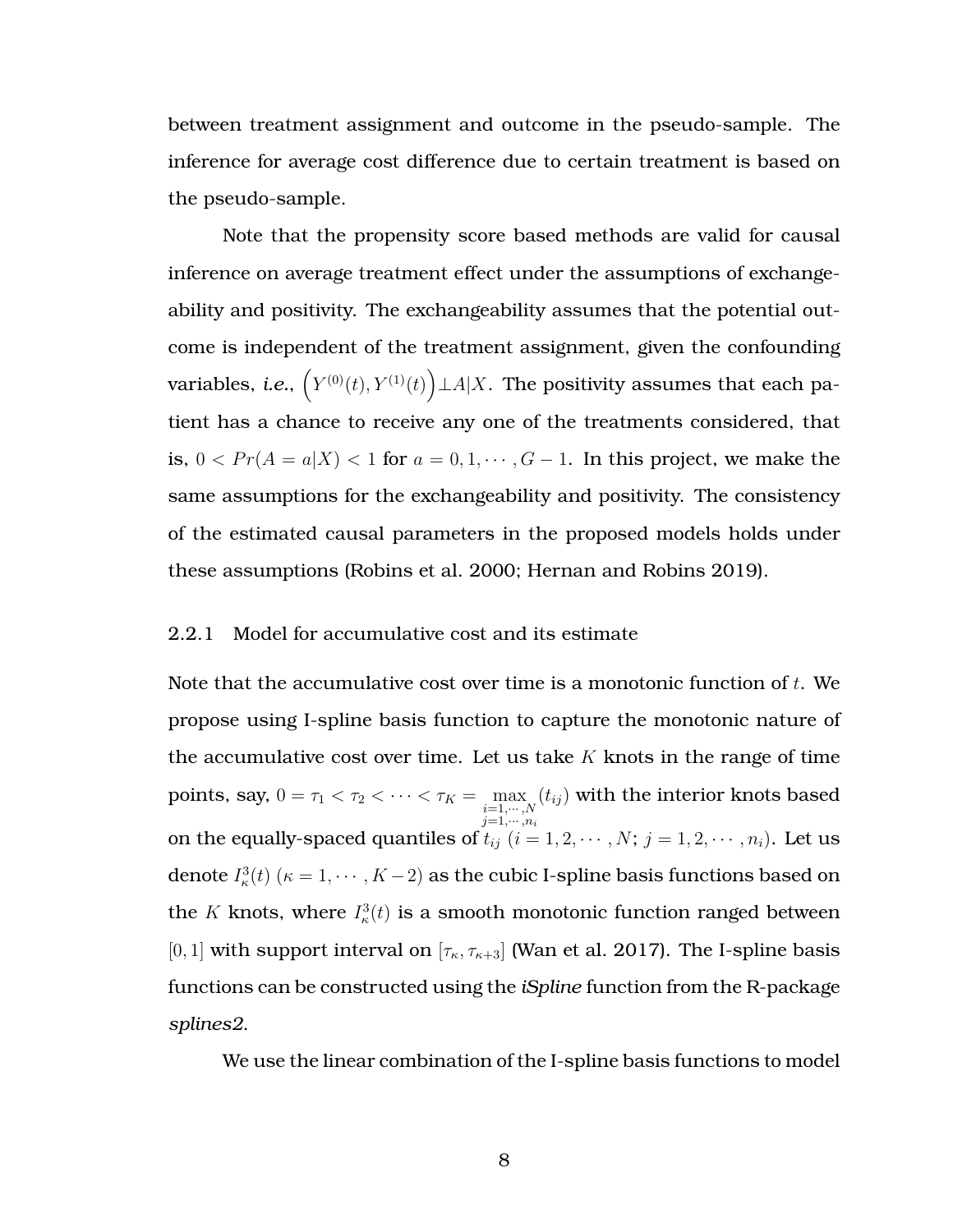the potential cost trajectory for control group.

<span id="page-20-1"></span>
$$
\mu_0(t) = E(Y^{(0)}(t)) = \beta_0 + \sum_{\kappa=1}^{K-2} \beta_{\kappa} I_{\kappa}^3(t) = \mathbf{B}^{\top}(t)\beta,
$$
 (2.3)

where  $\beta = (\beta_0, \beta_1, \cdots, \beta_{K-2})^{\top}$  with  $\beta_{\kappa} \ge 0$  for  $\kappa = 1, \cdots, K-2$  and  $\mathbf{B}(t) =$  $(1, I_1^3(t), \cdots, I_{K-2}^3(t))^{\top}$ . The constraint on  $\beta_{\kappa}$  is a sufficient condition for  $\mu_0(t)$ to be monotonic. The difference of potential cost trajectory between treatment *a* and control is modeled by  $\Delta_a(t)$ :

$$
\Delta_a(t) = E\Big(Y^{(a)}(t)\Big) - E\Big(Y^{(0)}(t)\Big) = \gamma_0^{(a)} + \sum_{\kappa=1}^{K-2} \gamma_\kappa^{(a)} I_\kappa^3(t) = \mathbf{B}^\top(t)\gamma^{(a)} \tag{2.4}
$$

with  $\gamma^{(a)}=(\gamma^{(a)}_0)$  $\overset{(a)}{0},\overset{(a)}{\gamma_1^{(a)}}$  $\gamma_1^{(a)},\cdots,\gamma_{K-}^{(a)}$  $_{K-2}^{(a)}$ )  $^{\top}$ .

We propose the following MSFM to model the potential average cost trajectory if all patients had received treatment  $a$   $(a = 0, 1, \dots, G - 1)$ :

<span id="page-20-0"></span>
$$
\mu_a(t) = \mu_0(t) + \sum_{g=1}^{G-1} \mathbb{1}_{\{a=g\}} \Delta_g(t) = \mathbf{B}^\top(t)\beta + \sum_{g=1}^{G-1} \mathbb{1}_{\{a=g\}} \mathbf{B}^\top(t)\gamma^{(g)}.
$$
 (2.5)

Here  $\mathbb{1}_{\{a=g\}}$  is an indicator variable, and  $\mathbb{1}_{\{a=g\}} = 1$  if  $a = g$ , and 0 otherwise. The MSFM could be considered as an extension of the marginal structural model (MSM) developed by Hernan and Robins (Hernan and Robins [2019\)](#page-72-4). It is clear that equation [\(2.5\)](#page-20-0) reduces to the potential cost trajectory  $\mu_0(t)$ when  $a = 0$ , and equation [\(2.5\)](#page-20-0) becomes  $\mu_a(t) = \mu_0(t) + \Delta_a(t)$  for treatment a. That is,  $\mu_a(t)$  models the average potential cost trajectory over time for treatment group a for  $a = 0, 1, \cdots G-1$ . A sufficient condition for  $\mu_a(t)$  to be monotonic is that  $\beta_\kappa$  and  $\gamma^{(a)}_\kappa$  satisfy  $\beta_\kappa+\gamma^{(a)}_\kappa\geq 0$  for  $\kappa=1,\cdots,K-2$  and  $a = 1, 2, \cdots G - 1.$ 

To estimate  $\beta$  and  $\gamma^{(a)}$  in equation [\(2.5\)](#page-20-0), the penalized splines are used. That is,  $\beta$  and  $\gamma^{(a)}$  are estimated by minimizing the following penalized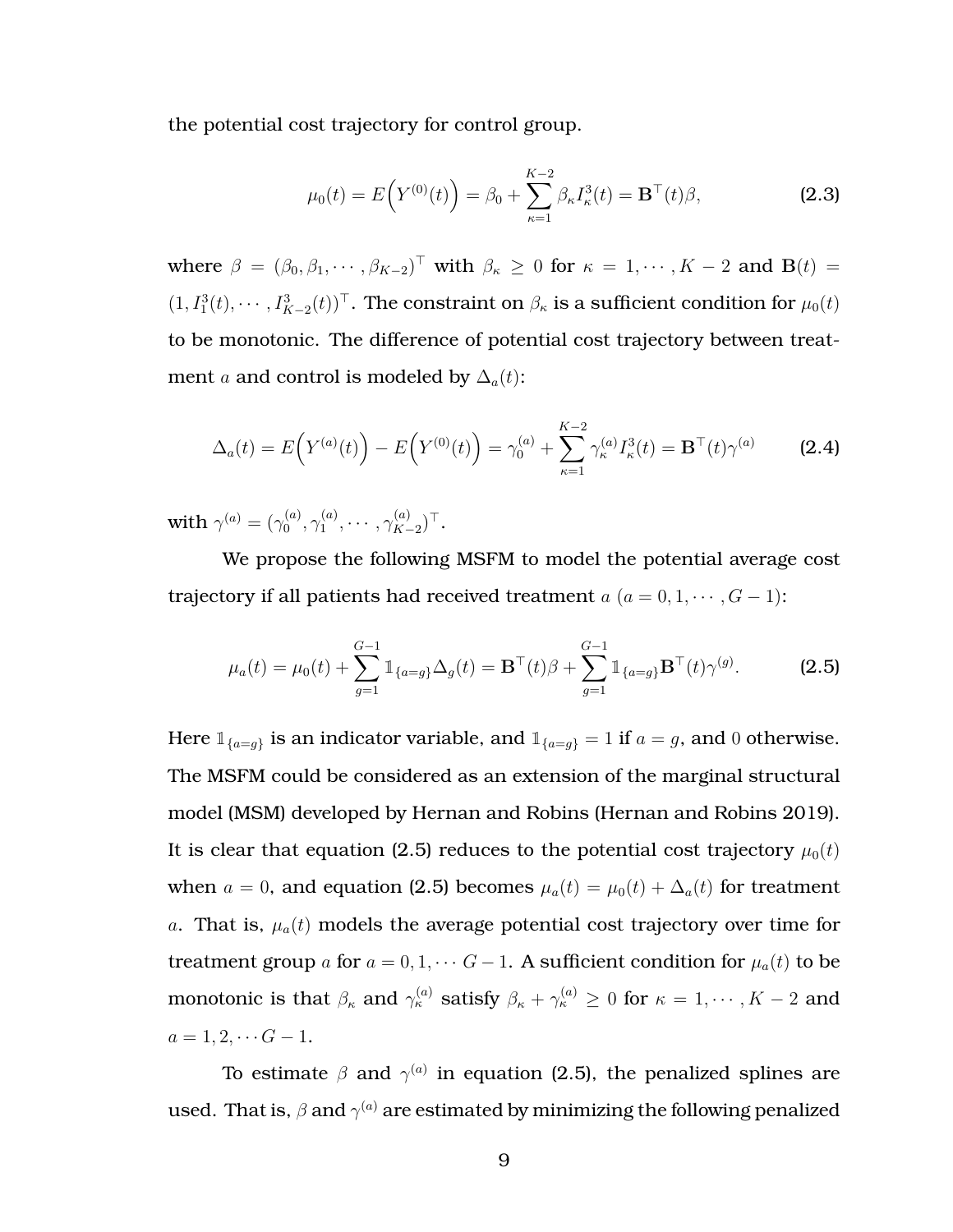residual sum of squares (PRSS):

$$
PRSS(\lambda) = \sum_{i=1}^{N} w_i \Bigg[ \Big( Y_i - \mu_0(\mathcal{T}_i) - \sum_{g=1}^{G-1} \mathbb{1}_{\{A_i = g\}} \Delta_g(\mathcal{T}_i) \Big)^\top \Big( Y_i - \mu_0(\mathcal{T}_i) - \sum_{g=1}^{G-1} \mathbb{1}_{\{A_i = g\}} \Delta_g(\mathcal{T}_i) \Big) \Bigg] + \lambda \Big( \|\beta\|^2 + \sum_{g=1}^{G-1} \|\gamma^{(g)}\|^2 \Big) = \sum_{i=1}^{N} w_i \Bigg| \Bigg| \Big( Y_i - \mathbf{B}^\top (\mathcal{T}_i) \beta - \sum_{g=1}^{G-1} \mathbb{1}_{\{A_i = g\}} \mathbf{B}^\top (\mathcal{T}_i) \gamma^{(g)} \Bigg| \Bigg|^2 + \lambda \Big( \|\beta\|^2 + \sum_{g=1}^{G-1} \|\gamma^{(g)}\|^2 \Big) = \Big( \mathbf{Y} - \mathbf{X}\theta \Big)^\top \mathbf{W} \Big( \mathbf{Y} - \mathbf{X}\theta \Big) + \lambda \|\theta\|^2.
$$
 (2.6)

Here

<span id="page-21-0"></span>
$$
\mathbf{Y} = \begin{pmatrix} Y_1 \\ Y_2 \\ \vdots \\ Y_N \end{pmatrix} \in \mathbb{R}^{N_{tot}}, \quad \theta = \begin{pmatrix} \beta \\ \gamma^{(1)} \\ \vdots \\ \gamma^{(G-1)} \end{pmatrix} \in \mathbb{R}^{G(K-1)},
$$

$$
\mathbf{X} = \begin{bmatrix} \mathbf{B}^\top(\mathcal{T}_1) & \mathbb{I}_{\{A_1=1\}} \mathbf{B}^\top(\mathcal{T}_1) & \cdots & \mathbb{I}_{\{A_1=G-1\}} \mathbf{B}^\top(\mathcal{T}_1) \\ \vdots & \vdots & \ddots & \vdots \\ \mathbf{B}^\top(\mathcal{T}_N) & \mathbb{I}_{\{A_N=1\}} \mathbf{B}^\top(\mathcal{T}_N) & \cdots & \mathbb{I}_{\{A_N=G-1\}} \mathbf{B}^\top(\mathcal{T}_N) \end{bmatrix},
$$

 $\quad \textbf{and} \, \, \mathbf{W} = \textbf{BlockDiag}\Big(\mathbf{I}_{n_1 \times n_1}\, w_1, \, \mathbf{I}_{n_2 \times n_2}\, w_2, \cdots, \, \mathbf{I}_{n_N \times n_N}w_N\Big). \, \, \text{Here} \, \, N_{tot} = \sum_{i=1}^N n_i,$  $\beta \; = \; (\beta_0, \beta_1, \cdots, \beta_{K-2})^{\top}, \; \gamma^{(g)} \; = \; (\gamma_0^{(g)}$  $\overset{(g)}{_{0}},\gamma_{1}^{(g)}$  $\gamma_1^{(g)},\cdots,\gamma_{K-}^{(g)}$  $\lim_{K-2}$ )<sup>⊤</sup> for  $g = 1, \cdots, G - 1$ . To make sure  $\mu_a(t)$   $(a = 0, 1, \dots, G - 1)$  being monotonic, the minimization of the  $PRSS(\lambda)$  is subject to  $\beta_\kappa \geq 0$  and  $\beta_\kappa + \gamma^{(g)}_\kappa \geq 0$  for  $\kappa = 1, \cdots, K-2$  and  $g = 1, 2, \dots, G-1$ . The constrained optimization can be implemented by the function *gam* in R-package *mgcv*.

The tuning parameter  $\lambda$  in equation [\(2.6\)](#page-21-0) controls the trade-off between the goodness-of-fit in the first term and the smoothness in the sec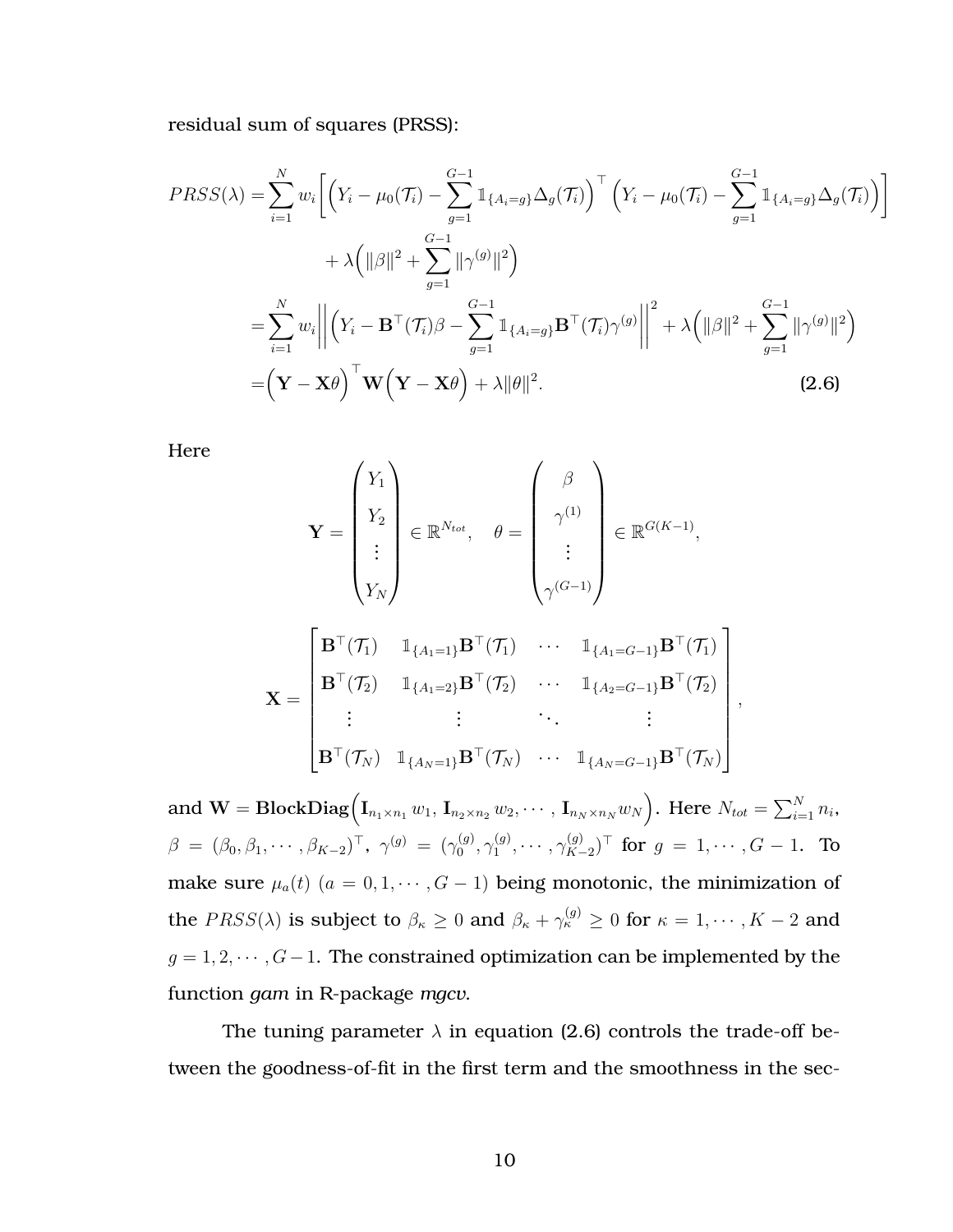ond term. For a fixed  $\lambda$ , the fitted value  $\hat{\mathbf{Y}} = S_{\lambda} \mathbf{Y}$ , where

$$
S_{\lambda} = \mathbf{X} (\mathbf{X}^{\top} \mathbf{W} \mathbf{X} + \lambda \mathbf{I})^{-1} \mathbf{X}^{\top} \mathbf{W}.
$$

To obtain  $S_{\lambda}$ , we solve the following equation for  $\hat{\theta}$ :

$$
\frac{\partial PSS(\lambda)}{\partial \theta} = -2\mathbf{X}^{\top}\mathbf{W}\left(\mathbf{Y} - \mathbf{X}\theta\right) + 2\lambda\theta = 0
$$

$$
\Longrightarrow \left(\mathbf{X}^{\top}\mathbf{W}\mathbf{X} + \lambda\mathbf{I}\right)\theta = \mathbf{X}^{\top}\mathbf{W}\mathbf{Y}
$$

$$
\Longrightarrow \hat{\theta} = \left(\mathbf{X}^{\top}\mathbf{W}\mathbf{X} + \lambda\mathbf{I}\right)^{-1}\mathbf{X}^{\top}\mathbf{W}\mathbf{Y}.
$$

Thus,  $\hat{\mathbf{Y}} = \mathbf{X}\hat{\theta} = \mathbf{X}\Big(\mathbf{X}^\top\mathbf{W}\mathbf{X}+\lambda\mathbf{I}\Big)^{-1}\mathbf{X}^\top\mathbf{W}\mathbf{Y}\triangleq S_{\lambda}\mathbf{Y}.$   $\lambda$  is chosen as the one which minimizes the generalized cross validation (GCV) criteria (Golub et al. [1979\)](#page-72-5):

$$
GCV(\lambda) = \frac{N_{tot}||\mathbf{Y} - \hat{\mathbf{Y}}||^2}{(N_{tot} - tr(S_{\lambda}))^2}.
$$

Here  $tr(S_\lambda)$  is the trace of the matrix  $S_\lambda$ .

The treatment effect for treatment  $a$  versus control can be estimated  $\text{as}\ \hat{\Delta}_a(t)=\hat{\gamma}_0^{(a)}+$  $\sum_{ }^{K-2}$  $k=1$  $\hat{\gamma}^{(a)}_k$  $\lambda_k^{(a)} I_k^3(t),$  and the inference on  $\Delta_a(t)$  can be made based on its estimate  $\hat{\Delta}_a(t)$  and its bootstrap variance.

In case that there are two treatment groups, say treatment  $(a = 1)$ and control  $(a = 0)$ , the proposed method can be easily simplified. The cost under control is equation [\(2.3\)](#page-20-1) is  $\mu_0(t) = \mathbf{B}^\top(t)\beta$ , and the cost difference due to treatment is:

$$
\Delta(t) = E(Y^{(1)}(t)) - E(Y^{(0)}(t)) = \gamma_0 + \sum_{\kappa=1}^{K-2} \gamma_{\kappa} I_{\kappa}^3(t) = \mathbf{B}^{\top}(t)\gamma.
$$
 (2.7)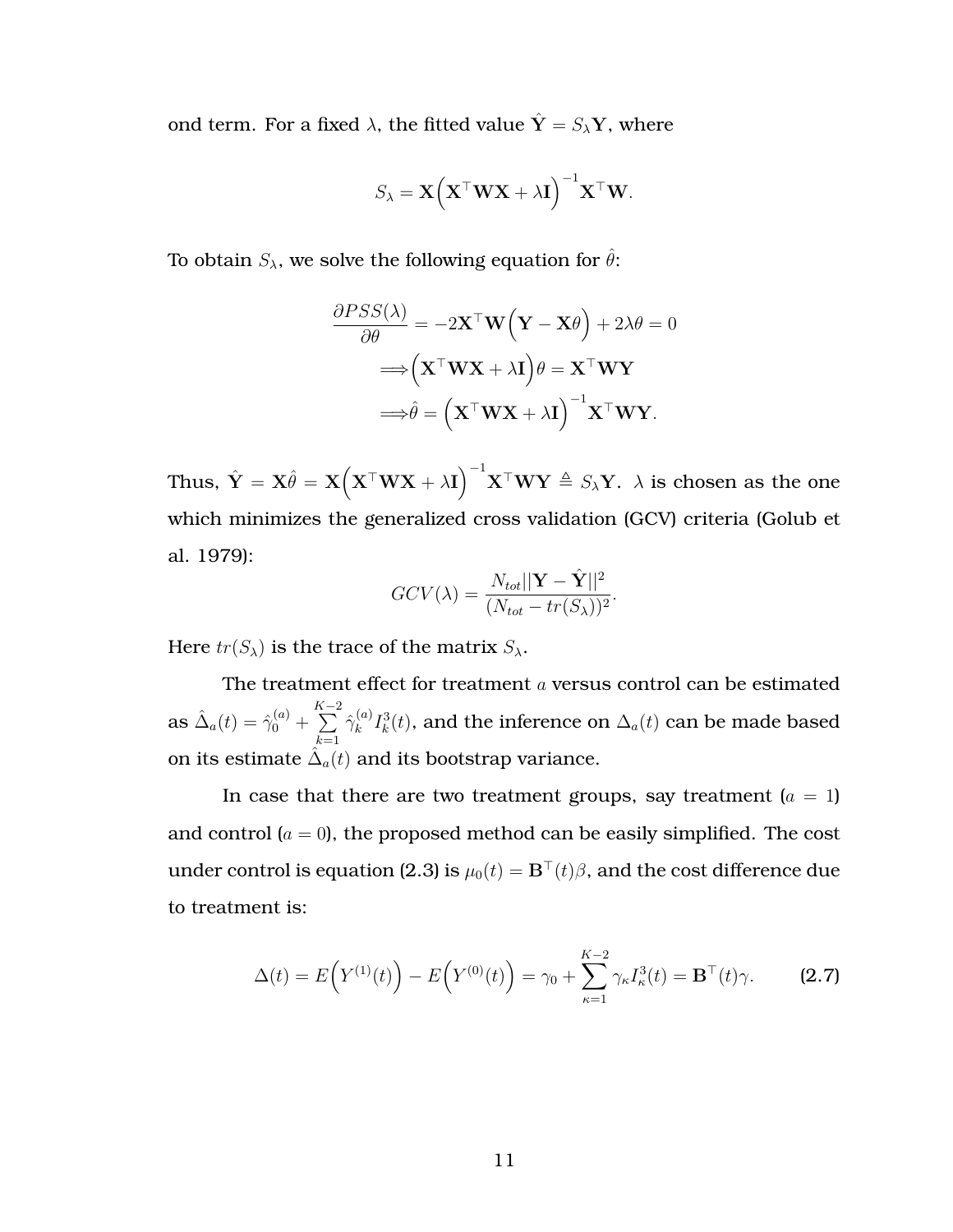<span id="page-23-2"></span>Thus, the MSFM in equation [\(2.5\)](#page-20-0) is simplified as:

$$
\mu_a(t) = \mu_0(t) + a\Delta(t) = \beta_0 + \sum_{\kappa=1}^{K-2} \beta_\kappa I_\kappa^3(t) + a(\gamma_0 + \sum_{\kappa=1}^{K-2} \gamma_\kappa I_\kappa^3(t)) = \mathbf{B}^\top(t)\beta + a\mathbf{B}^\top(t)\gamma.
$$
\n(2.8)

Thus equation [\(2.8\)](#page-23-2) reduces to the potential cost trajectory  $\mu_0(t)$  when  $a = 0$ , and  $\mu_a(t) = \mu_0(t) + \Delta(t)$  when  $a = 1$ . The estimation procedure is carried out similarly by minimizing the penalized residual sum of squares and  $\lambda$  is selected by minimizing the GCV criteria.

#### <span id="page-23-0"></span>2.2.2 Model for monthly cost and its estimate

Note that the first derivative of I-spline is a M-spline, that is  $I_\kappa^3$  $'(t) = M_{\kappa}^{3}(t)$ (Ramsay [1988;](#page-73-3) Wan et al. [2017\)](#page-74-1). Once we obtain the accumulative cost for  $\mu_a(t)=\mu_0(t)+\Delta^{(a)}(t),$  we can take the first derivative for  $\mu_a(t)$  to obtain the average monthly cost under each treatment condition:

$$
\mu_a'(t) = \mu_0'(t) + \sum_{g=1}^{G-1} \mathbb{1}_{\{a=g\}} \Delta_g'(t) = \sum_{\kappa=1}^{K-1} \beta_\kappa M_\kappa^3(t) + \sum_{g=1}^{G-1} \mathbb{1}_{\{a=g\}} \sum_{\kappa=1}^{K-2} \gamma_\kappa^{(g)} M_\kappa^3(t). \tag{2.9}
$$

We can also obtain the average monthly cost difference between treatment a and control:  $\Delta'_a(t)$  =  $\sum_{ }^{K-2}$  $\kappa=1$  $\gamma^{(a)}_\kappa M^3_\kappa(t)$ . The monthly cost difference between treatment a and a' can be obtained as  $\Delta_a'(t) - \Delta_{a'}'(t)$ . The inference for  $\Delta_a'(t)$ and  $\Delta'_a(t) - \Delta'_{a'}(t)$  can be obtained using their estimates and their bootstrap variance estimates.

### <span id="page-23-1"></span>2.3 Simulation studies

To examine the performance of the proposed method, we carried out simulation studies under six different cost-profile generating models. For each cost-profile generating model, we generated 3 groups (say, one control group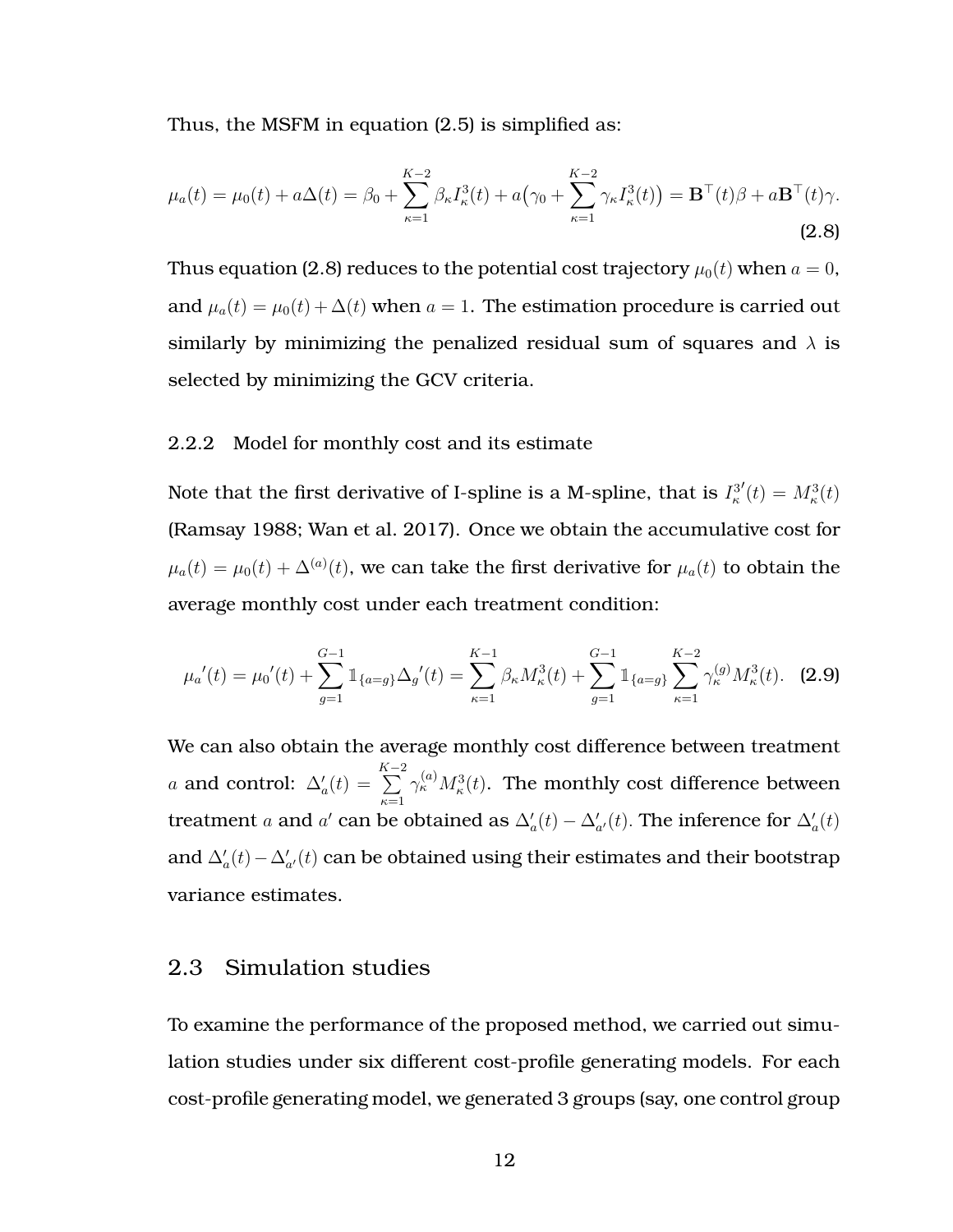$(A = 0)$  and two different treatment groups  $(A = 1 \text{ or } 2)$ ) based on multinomial distribution which was specified in step 2 under the simulation outlined later in this section. The cost generating model was taken as  $Y(t) = b_0 + b_1 f(t) + I_{\{A=1\}} \Delta_1(t) + I_{\{A=2\}} \Delta_2(t) + \epsilon$ , where  $b_0 + b_1 f(t)$  mimics the cost profile for patient with covariate  $X$  at time  $t$  for control group, and  $\Delta_a(t)$  captured the treatment effect due to treatment a  $(a = 1, 2)$ . We used two simulation settings for the cost-profile function in the control group:

- F1. Linear increment rate per month:  $f(t) = t$ .
- F2. Nonlinear increment rate per month:  $f(t) = t + sin(t)$ .

Under each increment setting, the cost differences due to treatment  $\Delta_a(t)$  $(a = 1, 2)$  were simulated under each one of the following three settings:

- S1.  $\Delta_1(t) = 0$  and  $\Delta_2(t) = 0$  for no treatment effect.
- S2.  $\Delta_1(t) = \gamma_0 + \gamma_1 t$  and  $\Delta_2(t) = \gamma_0 + 10\gamma_1 t$  for cost difference being linear in time, where  $\gamma_0 = 300$  and  $\gamma_1 = -10$ .
- **S3.**  $\Delta_1(t) = \gamma_0 + \gamma_1 sin(\frac{\pi}{4})$  $\frac{\pi}{4}t$ ) and  $\Delta_2(t) = \gamma_0 + 10\gamma_1 sin(\frac{\pi}{4})$  $\frac{\pi}{4} t)$  for cost difference being non-linear, where  $\gamma_0 = 50$  and  $\gamma_1 = -50$ .

For each one of the six combinations, we also changed the magnitude of noise component  $\epsilon \sim N(0, \sigma^2)$  by taking  $\sigma = 10$  and  $\sigma = 100$  respectively. Thus we had 12 simulation settings in total. We generated data under each simulation setting, we then used the proposed IPTW method to estimate the average treatment effect on the cost profile, and we also estimated the cost profile without IPTW. In the simulation study, we examined whether the proposed method could estimate the true cost profile appropriately and whether the estimates improved as the noise component was decreased. We followed the setting from Bang and Tsiatis (2002) and Li et al. (2016) with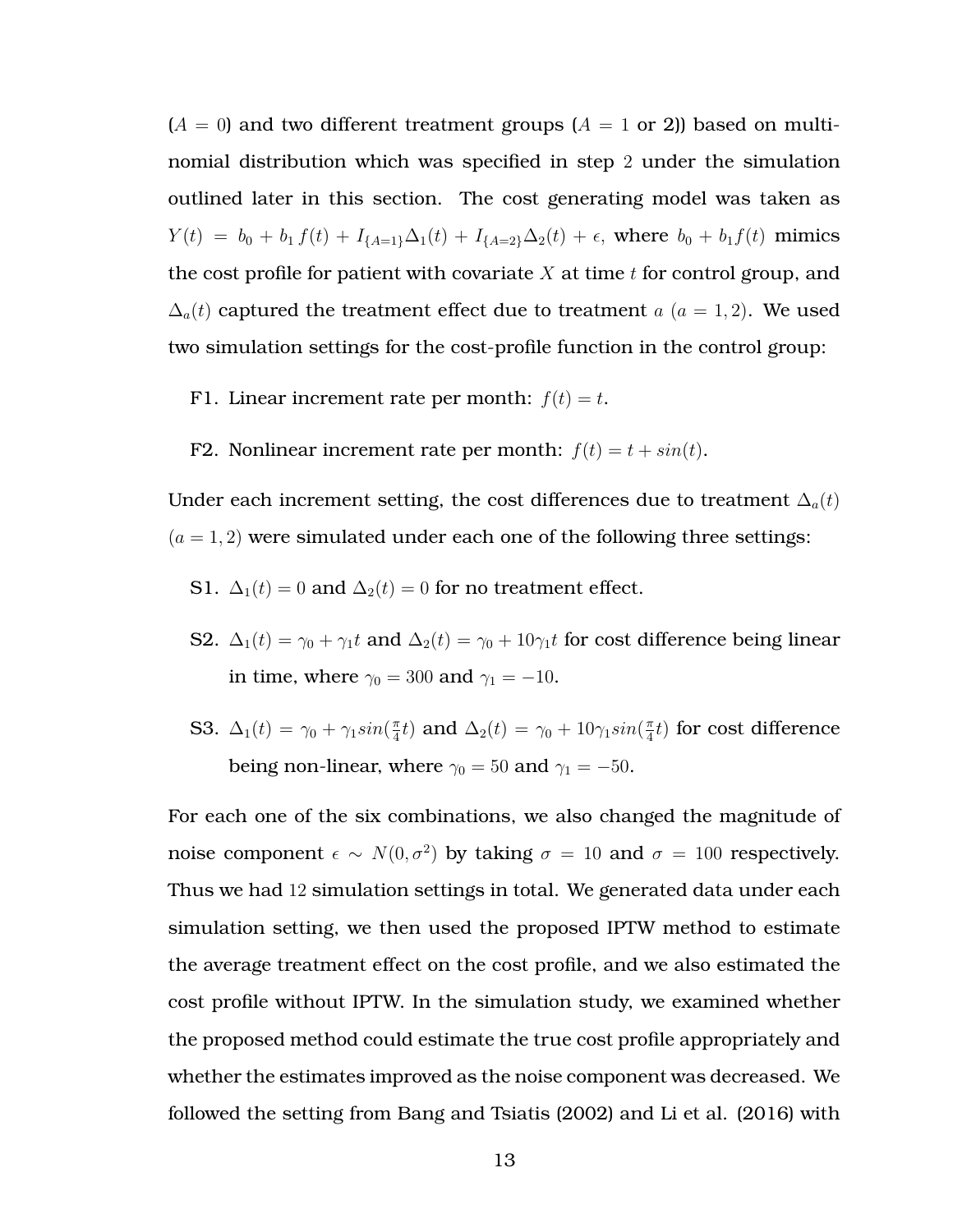some modifications. The simulation studies were carried out by generating 1000 samples under each simulation setting, and each sample included 1000 patients ( $N = 1000$ ). The simulation studies were carried out by the following steps:

- Step 1. We generated a set of 4 covariates,  $X_i = (X_{i1}, X_{i2}, X_{i3}, X_{i4})$  for  $i^{th}$  patient  $(i = 1, 2, \cdots, N)$ ,  $X_{i1}, X_{i2} \sim \text{Bernoulli}(0.5) - 0.5$  and  $X_{i3}, X_{i4} \sim Normal(0, 1)$ . Here, we assume that  $(X_{i1}, X_{i2}, X_{i3}, X_{i4})$ were time invariant covariates for the  $i^{th}$  patient.
- Step 2. The treatment selection for the  $i^{th}$  patient (say  $A_i$ ) was generated from the following multinomial distribution with parameter  $(p_{i0}, p_{i1}, p_{i2})$ , where  $p_{ia} = Pr(A_i = a | X_i) = \frac{e^{X_i^T \delta_a}}{e^{X_i^T \delta_a}}$  $\frac{e^{\alpha_i \sigma_a}}{1+e^{X_i^\top \delta_1}+e^{X_i^\top \delta_2}}$  for  $a=(1,2)$ ,  $p_{i0} = 1 - p_{i1} - p_{i2}, \delta_1 = (1, -1, 1, -1)^\top$  and  $\delta_2 = (-1, 1, -1, 1)^\top$ .
- Step 3. The survival time  $s_i$  (in months) for  $i^{th}$  patient was generated from an exponential distribution:  $s_i \sim Exponential(20 + X_i^{\top} \delta_e)$ , where  $\delta_e = (0, 1, -1, 0)^\top$ .
- Step 4. We intended to examine the cost profile up to 24 months from diagnosis. We generated the accumulative cost response for  $i^{th}$ patient  $(i = 1, 2, \dots, N)$  according to the cost-profile:

$$
Y_{ij} = b_{i0} + b_{i1} f(t_{ij}) + I_{\{A_i=1\}} \Delta_1(t_{ij}) + I_{\{A_i=2\}} \Delta_2(t_{ij}) + \epsilon_{ij}.
$$

Here the parameters  $b_{i0} = 500 + X_i^{\top} \delta_{b_0}$  and  $b_{i1} = 100 + X_i^{\top} \delta_{b_1}$  with  $\delta_{b_0} = (100, -100, 10, -10)^{\top}$  and  $\delta_{b_1} = (100, 10, 100, 10)^{\top}$ , and the time sequence  $t_{ij} = 0, 1, 2, \cdots, min(s_i, 24)$ . For patients who died before 24 months from diagnosis (say,  $s_i < 24$ ), the accumulative cost,  $Y_{ij}$ , would not change from the month of  $s_i$  to 24. That is,  $Y_{ij} = Y_{is_i}$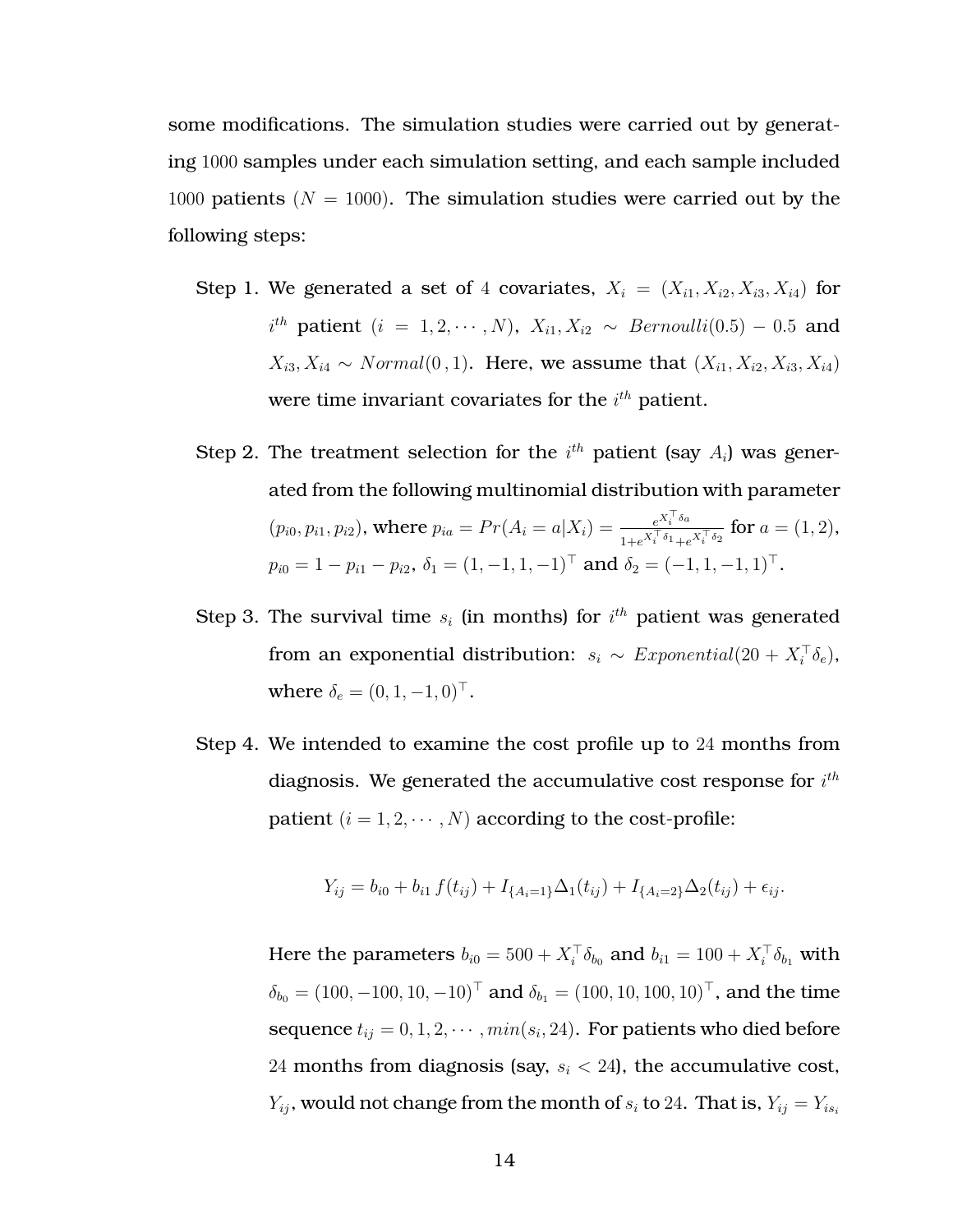for  $s_i < t_{ii} \leq 24$ .

- Step 5. Using the data  $(X_i, A_i)$  generated from Steps 1 and 2, we estimated the generalized propensity score  $Pr(A = A_i | X_i)$  using the multinomial regression model. We then calculated the weight for the  $i^{th}$  subject as the inverse probability of treatment received, that is,  $w_i = \frac{1}{Pr(A_i)}$  $\frac{1}{Pr(A=A_i|X_i)}$ .
- Step 6. We then applied the IPTW method to estimate cost profile (say,  $\hat{\mu}_0(t)$ ) and treatment effects on cost (say,  $\hat{\Delta}_a(t)$  for  $a=1,2$ ). We also estimated the cost profile and treatment effect without using IPTW, which were used to examine the performance of the proposed method using IPTW versus without using IPTW.
- Step 7. To examine the performance of each method we calculated the potential true cost for  $i^{th}$  patient under each treatment  $a$  ( $a=$  $(0, 1, 2)$  as

$$
Y^{(a)}(t_{ij}) = b_{i0} + b_{i1} f(t_{ij}) + I_{\{a=1\}} \Delta_1(t_{ij}) + I_{\{a=2\}} \Delta_2(t_{ij}) + \epsilon_{ij},
$$

for  $i = 1, \cdots, N$  and  $j = 1, \cdots, min(s_i, 24)$ . If the survival time for  $i^{th}$  patient is less than 24, then  $Y_{ij}^{(a)}=Y_{in_{i}}^{(a)}$  $\zeta_{in_i}^{(a)}$  for  $s_i < t_{ij} \leq 24$ . The true treatment effects for cost were calculated as:

$$
\Delta_1^{true}(t) = \sum_{i=1}^N Y_{it}^{(1)} - \sum_{i=1}^N Y_{it}^{(0)} \text{ and } \Delta_2^{true}(t) = \sum_{i=1}^N Y_{it}^{(2)} - \sum_{i=1}^N Y_{it}^{(0)}
$$

for  $t = 1, 2, \cdots, 24$ .

Step 8. We repeated the simulation  $M = 1000$  times under each simulation setting. The resulting estimated cost profile for cohort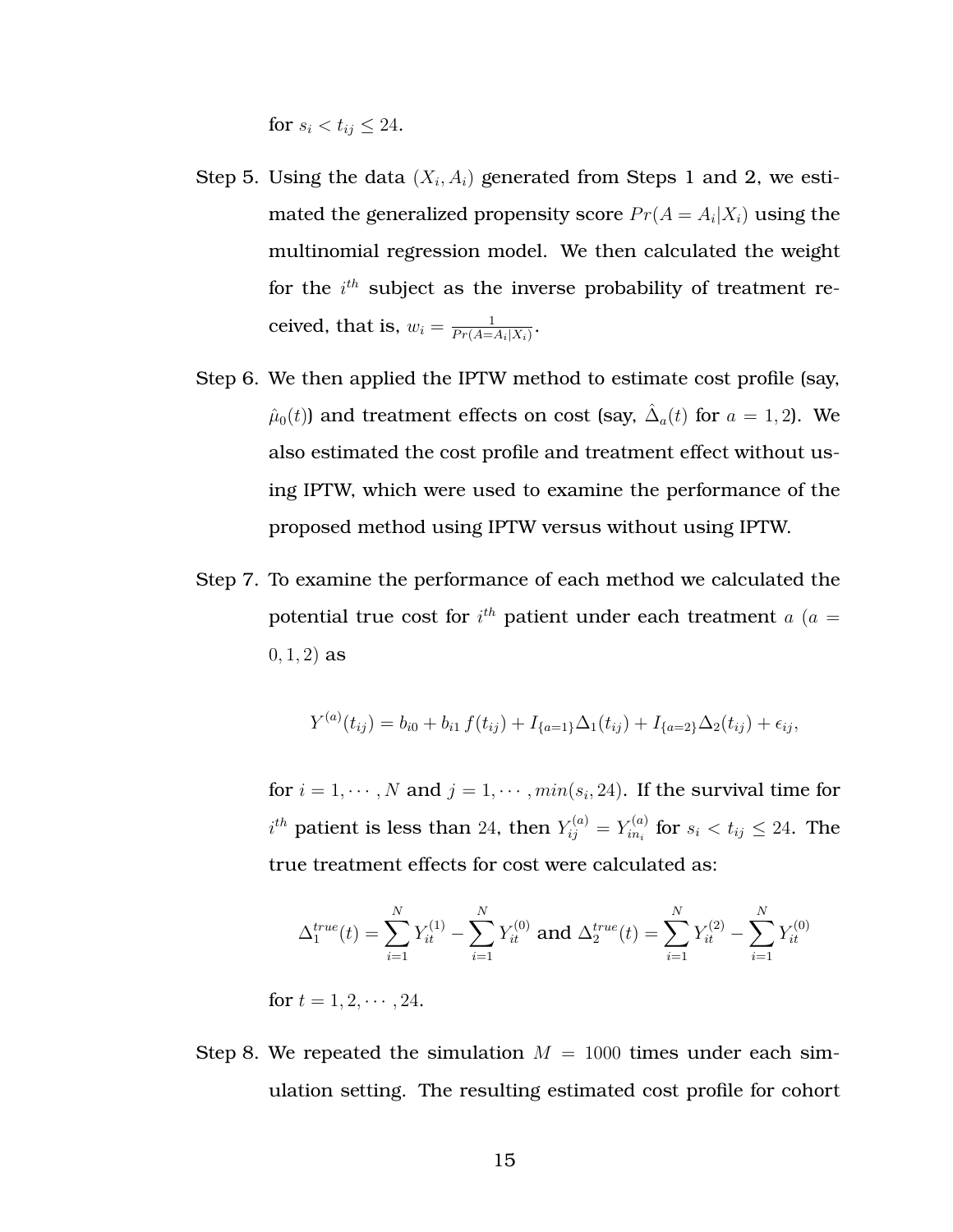group in  $m^{th}$  simulation was denoted as  $\hat{\mu}^{(m)}_0$  $_0^{(m)}(t)$  and the resulting estimated treatment effect in  $m^{th}$  simulation was denoted as  $\hat{\Delta}_a^{(m)}(t)$   $(a = 1, 2; m = 1, \cdots, M).$ 

Step 9. We calculated the true average treatment effect as the mean of  $\Delta_1^{true}(t)$  and  $\Delta_2^{true}(t)$  over the 1000 simulated data, denoted as  $\bar{\Delta}_1^{true}(t)$  and  $\bar{\Delta}_2^{true}(t)$ . The performance of proposed methods with/without using IPTW were indicated by how close the ATE estimates to the true treatment effects  $\bar{\Delta}_1^{true}$  and  $\bar{\Delta}_2^{true}$  were. The following performance metrics were used for treatment a versus control  $(a = 1, 2)$ :

Mean absolute error (MAE),

$$
MAE_a = \frac{1}{M} \sum_{m=1}^{M} \left( \sup_{1 \le t \le T} \left( |\hat{\Delta}_a^{(m)}(t) - \bar{\Delta}_a^{true}(t)| \right) \right);
$$

Mean bias error (MBE),

$$
MBE_a = \left| \frac{1}{M} \sum_{m=1}^{M} \left( \frac{1}{T} \sum_{t=1}^{T} \left( \hat{\Delta}_a^{(m)}(t) - \bar{\Delta}_a^{true}(t) \right) \right) \right|;
$$

and Root mean square error (RMSE)

$$
RMSE_a = \frac{1}{M} \sum_{m=1}^{M} \left( \sqrt{\frac{1}{T} \sum_{t=1}^{T} \left( \hat{\Delta}_a^{(m)}(t) - \bar{\Delta}_a^{T}(t) \right)^2} \right)
$$

where  $T = 24$  and  $M = 1000$ .

**Simulation results:** The estimated cost trajectory for control group and the average treatment effect on cost between treatment a and cohort over time were presented in Figure [2.1](#page-29-0) for linear increment rate function and in Figure [2.2](#page-29-0) for non-linear increment rate function. The performance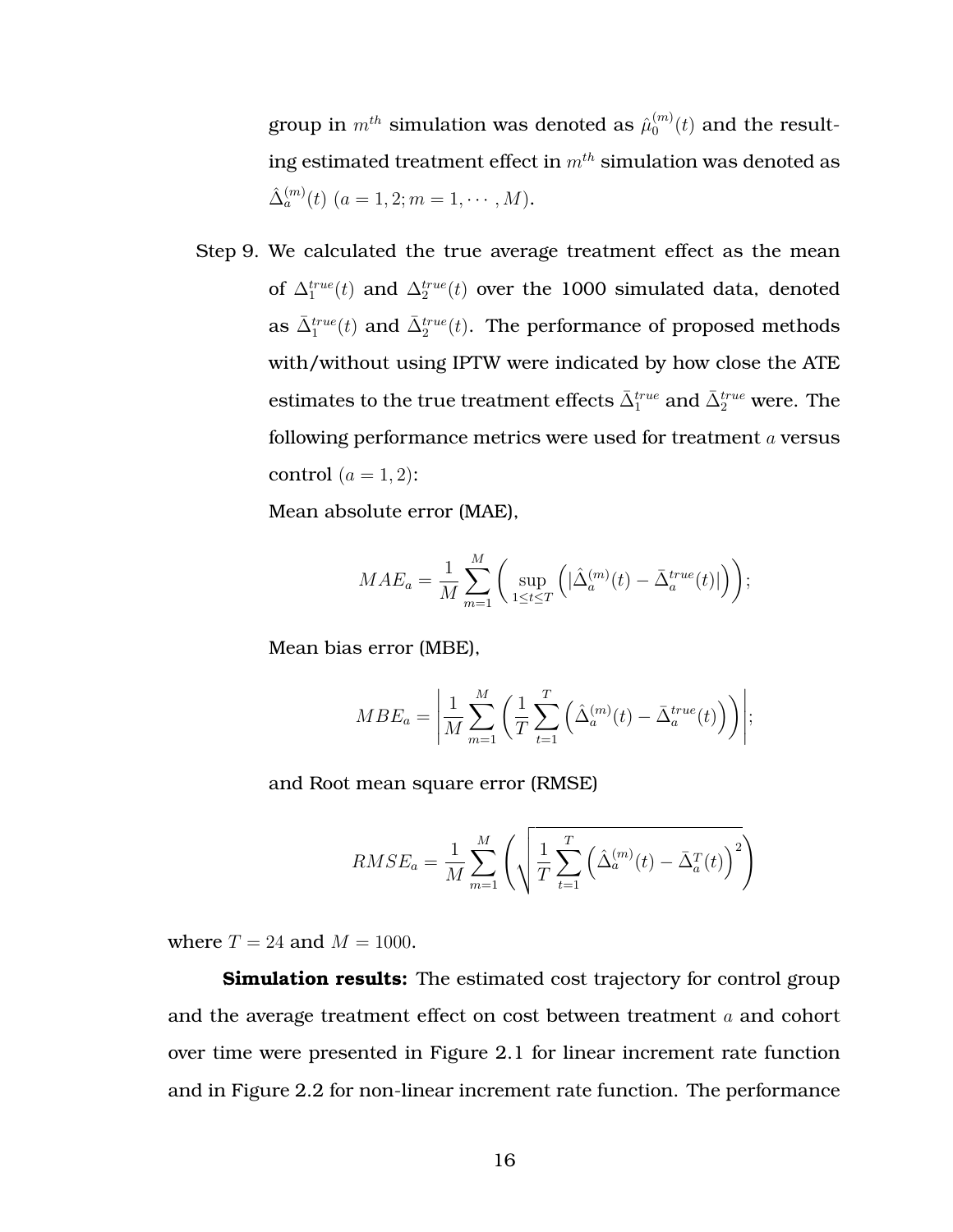metrics under 12 different simulation settings, which included two types of increment rate for control group (F1 and F2), three types of cost difference functions (S1, S2, and S3), and two noise settings ( $\sigma = 10$  and 100), were summarized in Table [2.1.](#page-28-0)

<span id="page-28-0"></span>Table 2.1: Summarized performance metrics for estimating the average treatment effect on cost with IPTW (checked) and without IPTW under 12 different settings.

| $f(t_{ij})$ | $\Delta(t)$    | $\sigma$ | <b>IPTW</b>             | $\Delta_{1}(t)$ |            |             | $\Delta_2(t)$ |                     |             |
|-------------|----------------|----------|-------------------------|-----------------|------------|-------------|---------------|---------------------|-------------|
|             |                |          |                         | <b>MAE</b>      | <b>MBE</b> | <b>RMSE</b> | <b>MAE</b>    | <b>MBE</b>          | <b>RMSE</b> |
|             | S1             | 10       | $\checkmark$            | 336.76          | 55.46      | 202.94      | 405.40        | 46.90               | 239.74      |
|             |                |          | $\times$                | 1213.08         | 646.89     | 738.23      | 1218.85       | 646.66              | 739.75      |
|             |                | 100      | $\checkmark$            | 437.83          | 128.12     | 274.85      | 421.34        | 124.77              | 244.97      |
|             |                |          | $\times$                | 1275.49         | 713.23     | 796.05      | 1282.23       | 713.25              | 797.74      |
|             | S <sub>2</sub> | 10       | $\checkmark$            | 368.27          | 72.33      | 220.88      | 363.24        | 49.06               | 217.11      |
| F1          |                |          | $\times$                | 1221.67         | 651.57     | 743.48      | 1216.11       | 644.80              | 737.76      |
|             |                | 100      | $\overline{\checkmark}$ | 412.16          | 120.43     | 257.41      | 387.74        | 117.51              | 240.46      |
|             |                |          | $\times$                | 1288.21         | 719.26     | $803.15\,$  | 1277.49       | 710.25              | 794.42      |
|             | S <sub>3</sub> | 10       | $\overline{\checkmark}$ | 398.50          | 49.52      | 239.12      | 387.54        | 50.71               | 225.91      |
|             |                |          | $\times$                | 1215.12         | 649.03     | 740.45      | 1205.89       | 639.21              | 731.22      |
|             |                | 100      | $\checkmark$            | 423.50          | 103.34     | 263.99      | 411.15        | $\overline{110.53}$ | 247.74      |
|             |                |          | $\times$                | 1281.08         | 716.61     | 799.87      | 1270.19       | 705.88              | 789.60      |
|             | S1             | 10       | ✓                       | 346.78          | 66.68      | 216.50      | 384.42        | $\overline{27.10}$  | 234.87      |
|             |                |          | $\times$                | 1179.28         | 650.98     | 740.57      | 1157.44       | 635.34              | 724.42      |
|             |                | 100      | $\checkmark$            | 381.24          | 139.60     | 244.82      | 408.56        | 109.38              | 257.11      |
|             |                |          | $\times$                | 1245.29         | 718.67     | 800.18      | 1230.28       | 707.25              | 788.66      |
|             | S <sub>2</sub> | 10       | $\checkmark$            | 341.79          | 48.83      | 212.06      | 379.41        | 48.81               | 234.36      |
| F2          |                |          | $\times$                | 1177.11         | 650.36     | 739.51      | 1153.24       | 632.80              | 721.71      |
|             |                | 100      | $\checkmark$            | 391.15          | 108.76     | 249.74      | 381.75        | 139.65              | 245.26      |
|             |                |          | $\times$                | 1247.10         | 719.20     | 800.82      | 1242.32       | 715.60              | 797.26      |
|             | S <sub>3</sub> | 10       | $\checkmark$            | 357.94          | 48.02      | 221.42      | 383.13        | 47.19               | 232.75      |
|             |                |          | $\times$                | 1165.86         | 643.91     | 732.40      | 1176.01       | 646.14              | 736.56      |
|             |                | 100      | $\checkmark$            | 397.63          | 110.25     | 254.64      | 428.49        | 142.62              | 269.90      |
|             |                |          | $\times$                | 1258.02         | 725.28     | 807.92      | 1238.21       | 714.98              | 796.04      |

Figure [2.1](#page-29-0) showed the simulation results for the estimated cost trajectory for control group under the linear increment rate function F1:  $f(t_{ij}) =$  $t_{ij}$  (Panel A1) and the cost difference over time under three different settings for  $\Delta_a(t)$ : no treatment effect (Panel A2), linear treatment effect (Panel A3),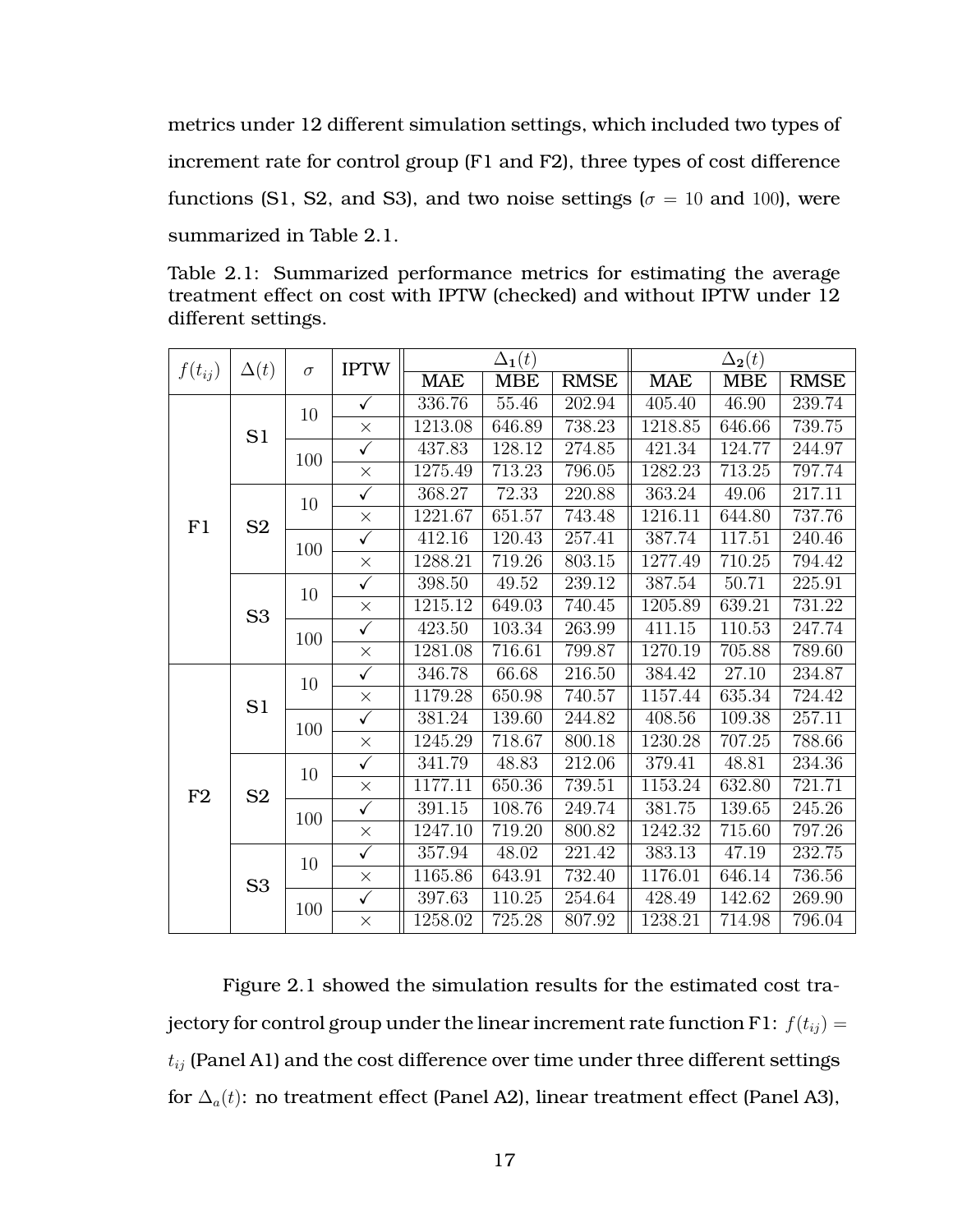<span id="page-29-0"></span>Figure 2.1: Simulation results for the estimated cost trajectory for control group under the linear increment rate function F1:  $f(t_{ij}) = t_{ij}$  (Panel A1) and the cost difference over time under three different settings for  $\Delta_a(t)$ : no treatment effect (Panel A2), linear treatment effect (Panel A3), and nonlinear treatment effect (Panel A4).



Figure 2.2: Simulation results for the estimated cost trajectory for control group under the non-linear increment rate function F2:  $f(t_{ij}) = t_{ij} + sin(t_{ij})$ (Panel A1) and the cost difference over time under three different settings for  $\Delta_a(t)$ : no treatment effect (Panel A2), linear treatment effect (Panel A3), and non-linear treatment effect (Panel A4).

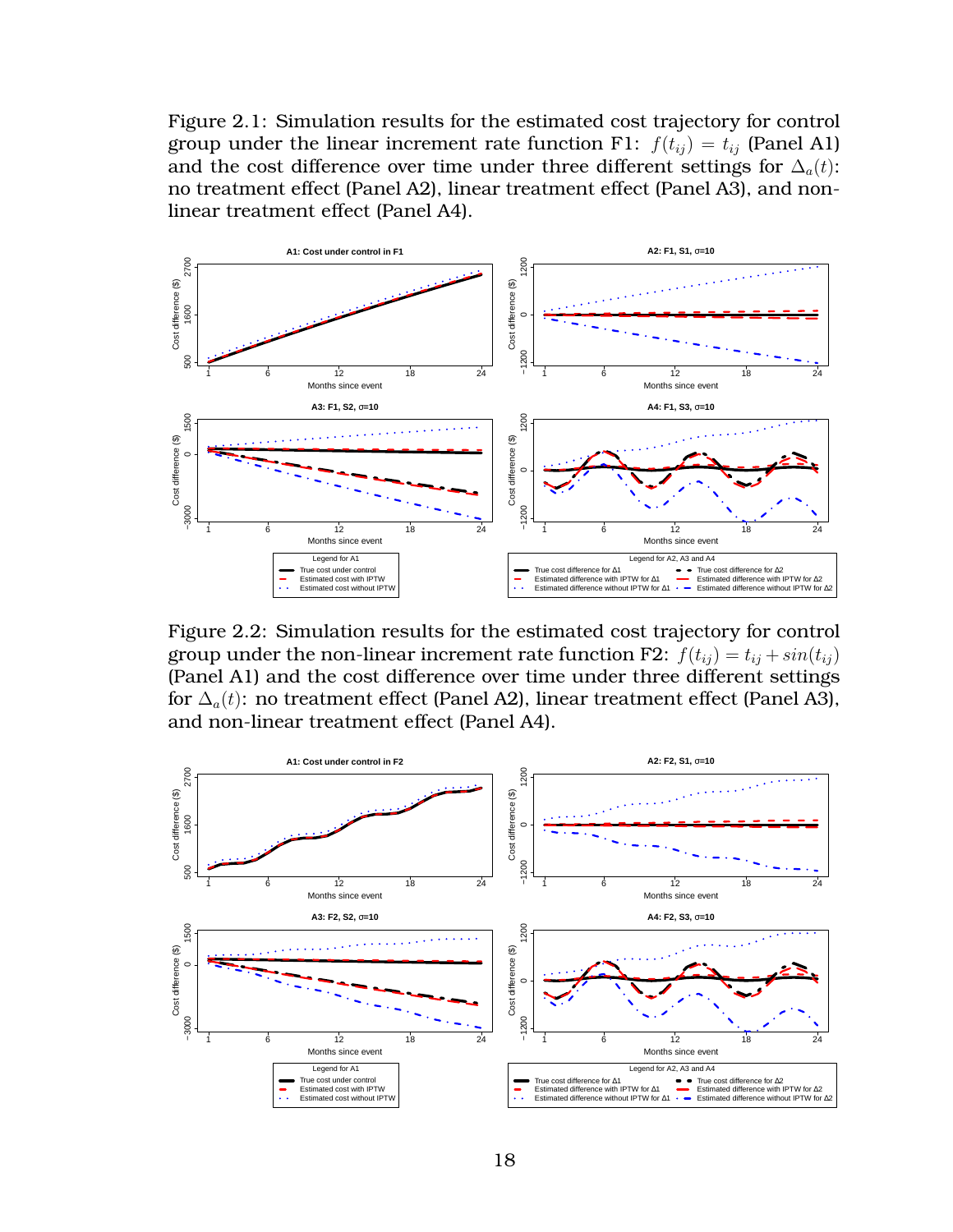and non-linear treatment effect (Panel A4), where  $\sigma$  was set as 10. In Figure [2.1](#page-29-0) Panel A1, the true cost trajectory under control was shown as solid line, the estimated cost trajectory using IPTW for control group was shown as a dashed line which overlaid with the true cost trajectory (solid line), indicating an unbiased estimation to the true cost trajectory. The estimated cost trajectory without using IPTW for control was shown as a dotted line in panel A1, which was far from the solid line, indicating a biased estimate for the true cost trajectory. Panel A2-A4 showed the true treatment effect on cost between treatment 1 and control (i.e.  $\Delta_1(t)$ ) as a solid line, between treatment 2 and control (i.e.  $\Delta_2(t)$ ) as a dashed line. The estimated cost difference using IPTW for  $\hat{\Delta}_1(t)$  was shown as a short dashed line, and for  $\hat{\Delta}_2(t)$  as a long dashed line. The estimated treatment effects without IPTW were shown as a dotted line for  $\hat{\Delta}_1(t)$  and a dash-dotted line for  $\hat{\Delta}_2(t)$ . Panel A2 showed the results for no treatment effect, Panel A3 showed for linear treatment effect, and Panel A4 showed for non-linear treatment effect. In Panel A2,  $\bar{\Delta}_1(t) = \bar{\Delta}_2(t) = 0$ , the true treatment cost for treatment 1 and treatment 2 overlaid as the solid line. The estimated average treatment effect using IPTW  $\hat{\Delta}_1(t)$  (dashed line) and  $\hat{\Delta}_2(t)$  (long dashed line) Where close to the true  $\bar{\Delta}_1(t)$  and  $\bar{\Delta}_2(t)$ , while the estimated ATE without using IPTW (dotted line for  $\hat{\Delta}_1(t)$  and dash-dotted line for  $\hat{\Delta}_2(t)$ ) were far away from the truth  $\bar{\Delta}_1(t)$  and  $\bar{\Delta}_1(t)$ . Similar results were shown for panel A3 and A4. Figure [2.2](#page-29-0) showed the simulation results under non-linear increment rate F2:  $f(t_{ij}) = t_{ij} + \sin(t_{ij})$  under different treatment effects. From Figure [2.1](#page-29-0) and [2.2,](#page-29-0) it is clear that our estimated cost profile for control group and treatment effect with IPTW were close to the true values while the estimate without using IPTW were far away from the true values indicating that the proposed IPTW provided unbiased estimates, but not the method without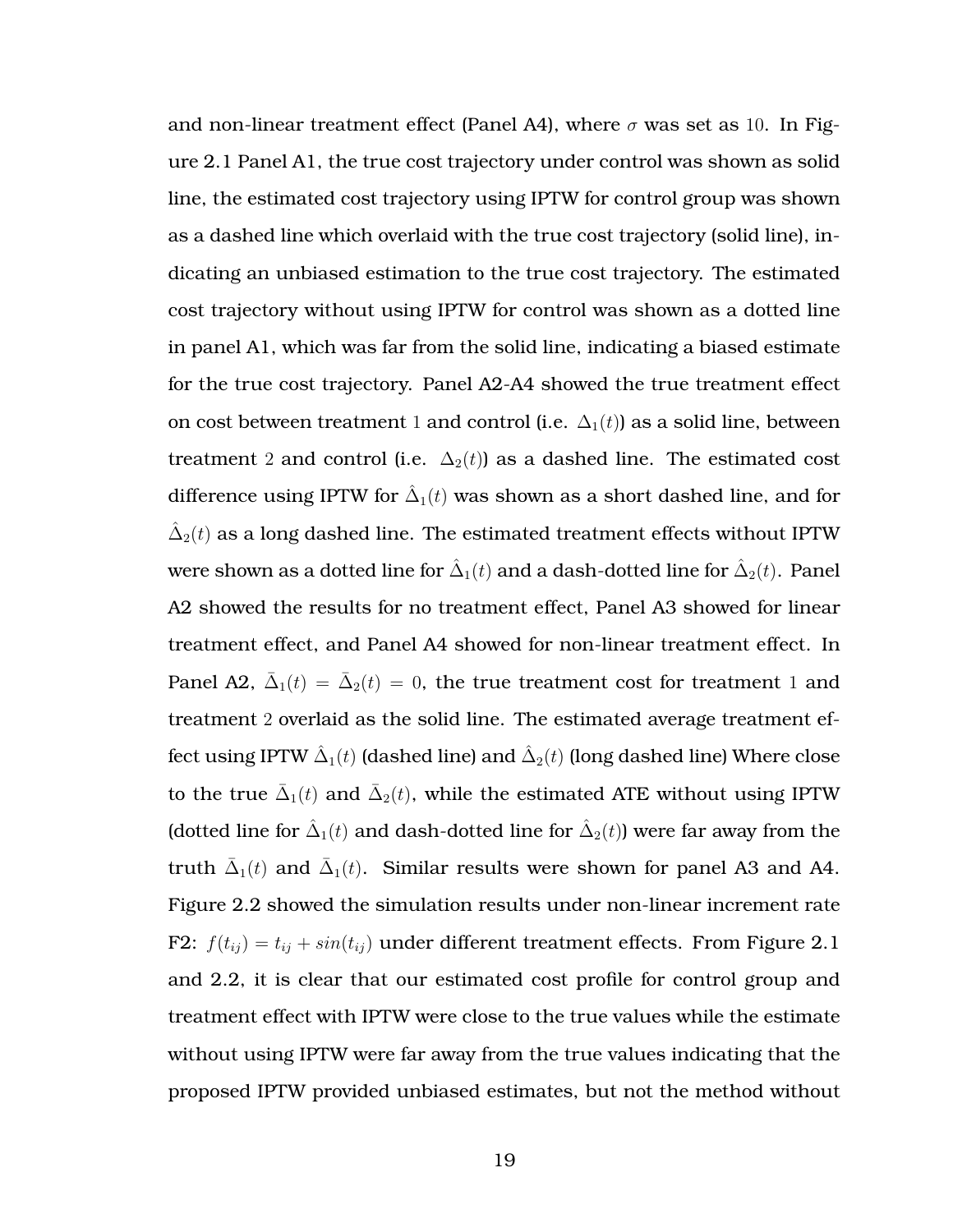IPTW.

Table [2.1](#page-28-0) summarizes the performance measures for each of the 12 simulation scenarios. From Table [2.1,](#page-28-0) it is clear that the performance metrics under each setting with the proposed IPTW method were better to estimate the average treatment effect than those without using IPTW. It was also clear that the estimation improved as the noise,  $\sigma$ , decreased from 100 to 10. Hence, the inference on ATE should be made based on the proposed method with IPTW.

#### <span id="page-31-0"></span>2.4 Case study

Gastric cancer is a major health burden worldwide, and it is the second cause of cancer deaths after lung cancer (Correa [2013\)](#page-72-6). The treatment options for the patients with stage II or III gastric cancer include chemotherapy and surgical procedures. It is interesting to examine whether the addition of chemotherapy to surgical procedure would benefit the patients' outcomes in terms of survival and overall medical costs. We consider three treatment groups: chemotherapy was given before surgery but not after (say, A1: Chemo < Surgery); chemotherapy was given both before and after surgery (say, A2: Chemo < Surgery < Chemo); and chemotherapy was given after surgery but not before (say, A3: Surgery  $\lt$  Chemo). Thus, we restricted our study cohort to patients with stage II or III gastric cancer who had surgical procedures and chemotherapy for gastric cancer using SEER Medicare  $2005 - 2014$  gastric cancer data. It is well known that the cost is not only determined by the treatment received but also by patients' own comorbid conditions. We use the national cancer institute (NCI) comorbidity index to measure the patient's comorbidity (Klabunde et al. [2000\)](#page-73-4), which were obtained from Medicare claims data one year prior diagnosis. We also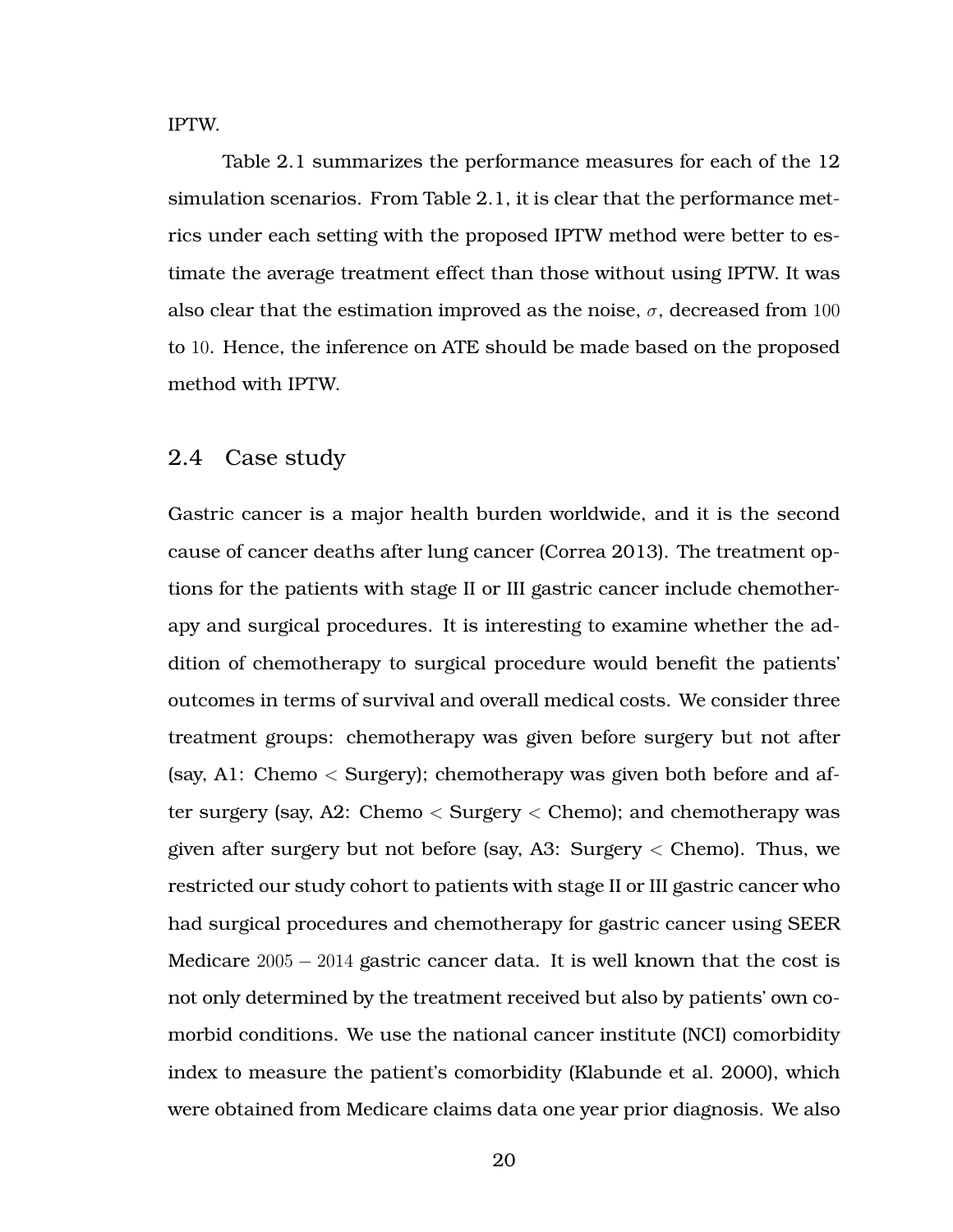examined the cost within two years after diagnosis. Thus, the study cohort was formed using the SEER-Medicare enrollment file (Pedsf) with the following inclusion criteria: (1) patients with gastric cancer specific primary site, histology, and behavioural code in the SEER database within year 2006 − 2012; (2) patients in stage II and III, since patients in stage II and III are more likely to go through both chemotherapy and surgical procedure.

The NCI comorbidity index were calculated using the 2014 NCI SAS Macro from the NCI website (NCI [2014\)](#page-73-5) using the SEER-Medicare enrollment file (Pedsf) and the diagnostic codes in the inpatient file (Medpar), the outpatient file (Outpat) and the carrier claims file (NCH). The other covariates obtained from Pedsf included demographic variables (i.e. race, age, sex), geographical variable (such as urban/rural and state) and cancer variables (such as specific primary site, histology, behavioural code and indicator for first diagnosis).

The three different treatment groups (say A1, A2, and A3) were formed by following algorithms from literature (Yeh et al. [2017;](#page-74-2) Wu et al. [2019\)](#page-74-3). Group A1 for "Chemo < Surgery" included patients who had chemotherapy between diagnosis and surgery but not after surgery. More specifically, a patient was counted in group A1 if all of the following inclusion/exclusion criteria were met: (i) first chemotherapy was after diagnosis but within six months of diagnosis, (ii) surgery was after the first chemotherapy but within one year of the first chemotherapy, and (iii) No chemotherapy seen between surgery and the following six months. Group  $A2$  for "Chemo  $\lt$ Surgery < Chemo" included patients who had the same criteria as (i) and (ii) from group A1, however the patient had chemotherapy after surgery within six months period. Group  $A3$  for "Surgery  $\lt$  Chemo" included patients who had (i) surgery after diagnosis within one year, (ii) the first chemo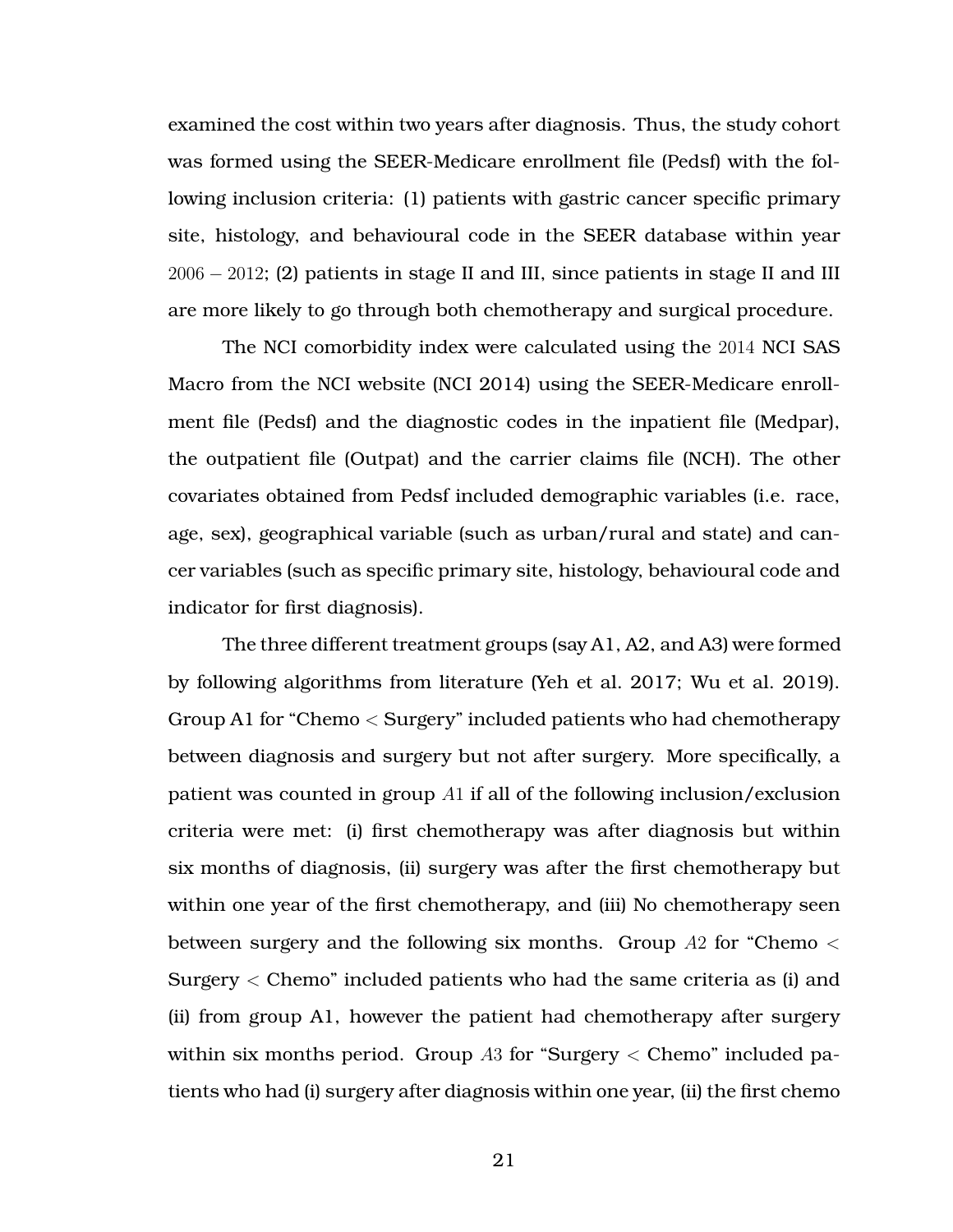therapy was after surgery within six months period. We had 6447 Patients with stage II and III Gastric cancer. By applying the inclusion/exclusion criteria (flow chart in Appendix, Figure [A0.1\)](#page-77-0), we had  $N = 959$  patients for this study. Among them, 156 patients were under treatment A1, 92 patients were under treatment A2, and 711 patients were under treatment A3.

All medical cost from Medpar, Outpat and NCH files from the day of diagnosis up to two years of follow-up were obtained as the primary outcome in the analysis. The costs were standardized to 2014 cost rates using the Consumer Price Index (CPI-U) data (U.S. Department of Labor Bureau of Labor Statistic [2021\)](#page-74-4). For each patient, monthly costs were calculated as the sum of all costs occurring during that month. Once we have the monthly costs, we calculated the accumulative monthly costs for two years since diagnosis. Figure [2.3](#page-34-0) showed the monthly cost (Panel A) and cumulative cost (Panel B) for four randomly selected patients. Figure [2.3](#page-34-0) Panel C portrayed the observed average accumulative cost trajectory under the three treatment groups (solid line for A1, dashed line A2, and dotted line A3), and Panel D showed the Kaplan–Meier survival curves for the three treatment groups.

Descriptive statistics and significance tests for the covariates associated with treatment and cost were provided in Table [2.2](#page-38-0) under the column "Original sample". It was clear that age, NCI index, race, and geographic variables (say, different states) were significantly associated with treatment groups. The survival time were not significantly associated with treatment groups, and the accumulative two-year costs were significantly associated with treatment groups. However, there were possible confounding between treatment and outcome. We applied the proposed IPTW method to estimate the cost trajectory over time. To do that, we first estimated the generalized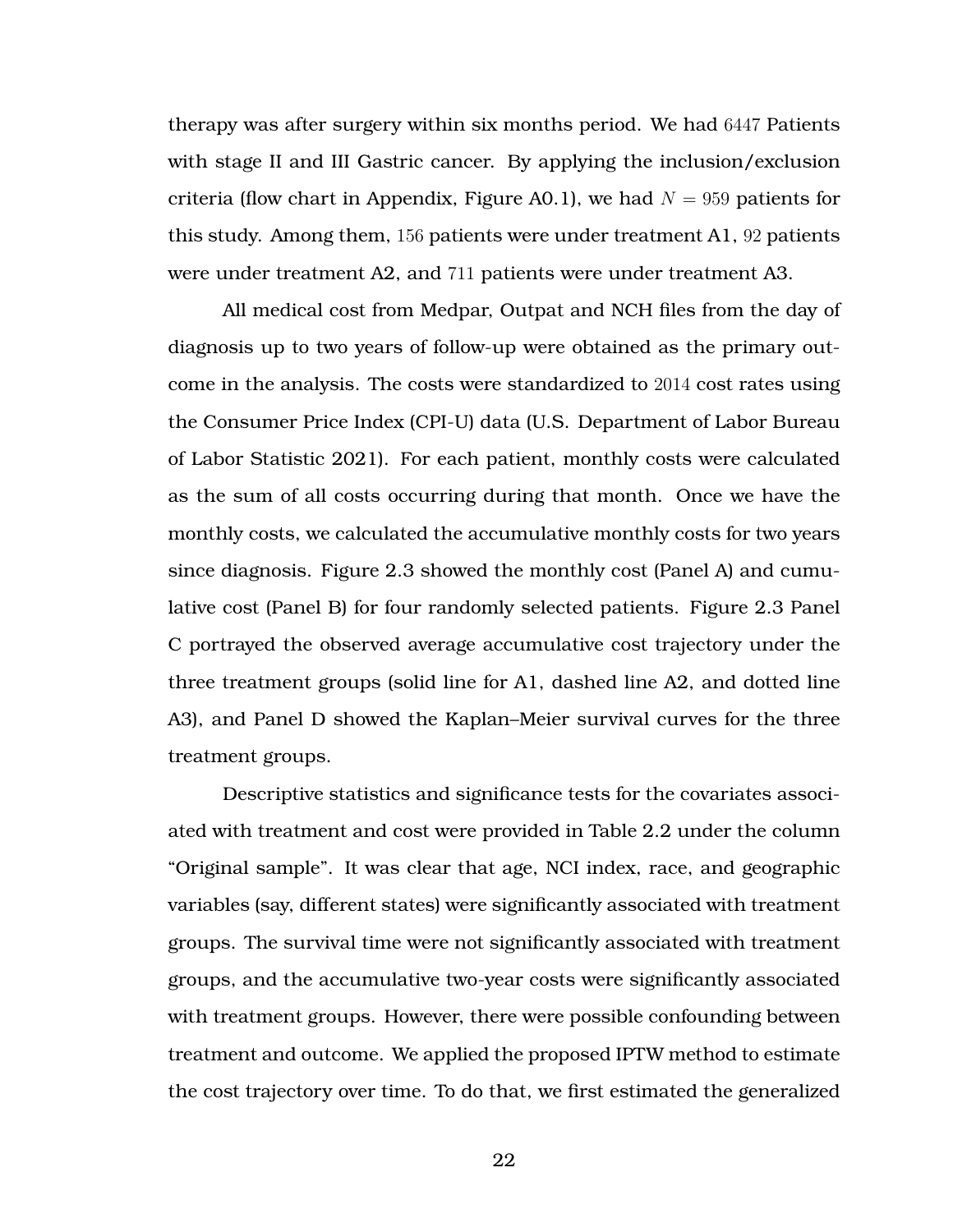<span id="page-34-0"></span>Figure 2.3: Illustration of monthly cost (Panel A) and accumulative cost (Panel B) for four randomly selected patients, and the average cost trajectory (Panel C) and the Kaplan–Meier survival curves (Panel D) for the three different treatment groups.



propensity score using the multinomial regression model and obtained the inverse probability of treatment received as a weight for each subject to form a weighted sample. The summarized statistics in the weighted sample were reported in Table [2.2](#page-38-0) under the column "Weighted sample". It was clear that in the original sample some of the covariates were significantly different among the three treatment groups, while covariates were not significantly different any more among the three treatment groups in the weighted sample. Thus, the confounding due to the variables in Table [2.2](#page-38-0) was more likely removed, and the estimates for the accumulative costs based on the weighted sample were less biased. We estimated the accumulative cost trajectory under each treatment group using the sample mean (solid line), the method without IPTW (dotted line) and the methods with IPTW (dashed line) (see Figure [2.4](#page-37-0) Panels A1-A3). We also estimated the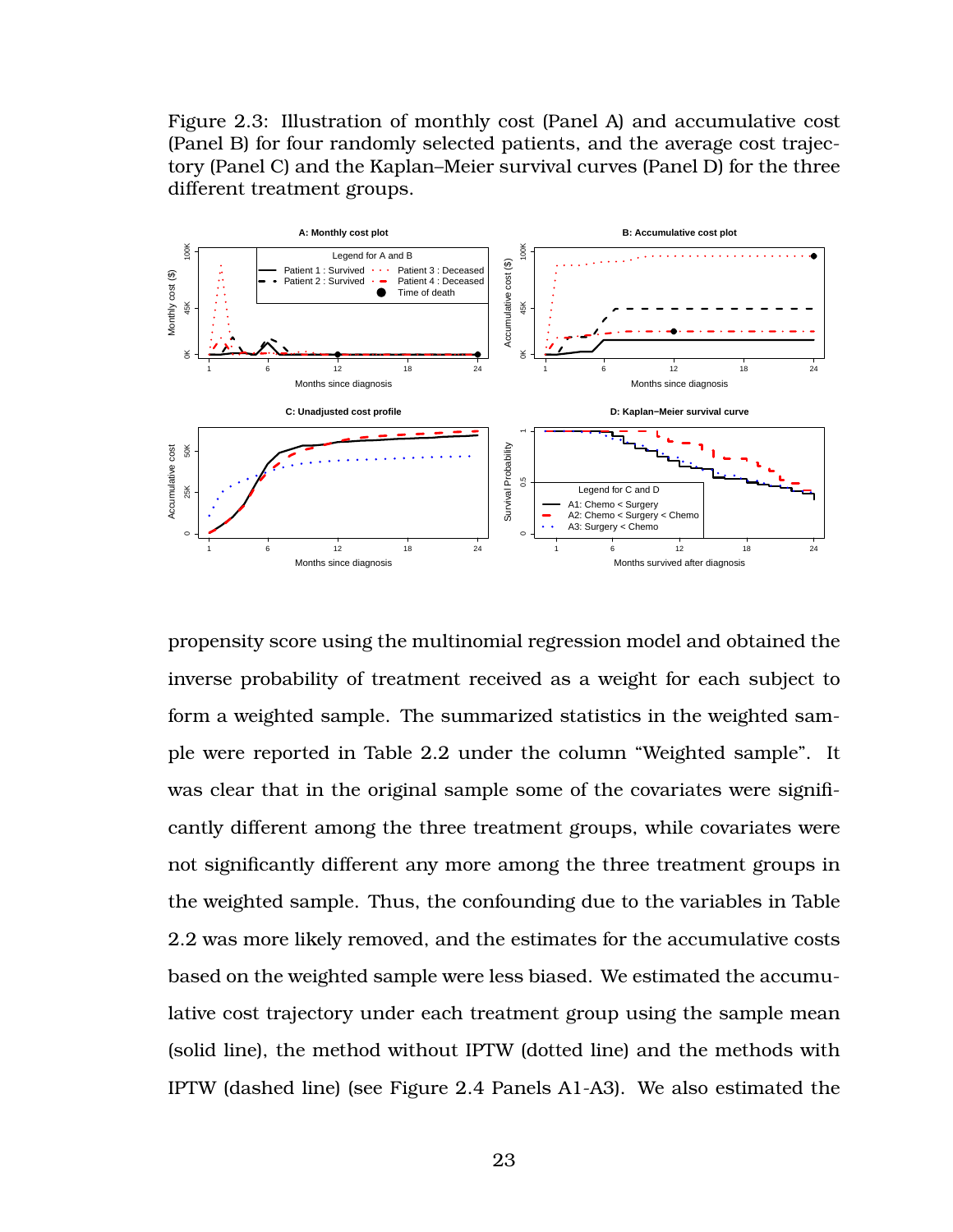accumulative cost difference due to treatments using the sample mean difference (solid line), the method without IPTW (dotted line) and the methods with IPTW (dashed line) (see Figure [2.4](#page-37-0) Panels B1-B3).

The monthly cost profiles were obtained by the average of the monthly cost in the original sample. We obtained the estimated monthly cost by taking the derivative of the accumulative costs for each associated MSFM with IPTW and without IPTW, which were presented in Figure [2.4](#page-37-0) Panels C1-C3. We also estimated the monthly cost difference due to treatments using the sample mean difference (solid line), the method without IPTW (dotted line) and the methods with IPTW (dashed line) (see Figure [2.4](#page-37-0) Panels D1-D3).

In all panels, the thin dashed line running on two sides of the estimated curves provided a 95% point-wise confidence band for the estimated quantities based on the proposed method with IPTW.

From Table [2.2,](#page-38-0) it was clear that some confounding variables were significantly different in the original sample. However, they were not significantly different anymore in the weighted sample. Thus, we drew the conclusion based on the MSFM with IPTW. From Figure [2.4](#page-37-0) (Panels A1-A3 and B1-B3), we conclude that the accumulative cost over time were not significantly different between A1 (Chemo < Surgery) and A2 (Chemo < Surgery  $\langle$  Chemo), however the accumulative cost for A3 (Surgery  $\langle$  Chemo) was significantly higher for the first five months than A1 and A2 groups, but the accumulative cost at A3 was significantly lower after seven months from diagnosis. From [2.4](#page-37-0) (Panels C1-C3 and D1-D3), we saw the pattern and difference in monthly cost. While the average monthly cost differed around six months between A1 and A2, the overall monthly cost pattern between A1 and A2 remained similar. However, A3 differed significantly from A1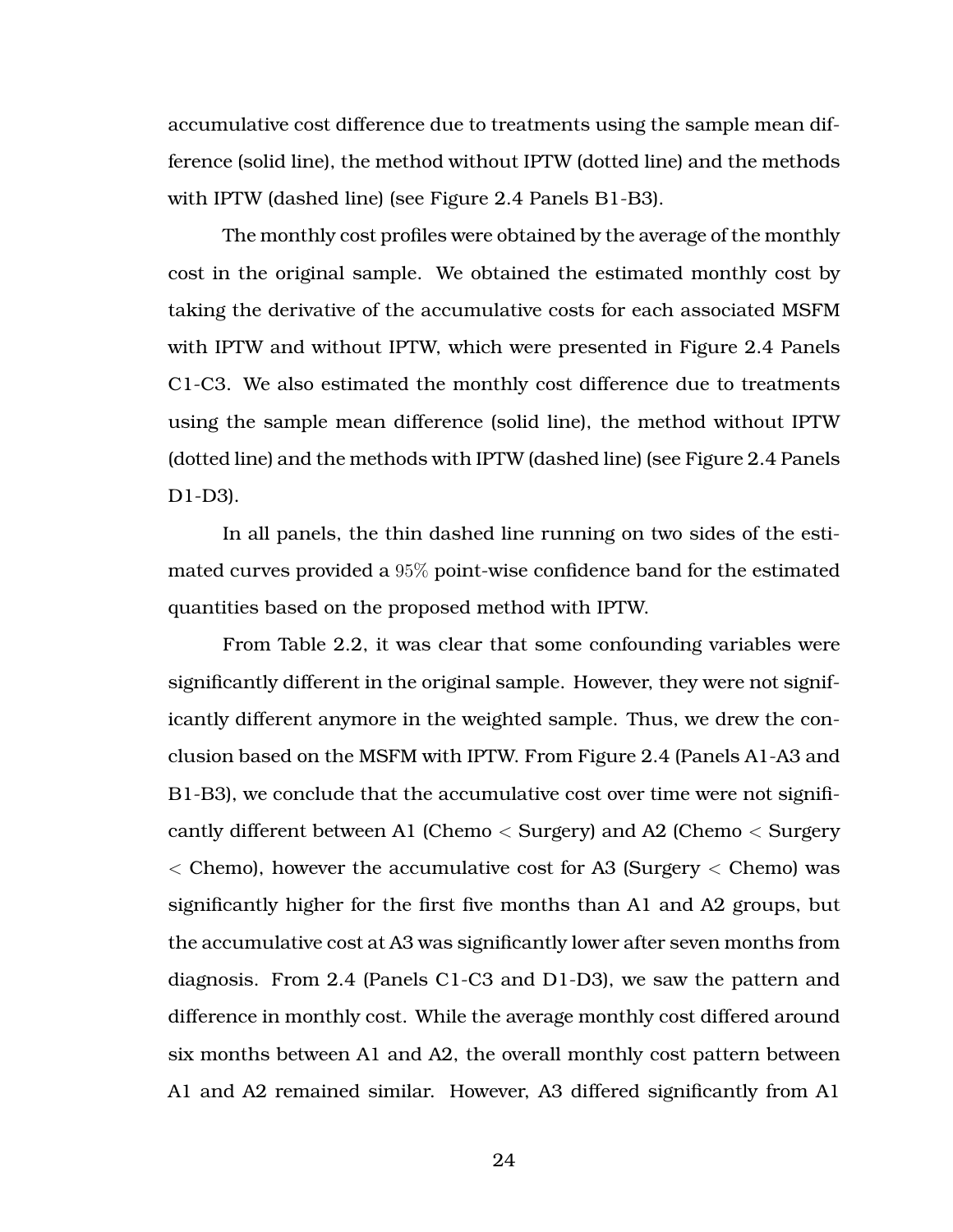and A2 during the first eight months. While, initially for the first three months, the cost for A3 was significantly higher than A1 and A2, the cost for A3 dropped rapidly from second month to sixth month and the cost for A3 was significantly lower than A1 and A2 during third to eighth month. The monthly cost after eight month was similar among the three groups. The current approach not only helped analyse the cost pattern over time but also helped us detect the cost spikes in cost trajectory over time. It was evident from Figure [2.4](#page-37-0) (Panels C1-C3) that the average monthly costs over time were substantial in the initial phase after diagnosis but reduced after a year of treatment.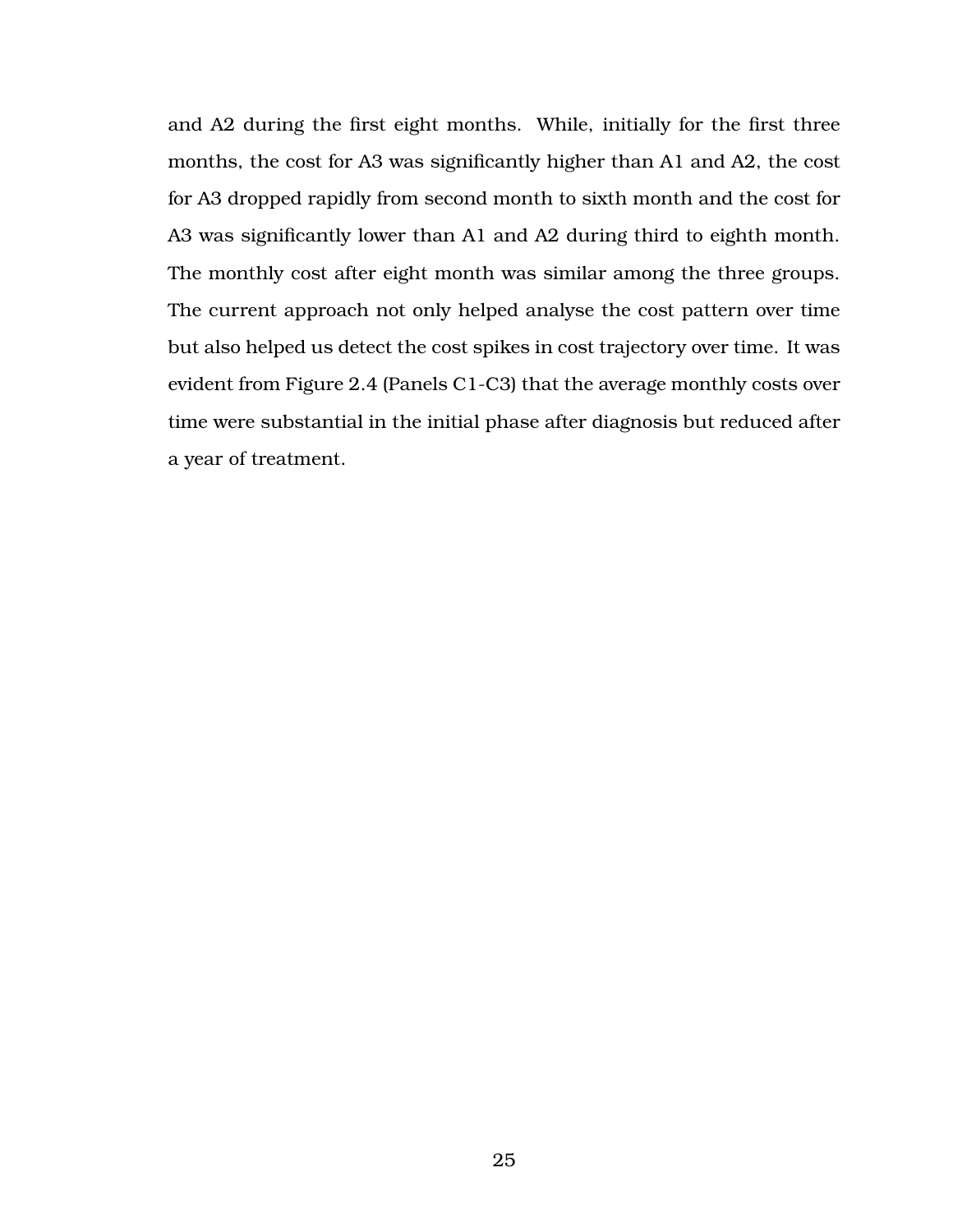<span id="page-37-0"></span>Figure 2.4: The estimated accumulative cost trajectory under three different treatment combinations (Panels A1-A3) and the comparisons between different treatments (Panels B1-B3) and the estimated average monthly cost trajectory under three different treatment combinations (Panels C1- C3) and the comparisons between different treatments (Panels D1-D3) for stomach cancer patients.

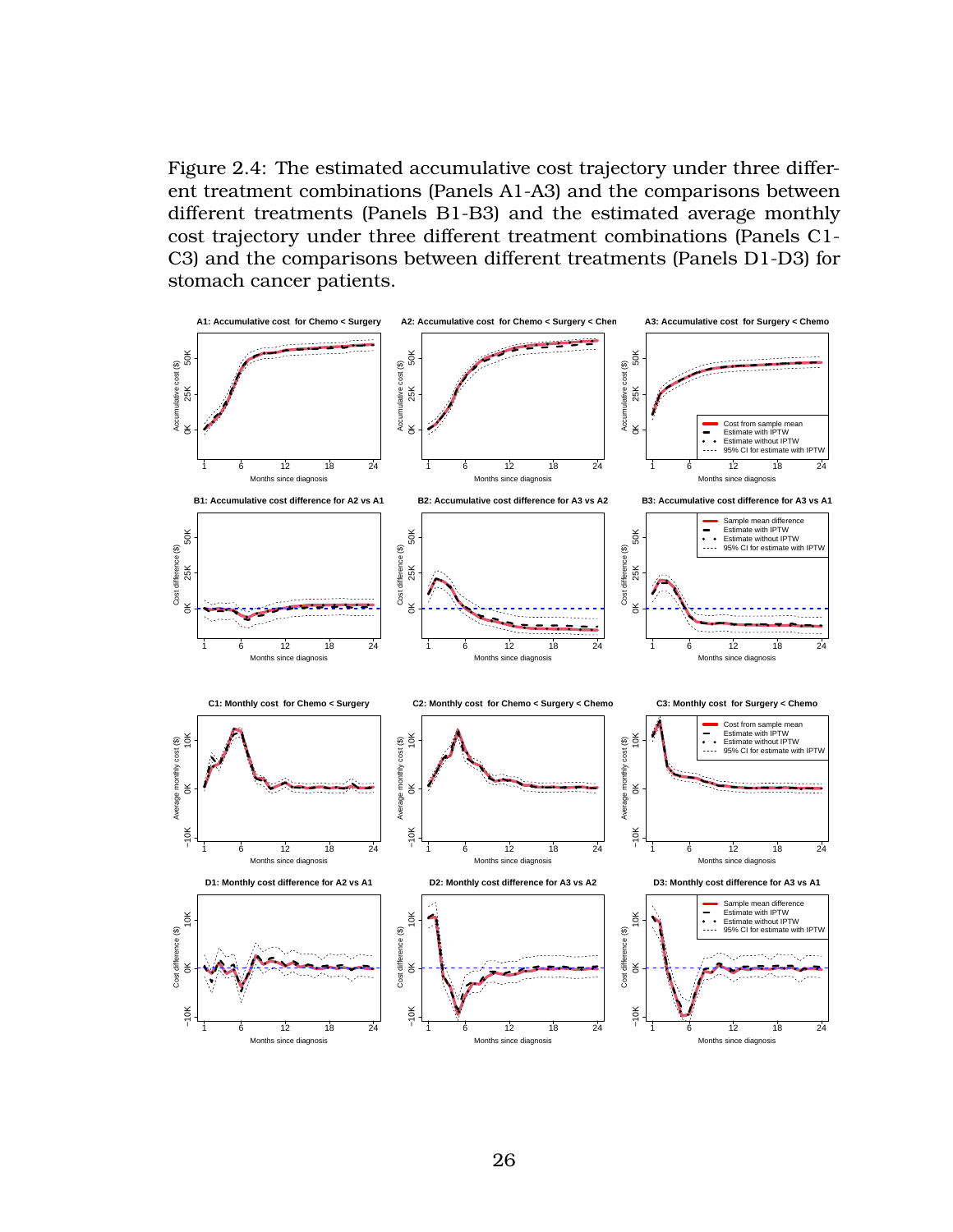|                                             |                                                                                       |                        | Original sample                                                                                                                      |                     |         |                      | Weighted sample     |                     |         |
|---------------------------------------------|---------------------------------------------------------------------------------------|------------------------|--------------------------------------------------------------------------------------------------------------------------------------|---------------------|---------|----------------------|---------------------|---------------------|---------|
|                                             | Confounding variables                                                                 | $\mathbf{z}$           | ą                                                                                                                                    | A <sub>3</sub>      | p-value | 5                    | 2                   | $\boldsymbol{A}$ 3  | p-value |
| Sample Size $[n]$                           |                                                                                       | 156                    | 711                                                                                                                                  | $\mathfrak{S}$      |         | 933                  | 959                 | 925                 |         |
| Age $^{\mathrm{a}}[Q2(Q1,Q3)]$              |                                                                                       | 70(67, 75)             | 72(68,77                                                                                                                             | 70(66.74)           | 0.009   | 72(68,76)            | 71(67, 77)          | 72(66,76)           | 0.263   |
| NCI Index $[Q2(\overline{Q1},Q3)]$          |                                                                                       | 0(0, 1.3)              | 1.1(0, 1.7                                                                                                                           | 0(0, 1.3)           | 0.049   | 0(0, 1.6)            | 1.1(0, 1.7)         | 0(0, 1.3)           | 0.714   |
|                                             | Male                                                                                  | $107(68.6\%)$          | 447(62.9%)                                                                                                                           | 66(71.7%)           | 0.131   | 571 (61.3%           | $619(64.6\%)$       | 587(63.5%)          | 0.673   |
| Gender $[n(\%)]$                            | Female                                                                                | 49(31.4%               | 264(37.1%                                                                                                                            | 26(28.3%            |         | 361(38.7%            | 340(35.4%           | 338(36.5%           |         |
| Race $\left[n(\%) \right]$                  | White                                                                                 | 138(88.5%              | 477 (67.1%)                                                                                                                          | $71(77.2\%$         | < 0.001 | 683 (73.2%)          | 686(71.5%)          | $665(71.9\%)$       | 0.889   |
|                                             | <b>Others</b>                                                                         | $18(11.5\%)$           | 234(32.9%)                                                                                                                           | $21(22.8\%)$        |         | $250(26.8\%)$        | $273(28.5\%)$       | 260(28.1%)          |         |
|                                             | California                                                                            | $44(28.2\%$            | 268(37.7%                                                                                                                            | $39(42.4\%$         |         | 384(41.2%            | 353(36.8%           | 368(39.8%           |         |
|                                             | Connecticut                                                                           | $15(9.6\%)$            | $47(6.6\%)$                                                                                                                          | $\frac{11}{2}$      |         | $72(7.8\%)$          | $70(7.3\%)$         | 68(7.4%)            |         |
|                                             | Georgia                                                                               | 20(12.8%)              | $66(9.3\%)$                                                                                                                          | $\frac{11}{2}$      |         | 83(9%                | $91(9.5\%)$         | 88(9.5%)            |         |
|                                             | Hawaii                                                                                | コ<br>V                 | $25(3.5\%)$                                                                                                                          |                     |         | $\frac{11}{2}$       | $25(2.6\%)$         | コマ                  |         |
|                                             | Iowa                                                                                  | $\frac{11}{5}$         | $15(2.1\%)$                                                                                                                          | コ<br>∨              |         | $29(3.1\%$           | $29(3.1\%)$         | $27 (3\%)$          |         |
|                                             | Kentucky                                                                              | $\frac{11}{2}$         | $39(5.5\%)$                                                                                                                          |                     |         | 55(5.9%)             | $50(5.2\%)$         | $53(5.8\%)$         | 0.615   |
| State $\lfloor n(\%) \rfloor$               | Louisiana                                                                             |                        | $65(9.1\%)$                                                                                                                          |                     | < 0.001 | $57(6.1\%)$          | 73(7.6%             | 70(7.6%             |         |
|                                             | Michigan                                                                              | $\frac{11}{5}$         | $52(7.3\%)$                                                                                                                          | コマ                  |         | $43(4.6\%)$          | $62(6.4\%)$         | 53(5.7%)            |         |
|                                             | New Jersey                                                                            | 29(18.6%)              | 05(14.8%)                                                                                                                            | 18(19.6%            |         | 53(16.4%             | 51(15.8%            | 47(15.9%            |         |
|                                             | New Mexico                                                                            | ロン                     |                                                                                                                                      |                     |         |                      |                     | $\Xi$               |         |
|                                             | Utah                                                                                  | $\frac{11}{5}$         | $\frac{1}{\sqrt{2}}$                                                                                                                 | $\frac{11}{5}$      |         | $\frac{11}{5}$       | $\frac{11}{2}$      | $\frac{11}{5}$      |         |
|                                             | Washington                                                                            | $\frac{1}{2}$          | 19(2.7%                                                                                                                              | $\frac{11}{2}$      |         | 36(3.9%              | $32(3.3\%)$         | $31(3.3\%)$         |         |
|                                             | Big Metro                                                                             | 96(61.5%               | 412(57.9%)                                                                                                                           | 57(62%              |         | 599 (64.2%           | 565(59%)            | 546(59%)            |         |
| Urban/Rural                                 | Metro                                                                                 | $38(24.4\%$            | $220(30.9\%$                                                                                                                         | 23(25%              |         | 236 (25.3%           | 280(29.2%           | 249(26.9%)          |         |
|                                             | Urban                                                                                 | ;<br>⊃                 | $31(4.4\%)$                                                                                                                          |                     | 0.583   | $32(3.4\%)$          | 45(4.7%)            | 49(5.3%             | 0.386   |
| $\left[n(\%)\right]$                        | Less Urban                                                                            | $13(8.3\%)$            | $37(5.2\%)$                                                                                                                          | $\frac{11}{5}$      |         | 45(4.8%)             | $56(5.8\%)$         | $75(8.1\%)$         |         |
|                                             | Rural                                                                                 | $\frac{1}{\sqrt{2}}$   | $(1.5\%)$                                                                                                                            | $\frac{11}{2}$      |         | $20(2.2\%)$          | $14(1.4\%)$         | コマ                  |         |
|                                             | Outcome variables                                                                     | 41                     | $\overline{a}$                                                                                                                       | $\overline{AB}$     | p-value | 국                    | $\overline{A2}$     | 23                  | p-value |
|                                             | Survival Time $\left. \begin{matrix} 9 & 2(21, 23) \ 0 & 0 & 0 \end{matrix} \right\}$ | $\overline{18}(11,31)$ | 19(11, 34)                                                                                                                           | 22(16, 32)          | 0.896   | 19(12, 36)           | 19(11, 34)          | 21(15, 31)          | 0.615   |
| Accumulative cost $\lceil Q2(Q1,Q3) \rceil$ |                                                                                       | 40.58(28.46, 69.84)    | 36.51(27.023, 55.15)                                                                                                                 | 54.42(37.41, 80.01) | < 0.001 | 46.07(31.13, 69.845) | 36.62(27.01, 55.16) | 53.55(35.45, 80.01) | < 0.001 |
|                                             |                                                                                       |                        | a Calculated in years; <sup>b</sup> Calculated in months; <sup>c</sup> Calculated in multiples of \$1000 for 2 years after diagnosis |                     |         |                      |                     |                     |         |

Table 2.2: Summarized statistics for possible confounding variables and point outcome variables in the original Table 2.2: Summarized statistics for possible confounding variables and point outcome variables in the original sample and weighted sample, stratified by treatment group sample and weighted sample, stratified by treatment group

27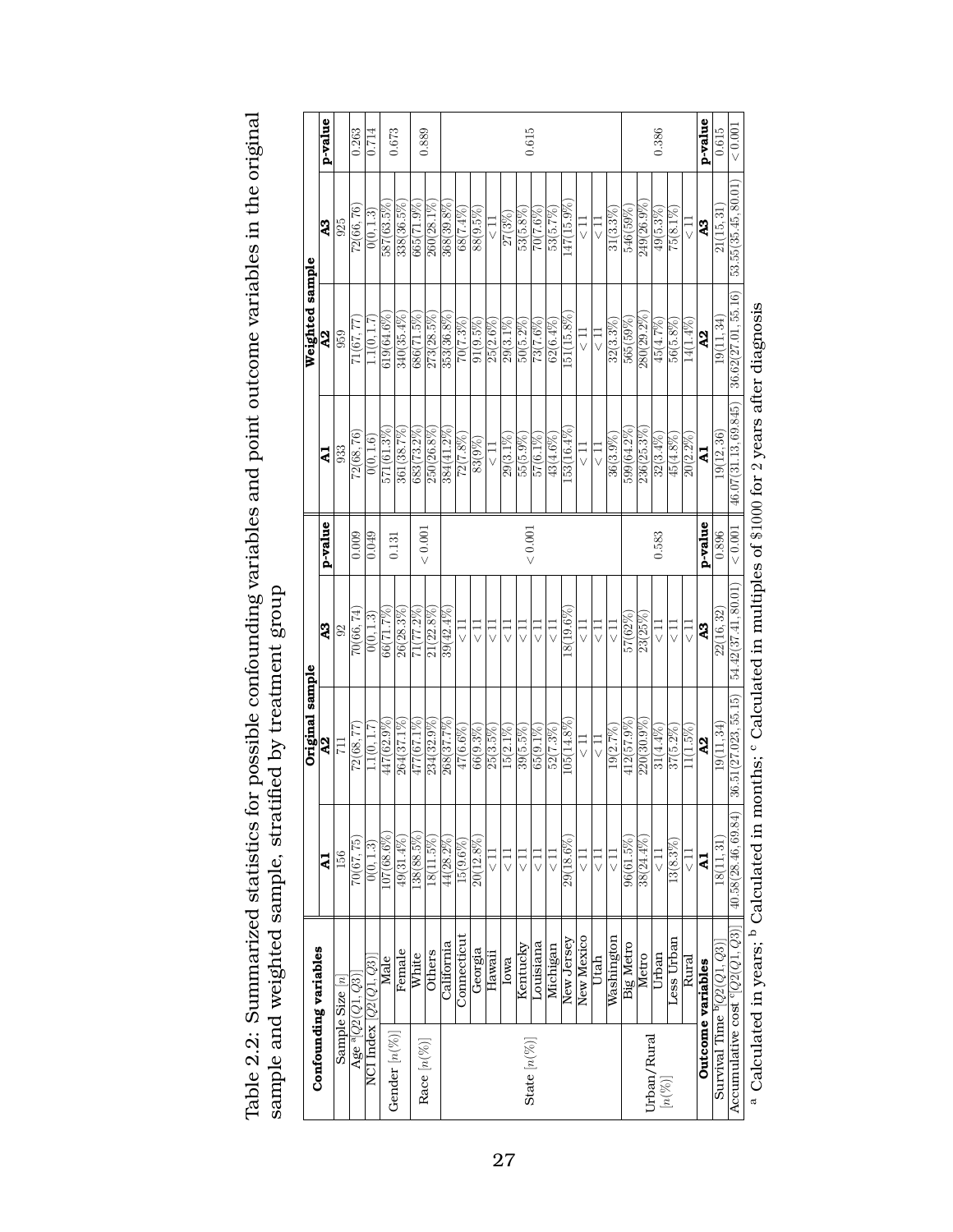### 2.5 Discussion

In this study, we developed a MSFM model to evaluate the populationlevel cost trajectory under certain treatment and to estimate cost difference over time using penalized splines and IPTW. The proposed method provides consistent estimates for population-level cost trajectory and the average treatment effect on cost. We applied the proposed method to study the cost trajectory and treatment effects for patients with gastric cancer based on SEER Medicare database. We illustrated how the accumulative cost and monthly cost over time provided more information than a single time-point cost evaluation. Based on the proposed model, we can easily obtain monthly cost estimates by using the first derivative of the cumulative function modeled by I-splines, which are M-spline and provide valid inference on monthly cost.

The proposed method does not incorporate with censoring. However, in case of censoring, the probability of censoring can be modelled, and the inverse probability of non-censoring weighting along with IPTW could be applied to obtain unbiased population-level cost and evaluate treatment effect on cost. (Li et al. [2016\)](#page-73-0).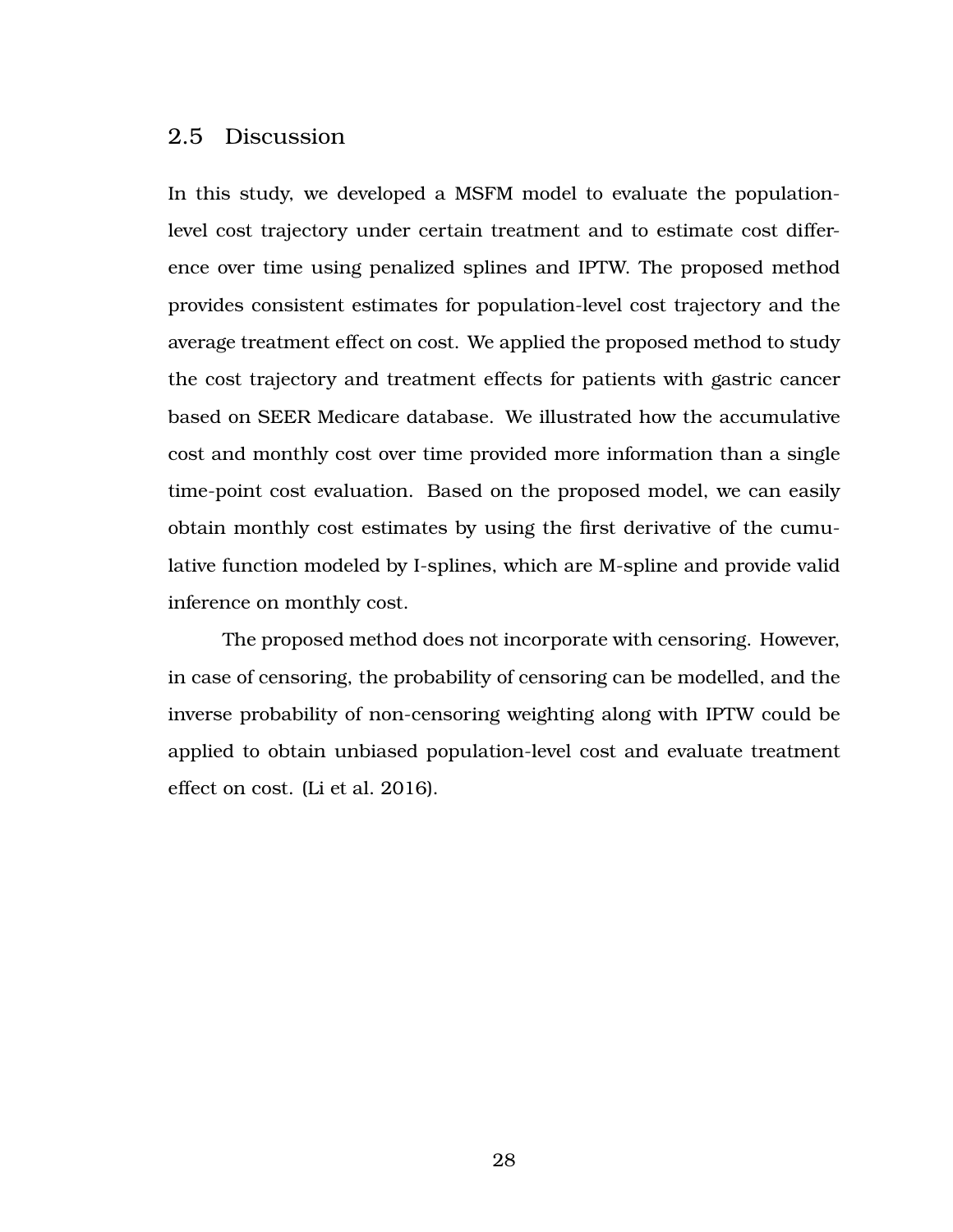#### CHAPTER 3

# ESTIMATING HEALTHCARE COST USING PARAMETRIC CHANGE POINT MODELS

## 3.1 Introduction

Estimation of healthcare costs is crucial in the medical field. Healthcare cost associated with a certain disease could vary according to the received treatments and patients' characteristics and comorbidities. The healthcare cost could also change dramatically due to certain events such as diagnosis of cancer, intensive treatment, and death. With the increasing costs of healthcare delivery, budgetary constraints, and the aging population, it is important for policymakers and clinicians to know the cost trajectory in regards to patients diagnosed with certain diseases that have high incidences and are expensive to treat, e.g., cancer (Mihaylova et al. [2011;](#page-73-1) Wijeysundera et al. [2012\)](#page-74-0). In the literature, lifetime cost due to certain disease is often studied (Lin et al. [1997;](#page-73-2) Bang and Tsiatis [2002;](#page-72-0) Basu et al. [2011;](#page-72-1) Li et al. [2016\)](#page-73-0). However, it will be more informative to understand cost patterns and trajectories throughout disease progression and recovery.

Recent literature has suggested that there are multiple phases for the cost of a patient diagnosed with cancer (see, e.g., Brown et al. [2002;](#page-72-2) Wijeysundera et al. [2012;](#page-74-0) Tramontano et al. [2019\)](#page-74-1). In particular, Wijeysundera et al. (2012) and Tramontano et al. (2019) suggested that the healthcare cost related to cancer can be divided into 4 phases. Understanding the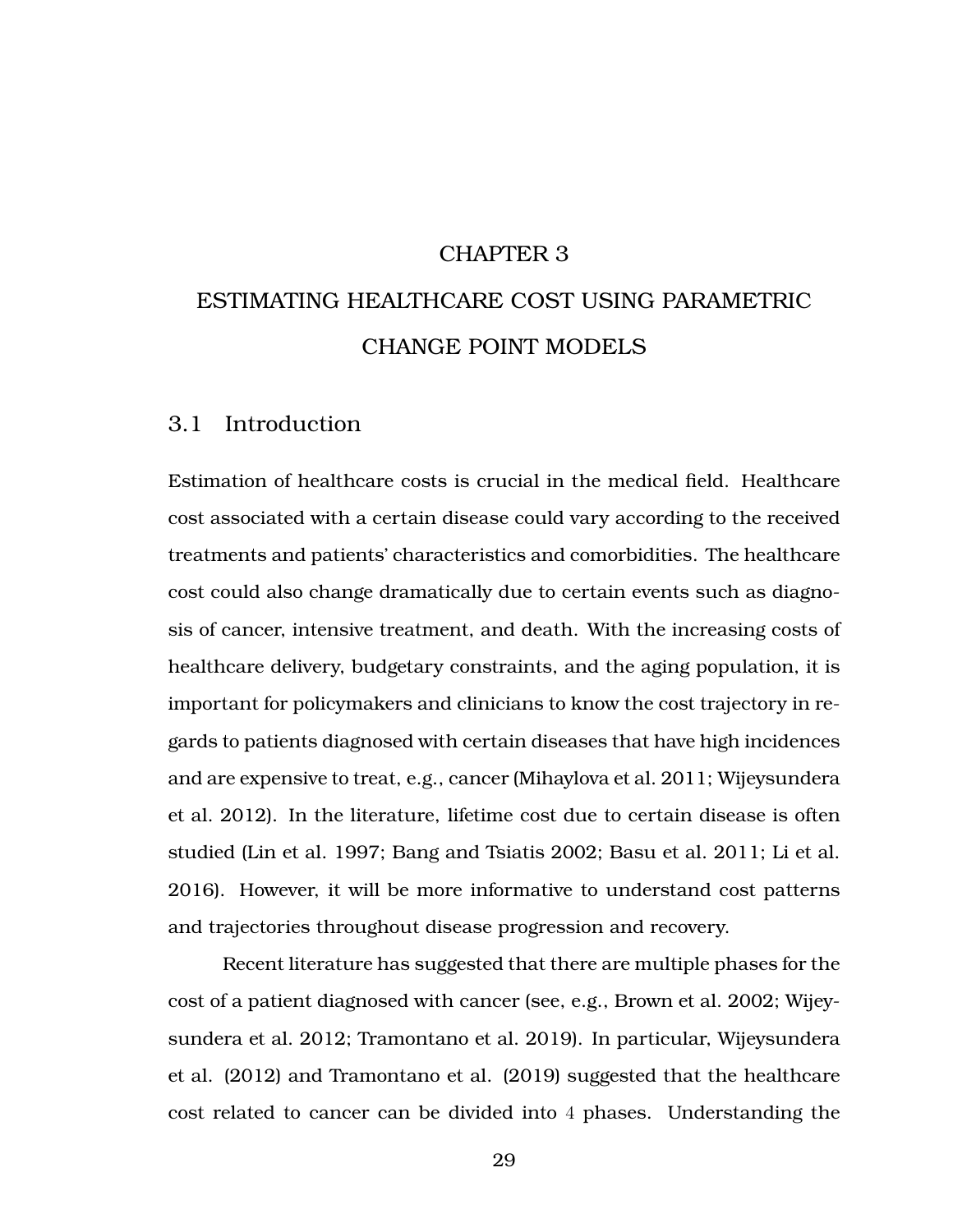different cost phases and identifying the points at which cost phases occur is thus crucial for policymakers and health insurance companies (Tramontano et al. [2019\)](#page-74-1). However, while cost phases are considered critical parameters for cost analysis in most literature, the rigorous methods to estimate these parameters are lacking. For example, both Wijeysundera et al. (2012) and Tramontano et al. (2019) defined the cost phases and estimated the cost using the sample means of different sub-cohorts. This approach lacks the robustness to provide a statistical model for estimating the change points with varying patient cohort and different patients' characteristics and treatment choices. In this project, we provide a statistical framework for estimating the change points along with cost trajectory. Although change point detection techniques are widely used in economics and meteorology (Reeves et al. [2007;](#page-73-3) Paulus et al. [2015\)](#page-73-4), the use of change points in medical cost is novel.

In evaluating the cost related to cancer, Wijeysundera et al. (2012) and Tramontano et al. (2019) proposed that the cancer attributable cost can be categorized into 4 different phases due to the required medical cares which include the diagnosis phase, initial treatment phase, stable phase and a terminal phase. It is also very important to capture the baseline cost prior to the diagnosis phase as it helps us identify the time point when the cost starts to increase and thus help in estimating the first change point before diagnosis. In this project, we propose a model with 5 healthcare cost phases, as illustrated in Figure [3.1.](#page-42-0) The 5 different cost phases are defined as: (P0) Pre-disease phase, a phase where patients may not be aware of any such disease or do not have any health conditions until a certain time  $(t_0 + \tau_{-1})$  before diagnosis time at  $t_0$ , and the baseline cost parameter in this phase is denoted by  $\beta_0$ ; (P1) Diagnosis phase, which is defined from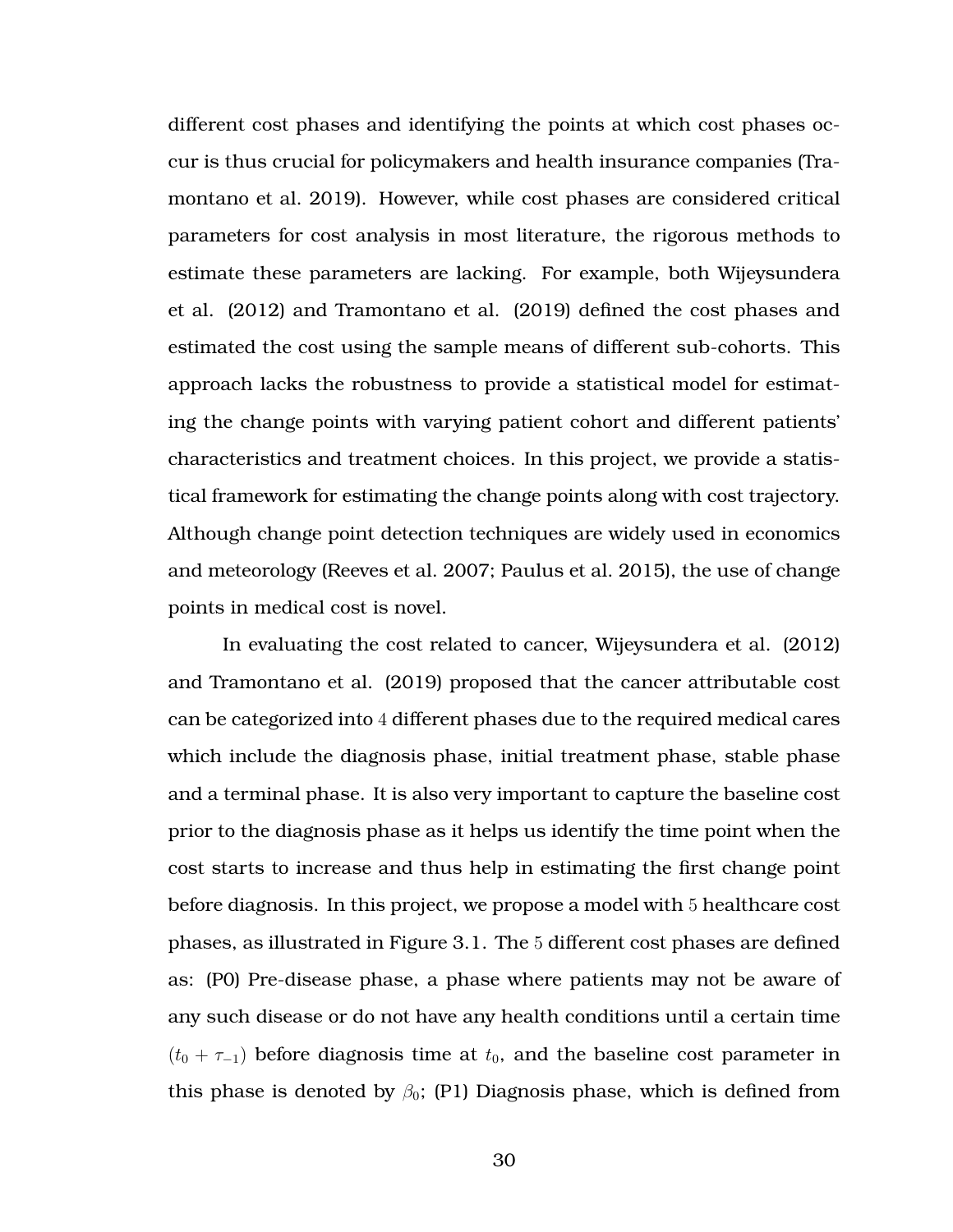<span id="page-42-0"></span>



the change point before diagnosis  $(t_0 + \tau_{-1})$  to the time of diagnosis of the disease at  $t_0$ . During this time, extensive diagnostic tests and procedures could be performed, which drives the medical cost higher. The cost parameter associated with this phase is denoted by  $\beta_1$ ; (P2) Initial treatment phase, which starts from the diagnosis time  $t_0$  and lasts till the end of intensive treatment at time  $(t_0 + \tau_1)$ . The cost during this phase continues to decrease with time until it reaches a comparatively stable phase, and the cost parameter associated with this phase is denoted by  $\beta_2$ ; (P3) Stable phase, which lies between the change point after diagnosis  $(t_0 + \tau_1)$  and becoming severely ill again right before the end of life at time  $(D-\tau_2)$  which is  $\tau_2$ months before the time of death at time  $D$ . The cost parameter associated with this phase is denoted by  $\beta_3$ ; and (P4) Terminal phase, which spans from becoming severely ill after the stable phase, at the terminal change point  $(D - \tau_2)$  to the end of life at time D. The cost parameter associated with this phase is denoted as  $\beta_4$ .

It is well-known that medical costs are often impacted by treatment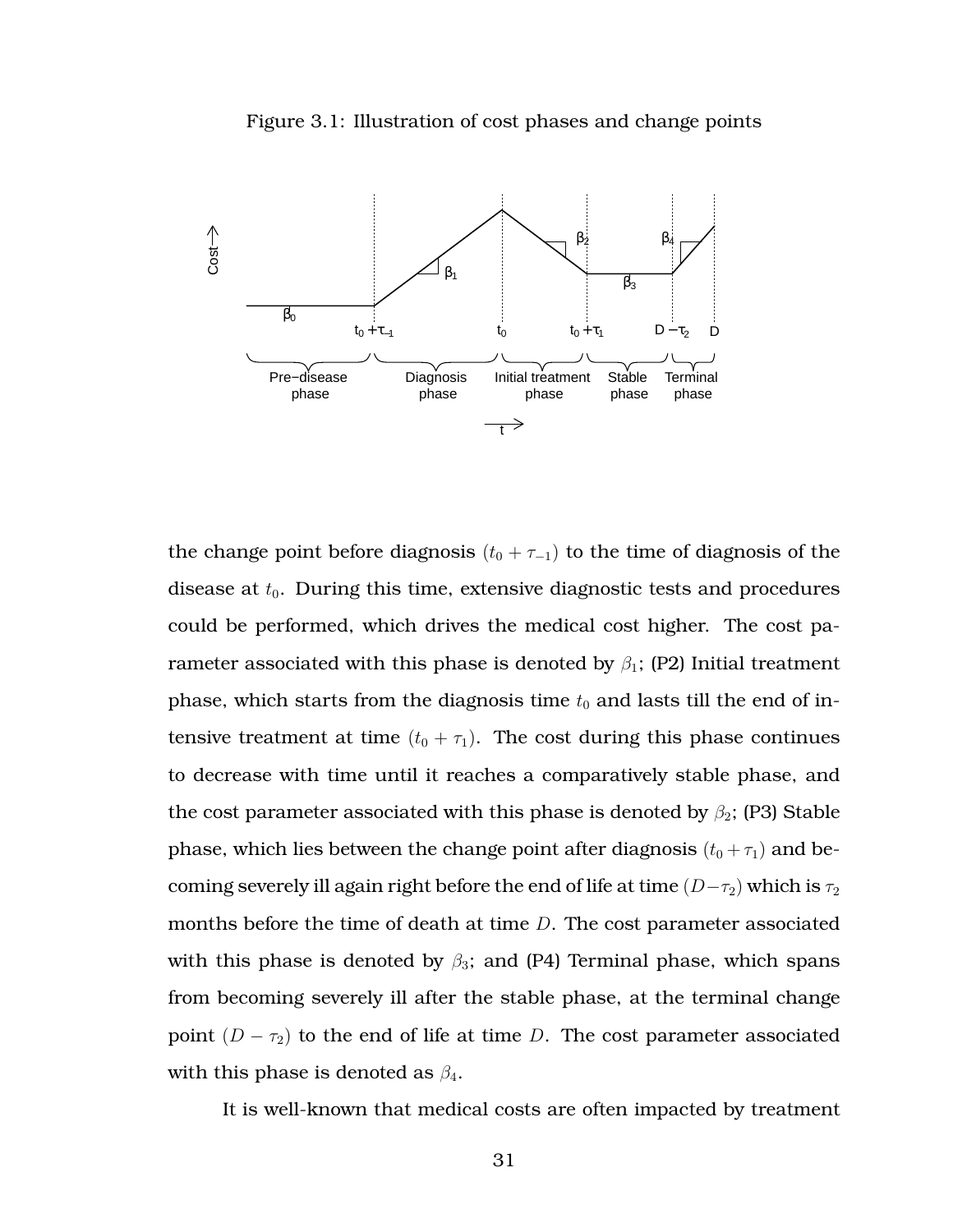received and patient comorbidities (Austin [2011\)](#page-72-3). To incorporate the patient level characteristics and treatment, we propose a piece-wise linear mixed model with change points at  $\tau_{-1}$ ,  $t_0$ ,  $\tau_1$ , and  $\tau_2$  and cost parameters  $(\beta_0, \beta_1, \beta_2, \beta_3, \beta_4)^{\top}$  to estimate the cost pattern over time, where cost parameters are based on the patients' covariates and are modeled and estimated as patient specific.

The rest of the paper is organized as follows. In section [3.2,](#page-43-0) we provide detailed information for the proposed method. In section [3.3,](#page-48-0) we apply the proposed method to estimate the cost trajectory for pancreatic cancer patients in SEER-Medicare 2005 − 2014 database. The final section [3.4](#page-55-0) is reserved for discussion.

## <span id="page-43-0"></span>3.2 The proposed model for change point detection and cost trajectory estimation

#### 3.2.1 A simple change point model

Without loss of generality,  $t_0$  is fixed as time 0, since we can always align the patients cost and standardize them from the time of diagnosis. Let  $C(t)$ denote the cost during month  $t$  and  $D$  denote the time of death. Under the five phase assumption as illustrated in Figure [3.1,](#page-42-0) with the established change points models in literature (Reeves et al. [2007;](#page-73-3) Paulus et al. [2015\)](#page-73-4), the cost trajectory during pre-disease phase and diagnosis phase can be captured by a 3-parameter model  $C(t) = \beta_0 + \beta_1(t - \tau_{-1})^+$  for  $t \le 0$ , where  $A^+ = A$  if  $A > 0$  and 0 otherwise, for a generic quantity A. The cost profile from diagnosis to death can be captured by a 5-parameter model,  $C(t)$  =  $\beta_3+\beta_2(\tau_1-t)^++\beta_4\big(t-(D-\tau_2)\big)^+$  for  $t>0,$  where  $D$  is the time of death. That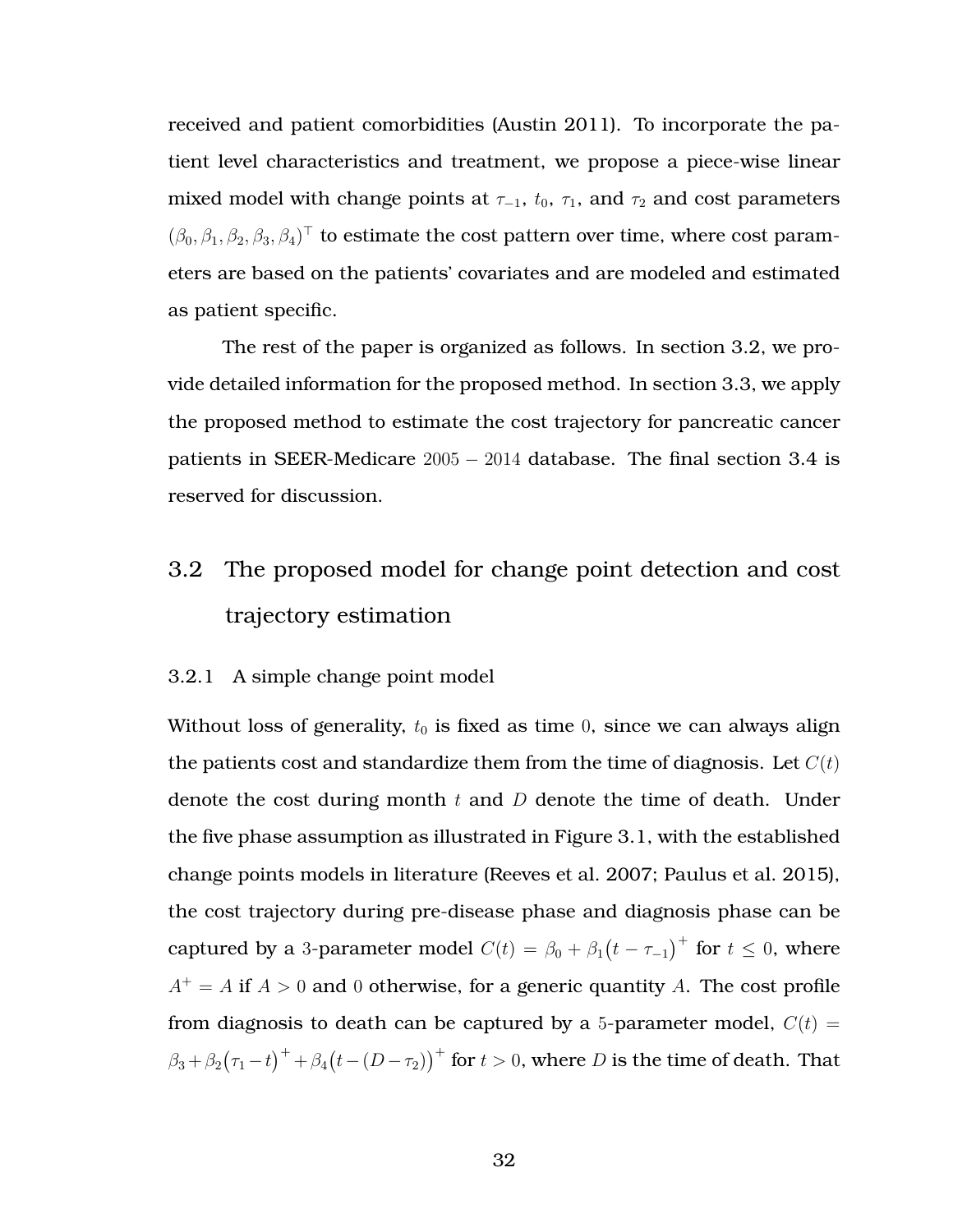is, the proposed piece-wise change model can be written as:

<span id="page-44-0"></span>
$$
C(t) = \left[\beta_0 + \beta_1 (t - \tau_{-1})^+\right] I_{(t<0)} + \left[\beta_3 + \beta_2 (\tau_1 - t)^+ + \beta_4 (t - (D - \tau_2))^+\right] I_{(t\geq 0)} + \epsilon(t)
$$
\n(3.1)

where  $I_{(\cdot)}$  is the indicator function such that  $I_{(A)} = 1$  if a generic event A is true and 0 otherwise, and  $\epsilon(t) \sim N(0, \sigma^2 R)$  where R is an auto-regressive correlation matrix. It is clear that  $E\big[C(t)\big]$  is a continuous function of time  $t$ with a possible discontinuity at 0, where the 3-parameter model for the first two phases and 5-parameter model for the last three phases meet. Since the cost function in practice is often continuous, we further impose the constraint  $\beta_0 + \beta_1(0 - \tau_{-1}) = \beta_3 + \beta_2(\tau_1 - 0)$  to ensure the continuity of  $E[C(t)]$ at  $t = 0$ . Thus, by replacing  $\beta_3 = \beta_0 - \beta_1 \tau_{-1} - \beta_2 \tau_1$  in  $C(t)$  the expectation of the cost function in equation [\(3.1\)](#page-44-0) can be written as :

<span id="page-44-1"></span>
$$
E[C(t)]
$$
  
=  $\left[\beta_0 + \beta_1(t - \tau_{-1})^+\right]I_{(t<0)}$   
+  $\left[\beta_0 + \beta_1(0 - \tau_{-1}) - \beta_2(\tau_1 - 0) + \beta_2(\tau_1 - t)^+ + \beta_4(t - (D - \tau_2))^+\right]I_{(t\ge0)}$  (3.2)  
=  $\beta_0 + \beta_1\left[\left(t - \tau_{-1}\right)^+I_{(t<0)} - \left(\tau_{-1}\right)I_{(t\ge0)}\right]$   
+  $\beta_2\left[\left\{-\tau_1 + \left(\tau_1 - t\right)^+\right\}I_{(t\ge0)}\right] + \beta_4\left[\left(t - (D - \tau_2)\right)^+I_{(t\ge0)}\right] = \mathbf{Z}^\top \boldsymbol{\beta}$ 

where  $Z =$  $\sqrt{ }$ 1,  $(t - \tau_{-1})+ I_{(t<0)} - (\tau_{-1})I_{(t\geq0)},$   $(-\tau_1 + (\tau_1 - t)^+)I_{(t\geq0)},$   $(t - (D \left(\tau_1\right)^+I_{(t\geq0)}\bigg)^{\top},~\bm{\beta}~=~\left(\beta_0,\beta_1,\beta_2,\beta_4\right)^{\top}$  are the regression parameters related to cost, and  $\boldsymbol{\tau} = (\tau_{-1}, \tau_1, \tau_2)^\top$  denote the three change points. Both  $\boldsymbol{\beta}$  and  $\boldsymbol{\tau}$  are required to be estimated.

It is expected that the cost profile also depends on patients' characteristics such as age and comorbid conditions (Austin [2011\)](#page-72-3). We further pro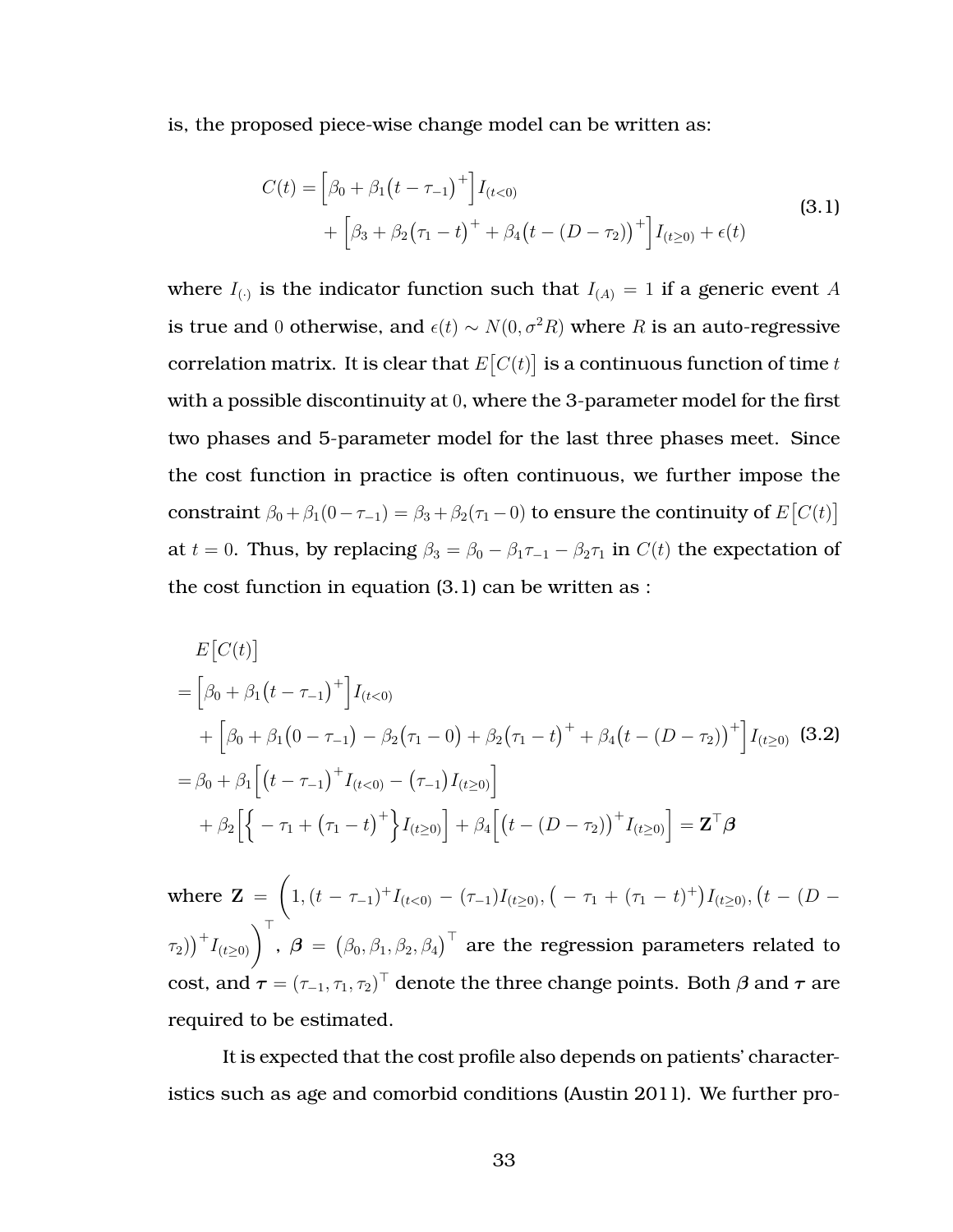pose a model where the regression parameters are dependent on patients' variables and are patient specific, while the change points are population specific.

#### 3.2.2 The proposed patient-level change point cost models

Let  $(X, \mathcal{T}, C, \delta)$  denote the random variable observed for a patient. X denotes a vector of  $p$  time invariant covariates of the patient, including patients' characteristics, medical history, and treatment information.  $\tau =$  $(t_{-a}, \cdots, t_0, t_1, \cdots, t_b)^\top$  denotes the vector of time points where medical costs  $C = (C_{-a}, \cdots, C_0, C_1, \cdots, C_b)^{\top}$  occurs.  $\delta$  is an indicator variable on whether the patient died at the last observed time  $t_b$ .

For patients who died during the study period, we use the observed survival time in the change point model. For patients who are censored, we use the predicted survival time in the change point model. That is, if  $\delta = 1$ , then the survival time D is same as the last observed time point  $t_b$ . If  $\delta = 0$ , then the survival time D is the predicted survival time from a working model, like accelerated failure time (AFT) model. Based on equation [\(3.2\)](#page-44-1), we have a terminal cost phase for a patient if the time for the last observation  $t_b$  satisfies the condition  $t_b > D - \tau_2$ .

Let  $\{(\mathbf{X}_i,\mathcal{T}_i,C_i,\delta_i)\}_{i=1}^N$  denote the observed data for  $N$  patients in the study. The expected cost trajectory for each patient is assumed to theoretically follow the pattern specified in Figure [3.1.](#page-42-0) We propose that the regression parameters  $\beta$  in equation [\(3.2\)](#page-44-1) are patient specific, say  $\beta_i$  for  $i^{th}$  patient, while the change point parameters are population specific. The cost for patient i at time  $t_{ij}$  can be written as  $C_{ij} = \mathbf{Z}_{ij}^{\top} \boldsymbol{\beta}_i + \epsilon_{ij}$  , where  $C_{ij}=C(t_{ij})$ ,  $\mathbf{Z}_{ij}=\Big(1,(t_{ij}-\tau_{-1})^+I_{(t_{ij}$  $(t_{ij})^+)I_{(t_{ij}\geq t_{i0})}, \left(t_{ij}-(D_i-\tau_2)\right)^+I_{(t_{ij}\geq t_{i0})}\Bigr)^{\top},$   $\boldsymbol{\beta}_i=\left(\beta_{0i},\beta_{1i},\beta_{2i},\beta_{4i}\right)^{\top}.$  We model  $\boldsymbol{\beta}_i$  as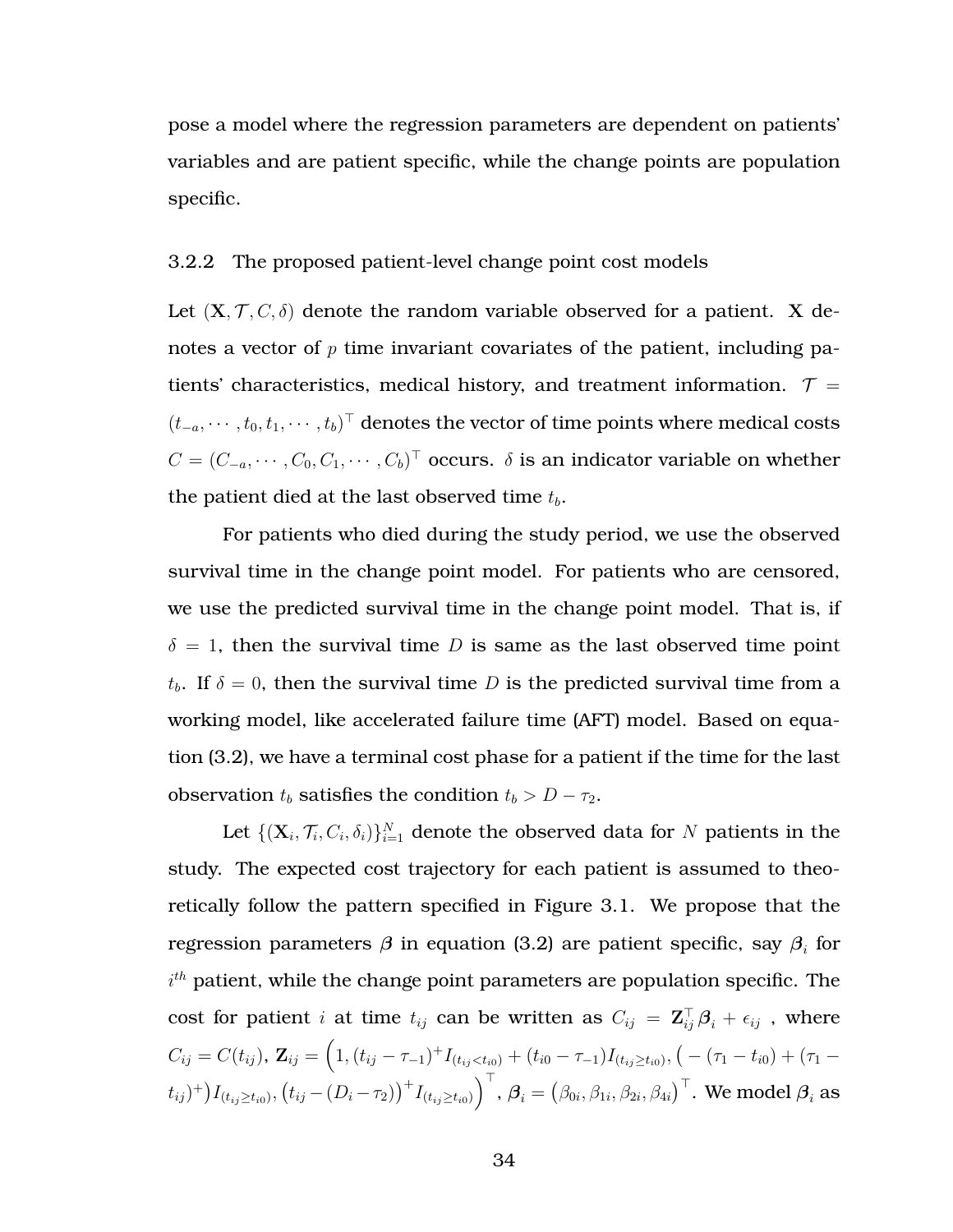a linear function of the patient covariates  $X_i = \left(X_{i1}, X_{i2}, \cdots, X_{ip}\right)^\top$ , that is

$$
\boldsymbol{\beta}_i = \begin{bmatrix} \gamma_{01} & \gamma_{02} & \cdots & \gamma_{0p} \\ \gamma_{11} & \gamma_{12} & \cdots & \gamma_{1p} \\ \gamma_{21} & \gamma_{22} & \cdots & \gamma_{2p} \\ \gamma_{41} & \gamma_{42} & \cdots & \gamma_{4p} \end{bmatrix} X_i \triangleq \Sigma X_i,
$$

where  $\Sigma \in \mathbb{R}^{4 \times p}$  is the parameter matrix to be estimated. Once, we have  $\Sigma$ estimated, we can use the estimated  $\gamma_{bp}$  ( $b = 0, 1, 2, 4$ ) to predict the significance of the covariate  $X_p$  on the patient-level cost parameter  $B_b$  for the  $i^{th}$ patient. Also, we can evaluate  $\beta_i$  from the estimated  $\Sigma$  and provide predictions of baseline cost  $\beta_{0i}$ , and the rate of change in the other cost phases from  $\beta_{1i}$ ,  $\beta_{2i}$  and  $\beta_{4i}$  as well. Note that

<span id="page-46-0"></span>
$$
C_{ij} = \mathbf{Z}_{ij}^{\top} \boldsymbol{\beta}_i + \epsilon_{ij} = \mathbf{Z}_{ij}^{\top} \Sigma X_i + \epsilon_{ij}.
$$
 (3.3)

To estimate Σ, we apply Roth's Columns Lemma (Roth [1934\)](#page-74-2), which is popularly known as the "vec trick", and rewrite equation [\(3.3\)](#page-46-0) as,

$$
C_{ij} = \left[X_i^\top \bigotimes \mathbf{Z}_{ij}^\top\right] \mathbf{vec}(\Sigma) + \epsilon_{ij},
$$

where

$$
\left[X_i^\top \bigotimes \mathbf{Z}_{ij}^\top\right] = \left[X_{i1} \mathbf{Z}_{ij}^\top, X_{i2} \mathbf{Z}_{ij}^\top, \cdots, X_{ip} \mathbf{Z}_{ij}^\top\right] \in \mathbb{R}^{4p}
$$

<span id="page-46-1"></span>and  $\text{vec}(\Sigma) = (\gamma_{01}, \gamma_{11}, \gamma_{21}, \gamma_{41}, \gamma_{02}, \gamma_{12}, \gamma_{22}, \gamma_{42}, \cdots, \gamma_{0p}, \gamma_{1p}, \gamma_{2p}, \gamma_{4p}) \in \mathbb{R}^{4p}$ . The costs of the  $i^{th}$  patient at the time sequence  $\mathcal{T}_i = (t_{i(-a_i)}, \cdots, t_{i0}, t_{i1}, \cdots, t_{ib_i})^\top$ are

$$
C_i = \left[ X_i^\top \bigotimes \mathbf{Z}_i^\top \right] \mathbf{vec}(\Sigma) + \epsilon_i,
$$
 (3.4)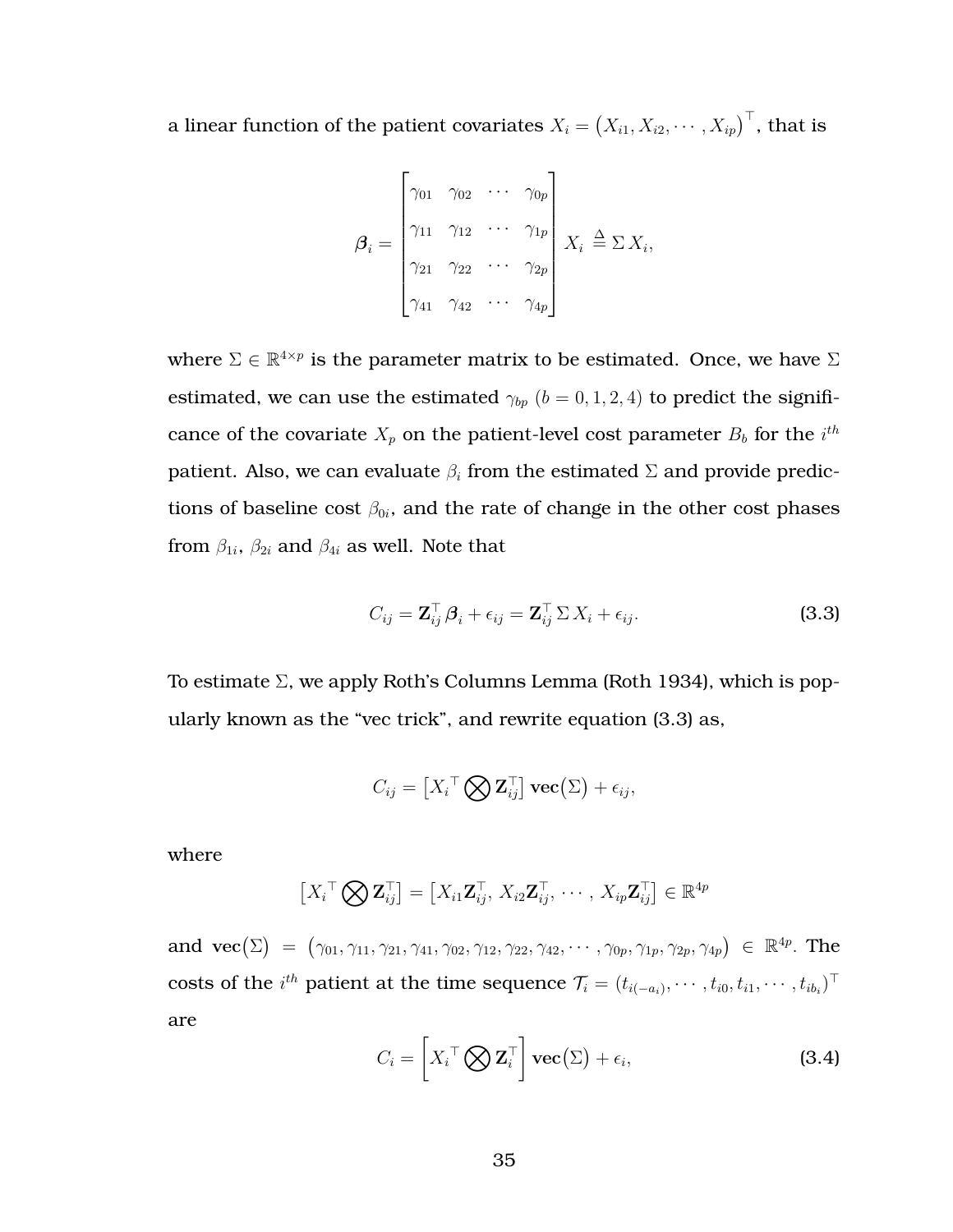where

$$
\mathbf{Z}_i^\top = \left(\mathbf{Z}_{i(-a_i)}^\top, \mathbf{Z}_{i(0)}^\top, \mathbf{Z}_{ib_i}^\top\right) \in \mathbb{R}^{(a_i+b_i+1) \times 4},
$$

$$
\left[X_i^\top \bigotimes \mathbf{Z}_i^\top\right] = \left(X_{i1}\mathbf{Z}_i^\top, X_{i2}\mathbf{Z}_i^\top, \cdots, X_{ip}\mathbf{Z}_i^\top\right) \in \mathbb{R}^{(a_i+b_i+1)\times 4p},
$$

and  $\epsilon_i$  is the vector of random noises for the  $i^{th}$  patient. To evaluate  $\Sigma$  and the change points, we expand equation [\(3.4\)](#page-46-1) for the entire sample as,

<span id="page-47-0"></span>
$$
C = \begin{bmatrix} X_1^{\top} \otimes \mathbf{Z}_1 \\ \vdots \\ X_i^{\top} \otimes \mathbf{Z}_i \\ \vdots \\ X_N^{\top} \otimes \mathbf{Z}_N \end{bmatrix} \mathbf{vec}(\Sigma) + \epsilon
$$
 (3.5)

where  $C=$  $\sqrt{ }$  $C_1, \cdots, C_i, \cdots, C_N$  $\lambda^{\top}$ ∈ R  $\sum\limits_{i=1}^N(a_i+b_i+1)\times 1$  and  $\epsilon=(\epsilon_1,\cdots,\epsilon_N)^\top$  is the vector of random noises, and  $\epsilon_i \sim MVN(0, \sigma^2R)$ .

#### 3.2.3 The estimation procedure

The proposed change point model involves the estimation of the regression parameters  $\{\boldsymbol{\beta}_i\}_{i=1}^N$ , the change points  $\boldsymbol{\tau} = (\tau_{-1}, \tau_1, \tau_2)$ , and the time to death  $D_i$  for patients with  $\delta_i = 0$ . We first use the predicted survival time from the AFT model based on the covariates  $X_i$  to estimate  $D_i$  for patients with  $\delta_i = 0$ . Next, we specify how to estimate the change points,  $\tau$ , which are population specific parameters in our proposed model. According to existing literature (see, e.g., Tramontano et al. [2019\)](#page-74-1), for cancer patients,  $\tau_{-1}$ ,  $\tau_1$ , and  $\tau_2$  are often considered as 2 months prior diagnosis, 6 months after diagnosis, and 6 months before death, respectively. We expand the possible set of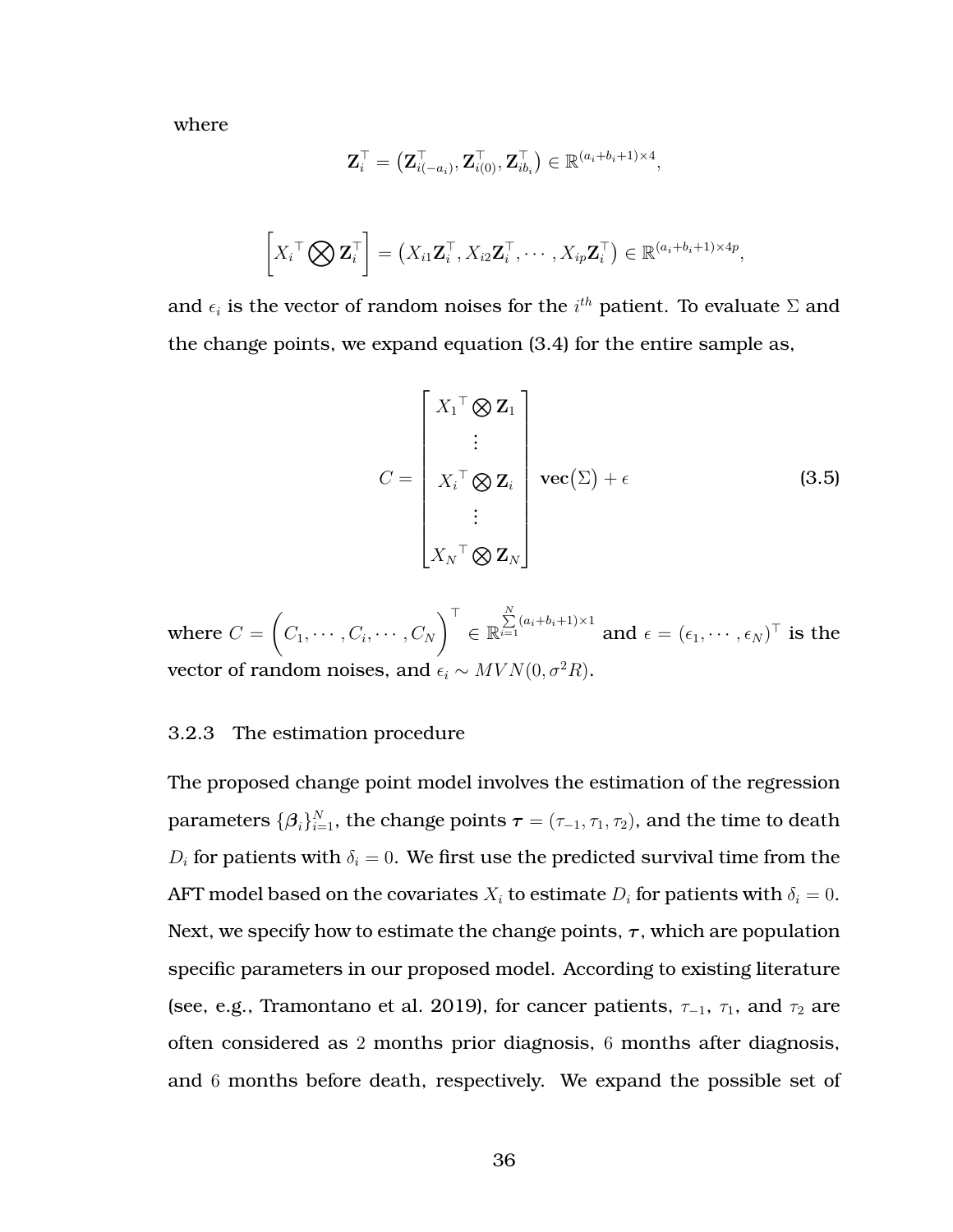values for each change point parameter. Namely, we assume that  $\tau_{-1}$  is within a grid of possible values  $(-6, -5, -4, -3, -2, -1)$ ,  $\tau_1$  is within a grid of possible values  $(1, 2, 3, 4, 5, 6)$ , and  $\tau_2$  is within a grid of possible values  $(5, 6, 7, 8, 9, 10)$ . Thus we totally have  $6 \times 6 \times 6(=216)$  possible combinations for the value of  $\tau$ . For each combination of  $\tau$ , we fit a linear mixed-effects model [\(3.5\)](#page-47-0) to estimate  $\Sigma$  and  $\beta_i$  and calculate the residual mean square errors (RMSE).  $\hat{\tau}$ , the optimal choice for  $\tau$  is the one minimizing the RMSE, and the final estimate for  $\Sigma$  and  $\beta_i$  are obtained by fitting [\(3.5\)](#page-47-0) using the optimally chosen  $\hat{\tau}$ .

To make inference on the change points  $\tau$ , we use non-parametric bootstrap re-sampling scheme to evaluate the accuracy and distribution of the change points. We obtain B bootstrap samples (say  $B = 1000$ ) from the observed data, and then repeat the same estimation procedure for each bootstrap sample. Subsequently, we can get the distribution of  $\hat{\tau}$ , which provides insight on the accuracy of the optimal selection for  $\tau$ . In addition, we provide cost distributions in each phase by calculating the median and interquartile range (IQR) of the monthly cost in each phase. In the following section, we present a case study to illustrate the quantities involved.

## <span id="page-48-0"></span>3.3 Case Study

We applied our proposed method on SEER Medicare 2005 − 2014 pancreatic cancer data to study the healthcare cost patterns over time and their relationship with different covariates. Our main goal is to estimate the population-specific change points along the patient-level cost trajectory. This will provide greater details about the cost pattern related to pancreatic cancer treatment over the course of time in different health care cost phases. These cost estimates and the estimation of phases will be impor-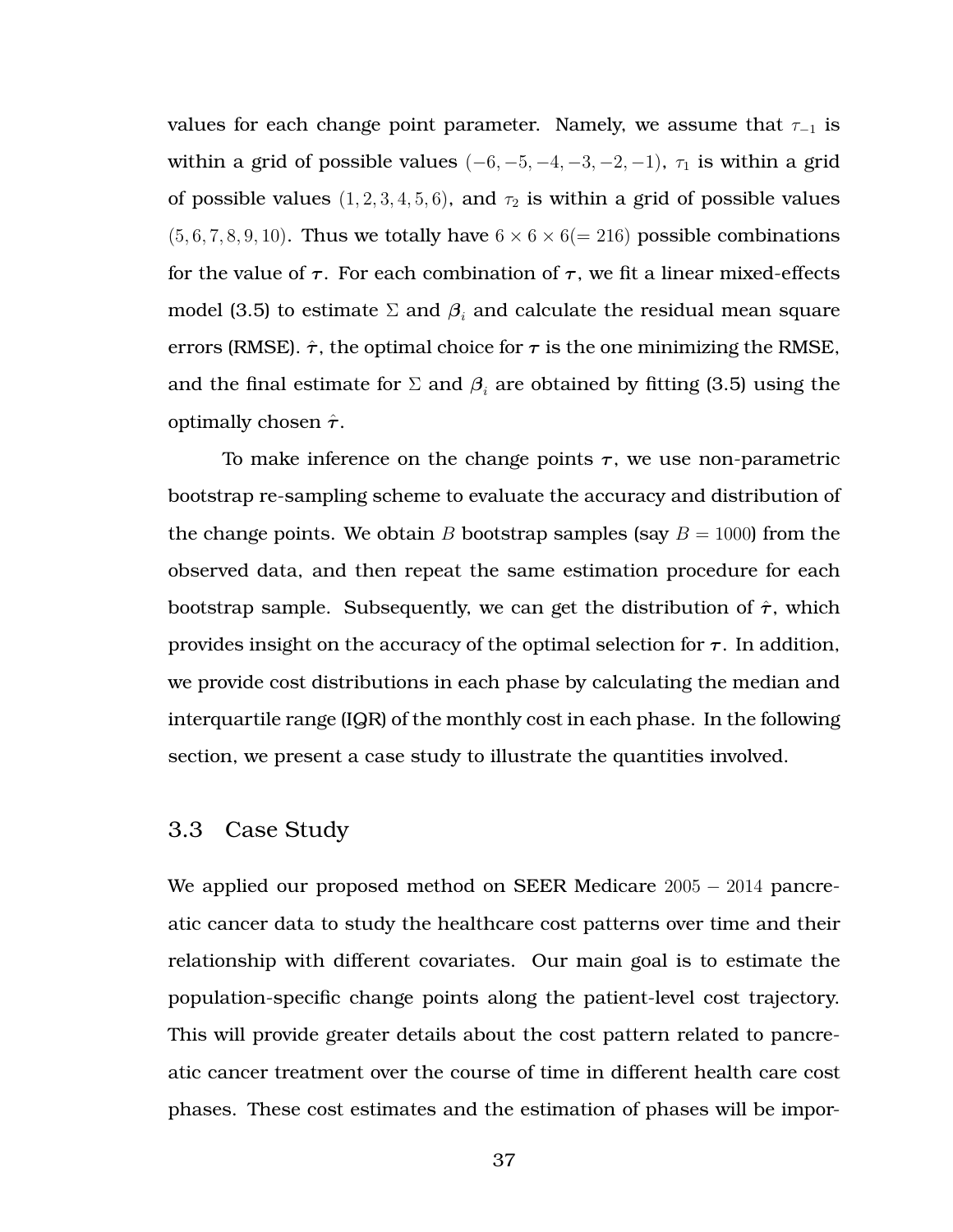tant for healthcare systems and cancer control policy leaders and aid in the guidance of resource allocation for cancer care and research in the future (Tramontano et al. [2019\)](#page-74-1). The study cohort included patients with pancreatic cancer specific diagnosis at primary site, histology, and behavioral code in the SEER database within year 2006 − 2013 and having at least one treatment after diagnosis. If multiple combinations of diagnosis were found, the first such occurrence was considered. The comorbidities for a patient were obtained using the NCI comorbidity index based on one year data prior to pancreatic cancer diagnosis. NCI comorbidity index is cancer specific and excludes solid tumors, leukemia, and lymphomas as comorbid conditions (Klabunde et al. [2000\)](#page-73-5). NCI comorbidity index was calculated by the 2014 NCI SAS Macro (NCI [2014\)](#page-73-6) using the SEER-Medicare enrollment file (Pedsf), the inpatient file (Medpar), the outpatient file (Outpat) and the carrier claims file (NCH). The other covariates obtained from Pedsf included demographic variables (i.e., race, age, and sex), geographical variable (i.e, urban/rural and state) and cancer specific variables (i.e, stage of cancer). Treatment assigned for each patient was categorized as chemotherapy or surgery whichever came first after diagnosis. After applying the inclusion/exclusion criteria, we had 2899 patients in the sample, of whom 2277 patients died during the study period and 622 patients survived during the study period.

All costs from Medpar, Outpat and NCH files were obtained as the observed costs in the analysis. The costs were adjusted to 2014 cost rates using the Consumer Price Index (CPI-U) data (U.S. Department of Labor Bureau of Labor Statistic [2021\)](#page-74-3). For each patient, we set the time of diagnosis as origin (say,  $t_0 = 0$ ) and calculated the monthly cost as the sum of all costs occurred during that month. We restricted our time period of

38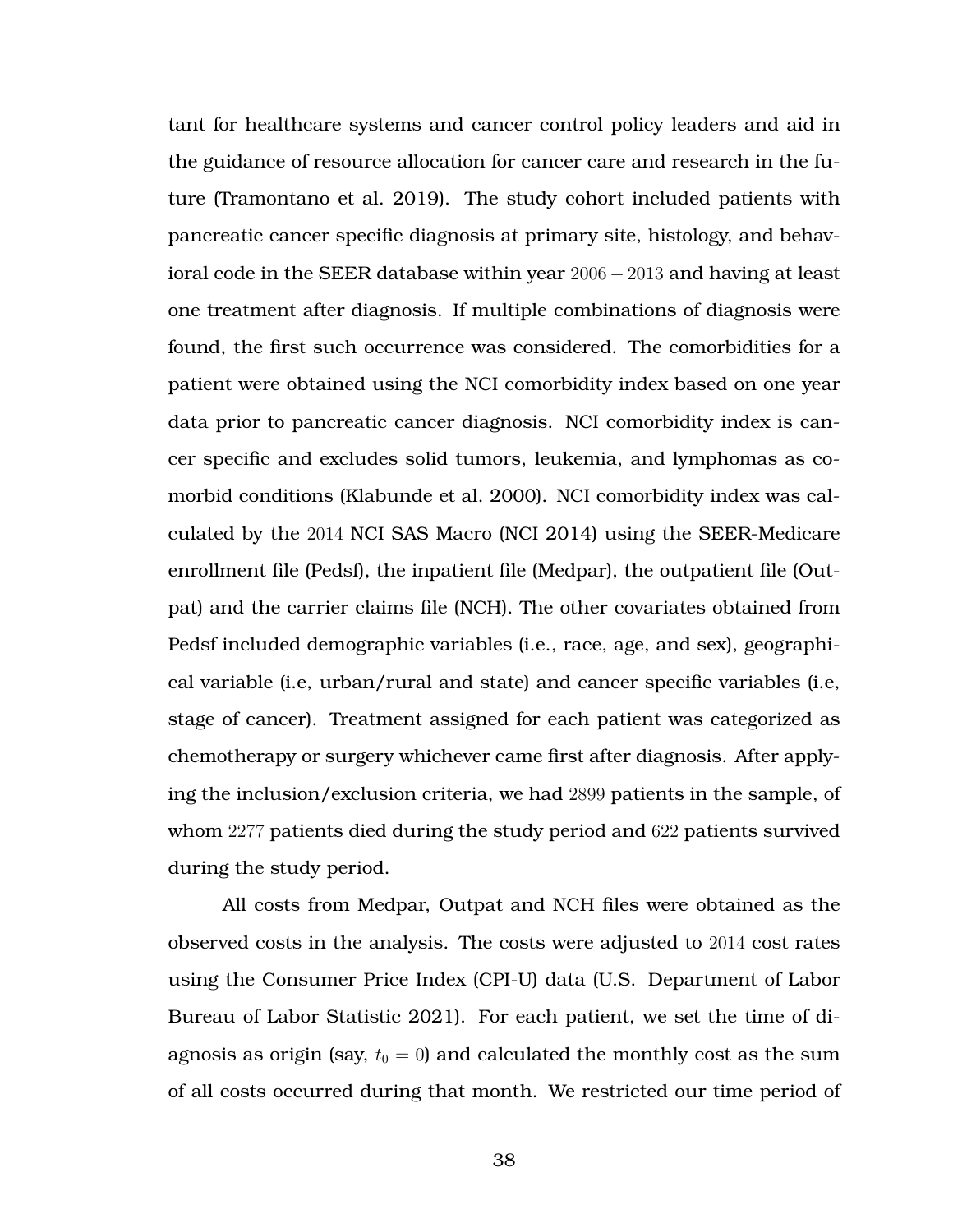observations from to 14 months prior diagnosis to have just enough data to capture the pre-disease phase cost. Examples of cost trajectory for two randomly chosen patients from SEER Medicare 2005 − 2014 pancreatic cancer data were illustrated in Figure [3.2.](#page-50-0) From this figure, it is clear that the patient who died (dashed line) had experienced five phases with a cost spike in the last phase (i.e., terminal phase), while the patient who survived had a very long period of stable phase (solid line) and did not enter the terminal phase during the study period.

<span id="page-50-0"></span>Figure 3.2: Examples of patient-level cost trajectory with diagnosis of pancreatic cancer at time  $t_0 = 0$ , from SEER Medicare 2005 – 2014 pancreatic cancer database



As healthcare cost data are often highly skewed, we transformed the costs into a logarithmic scale to fit our proposed model, following previous literature (see, e.g., Manning and Mullahy [2001;](#page-73-7) Başer et al. [2004\)](#page-72-4). We set 6 possible values for each change point:  $\tau_{-1}$ ,  $\tau_1$  and  $\tau_2$  range from  $-6$  to  $-1$ , 1 to 6, and 5 to 10, respectively. In this case study,  $\hat{\tau}$ , the optimal choice of  $\tau$ , that minimized the RMSE of our proposed models were obtained as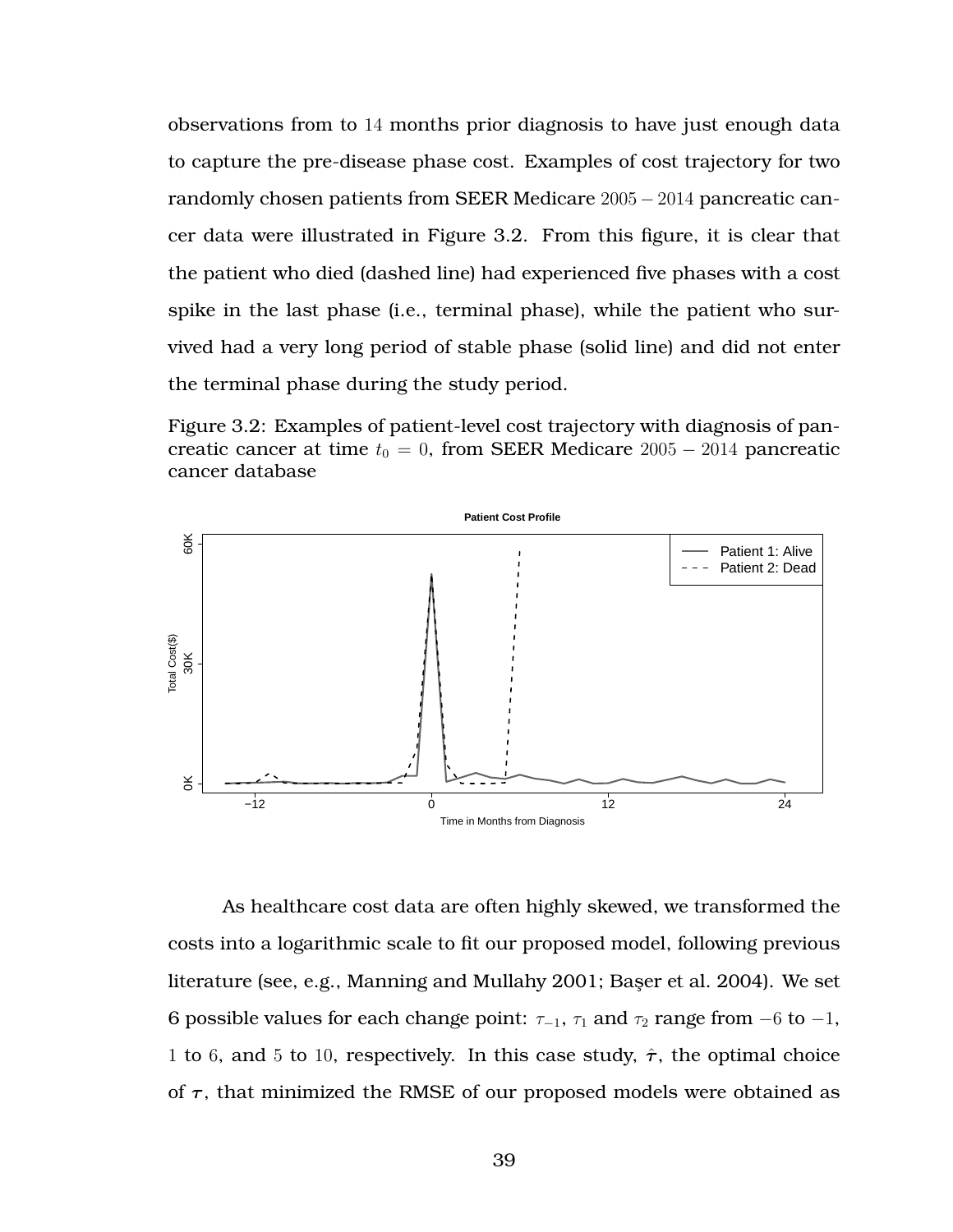(−1, 3, 8). Figure [3.3](#page-51-0) Panel A1 illustrated the contour plot of RMSE for the different choices of  $\tau_{-1}$  and  $\tau_1$  with  $\tau_2$  fixed at the optimal value 8. Figure [3.3](#page-51-0) Panel A2 provided the contour plot of RMSE for different choices of  $\tau_1$ and  $\tau_2$  with the optimal choice of  $\tau_{-1}$  at  $-1$ . From Figure [3.3](#page-51-0) is it evident that our optimal choice of  $\hat{\tau} = (-1, 3, 8)$  minimized the RMSE of the model among all other chosen values of  $\tau$ . We further estimated the distribution of  $\hat{\tau}$  by performing 1000 bootstrap sampling. The relative frequency of the selected change points  $\tau$  was shown in Table [3.1.](#page-52-0) It is clear that our optimal selection for each change point  $\tau = (\tau_{-1}, \tau_1, \tau_2) = (-1, 3, 8)$  is the mode of the distribution of each change point.

<span id="page-51-0"></span>Figure 3.3: The contour plot of RMSE for  $\tau_{-1}$  versus  $\tau_1$  with  $\tau_2$  fixed at the optimal value 8 (Panel A1), and the contour plot of RMSE for  $\tau_2$  versus  $\tau_1$ with  $\tau_{-1}$  fixed at the optimal value  $-1$ .



Once we obtained the optimal choice of change points, we then used it to estimate the regression parameter matrix  $\Sigma$ . We further estimated the patient level monthly cost during each phase, and summarized the distribution of monthly cost in-terms of median cost and interquartile range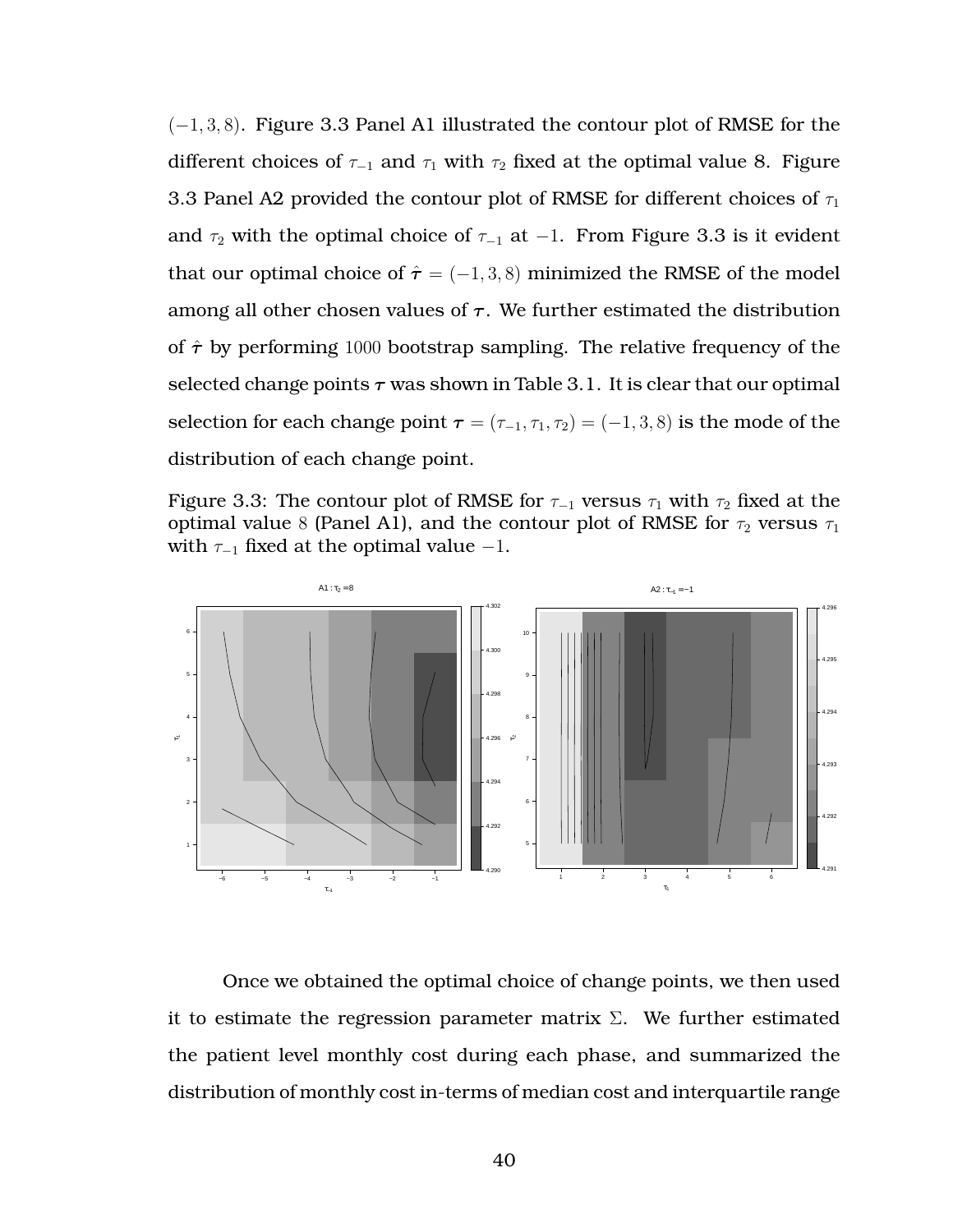|                | $\tau_{-1}$ |       |       |       |        |       |
|----------------|-------------|-------|-------|-------|--------|-------|
| Choices        |             | $-2$  | $-3$  |       | $-5$   |       |
| Occurrence %   | 80%         | 20%   | $0\%$ | $0\%$ | $0\%$  | $0\%$ |
| $\tau_1$       |             |       |       |       |        |       |
| Choices        |             | 2     | 3     |       | 5      | 6     |
| Occurrence %   | $0\%$       | $0\%$ | 84%   | 16\%  | $0\%$  | $0\%$ |
| $\tau_2$       |             |       |       |       |        |       |
| Choices        | 5           | 6     |       | 8     | 9      | 10    |
| Occurrence $%$ | $0\%$       | $2\%$ | $6\%$ | 38%   | $34\%$ |       |

<span id="page-52-0"></span>Table 3.1: Distribution of  $\tau$  based on 1000 bootstrap samples

(IQR) for the study cohort during different cost phases in Table [3.2.](#page-52-1) It is clear that the monthly cost during the diagnosis phase was the highest and followed by initial treatment phase then terminal phase. The cost during stable phase was higher than the pre-disease phase.

<span id="page-52-1"></span>Table 3.2: Distribution of patient-level monthly costs during the five different cost phases

| Cost phases <sup>a</sup>                              | Monthly cost: Median $(Q_1, Q_3)$ |
|-------------------------------------------------------|-----------------------------------|
| Pre-disease phase $(-14 \le t \le t_0 + \tau_{-1})$   | \$0 (\$0, \$185)                  |
| Diagnosis phase $(t_0 + \tau_{-1} < t \leq t_0)$      | \$6654 (\$1388, \$27351)          |
| Initial treatment phase $(t_0 < t \leq t_0 + \tau_1)$ | \$3368 (\$181, \$9694)            |
| Stable phase $(t_0 + \tau_1 < t \leq D - \tau_2)$     | $$195(\$0, $1652)$                |
| Terminal phase $(D - \tau_2 < t \leq D)$              | \$683(\$0, \$5092)                |

Finally, for the optimal choice of  $\tau = (\tau_{-1}, \tau_1, \tau_2) = (-1, 3, 8)$ , we fitted our proposed model and estimate the monthly costs at log-scale, and we then transformed the cost into the original scale in dollar amount. Figure [3.4](#page-54-0) provided the average observed monthly cost (solid line) and average predicted monthly cost (dashed lines) for different selected cohorts of the sample, along with the estimated change points at  $\tau = (\tau_{-1}, \tau_1, \tau_2) = (-1, 3, 8)$ (dotted lines). Figure [3.4](#page-54-0) Panel A1 showed the cost and its estimation for the entire sample while A2 showed the results for the patients who survived during the study period. Panels B1-B3 provided the similar results but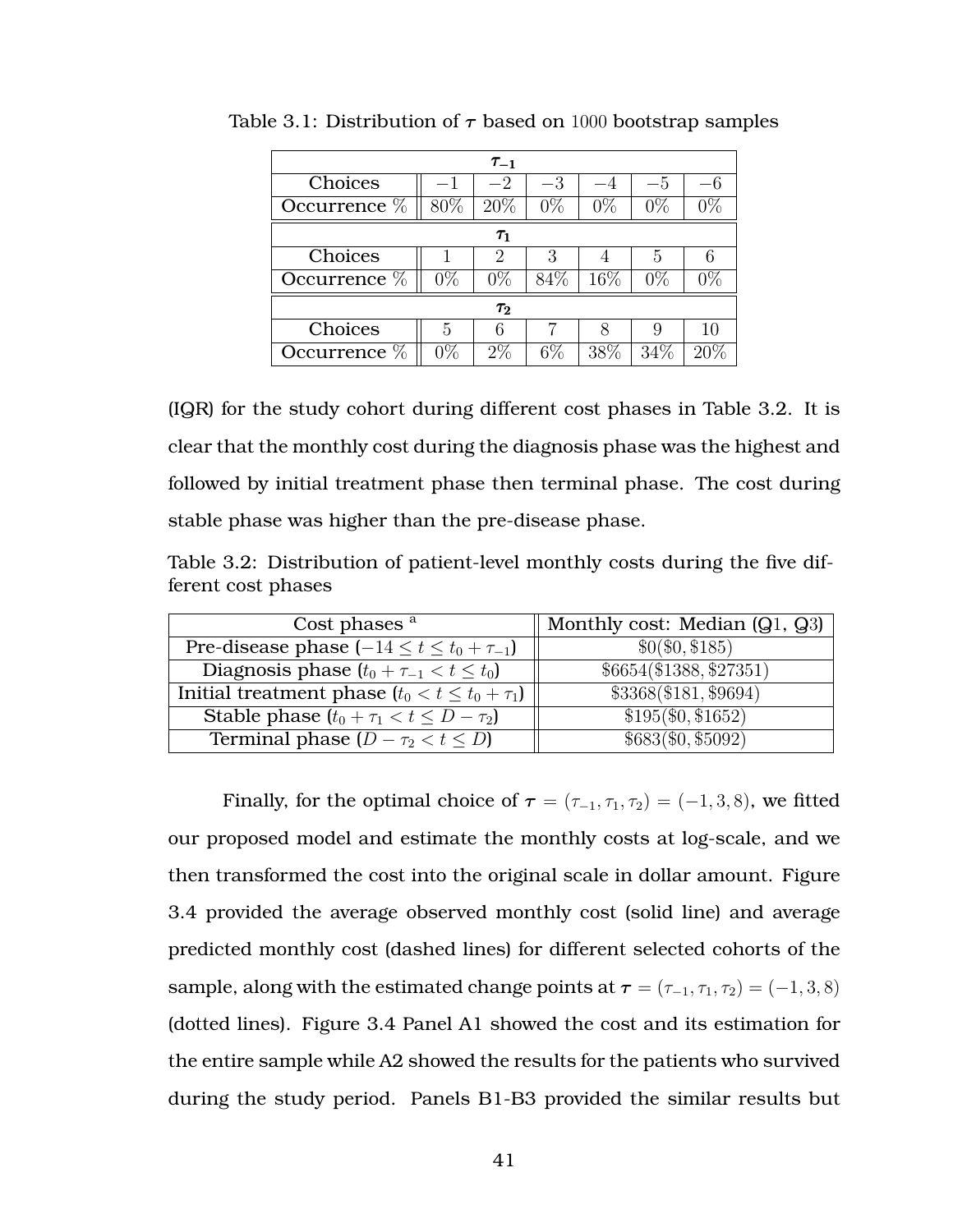for different cohorts of the sample according to their survival time since diagnosis. Panel B1 showed the results from patients who died between 15 − 18 months after diagnosis, Panel B2 showed the results from patients who died between 21−24 months after diagnosis, and Panel B3 showed the results from patients who died between 33−36 months after diagnosis. Note that, all these plots were aligned to the time of diagnosis as origin (at time 0) on the x-axis. Hence, we cannot provide  $\tau_2$  in the plot in Panel A1 and A2, as the death time  $D$  varies across patients. We provided similar results in Panels B1-B3 but with relative narrow range of survival time, with x-axis ranged to the longest survival time in their respective cohort. However, these representations did not accurately illustrate  $\tau_2$ . All these panels are standardized to the time of diagnosis and since the time of death varies for each patient, the best representation of  $\tau_2$  would be in a panel where the survival time on the x-axis is aligned with respect to the time of death. Figure [3.4](#page-54-0) Panel A3 presented the summarized cost aligned with death which illustrated the role of  $\tau_2$ . Here the x-axis had been aligned to the time of death as origin (at time 0) and represented months prior the time of death. Hence, we plotted the optimal value  $\tau_2$  at −8 month, and it clearly showed an uptrend of cost starting from 8 months before death, indicating that the estimated  $\tau_2$  did capture the change point.

In literature, we often see that the major contributing factor to the change in cost are due to cancer stages (Wijeysundera et al. [2012;](#page-74-0) Tramontano et al. [2019\)](#page-74-1). We have already included the cancer stage as a factor variable in our model. To further examine the impact of cancer stages on the cost, we stratify the 2899 pancreatic cancer patients into two groups: the first group consisting of patients with stage 1 and 2 pancreatic cancer and the second group consisting of patients with stage 3 pancreatic cancer.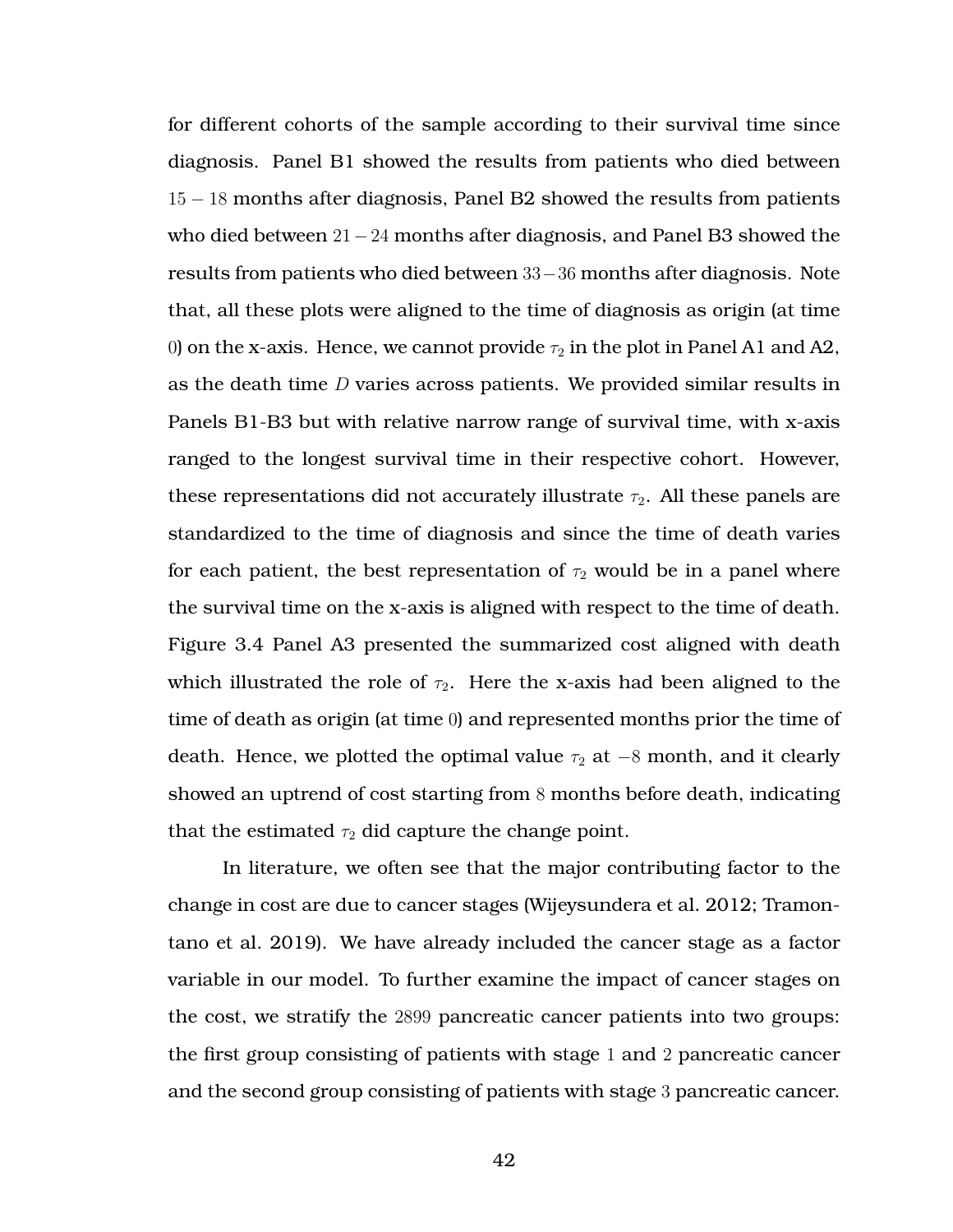<span id="page-54-0"></span>Figure 3.4: Average observed and estimated monthly cost along with change points for different cohorts of pancreatic cancer patients using the proposed parametric change point approach



We used our model to predict the costs for both groups. The cost profiles for the stratified groups are provided in Figure [3.5](#page-55-1) Panels A1 and B1 respectively, and each group is further divided into cohorts of surviving and deceased patients in Panels A2, A3 and B2, B3 respectively. It is clear that the cancer stage does have a significant impact on the cost. In particular, the cost after treatment for patients with stage 1 and 2 cancer stabilized after an initial high treatment phase as compared to the patients with stage 3 cancer. This is likely due to surgical treatment of stage 1 and 2 pancreatic cancer at the time of diagnosis, whereas stage 3 pancreatic cancer is more likely treated with chemotherapy only and hence have larger cost variation after initial treatment period, indicating more costs due to medical needs and possibly early deaths. Our model is able to capture the first and second change points as shown in Figure [3.5](#page-55-1) Panels A1, A2, B1 and B2 and the final change point before death (see Panel A3 and B3).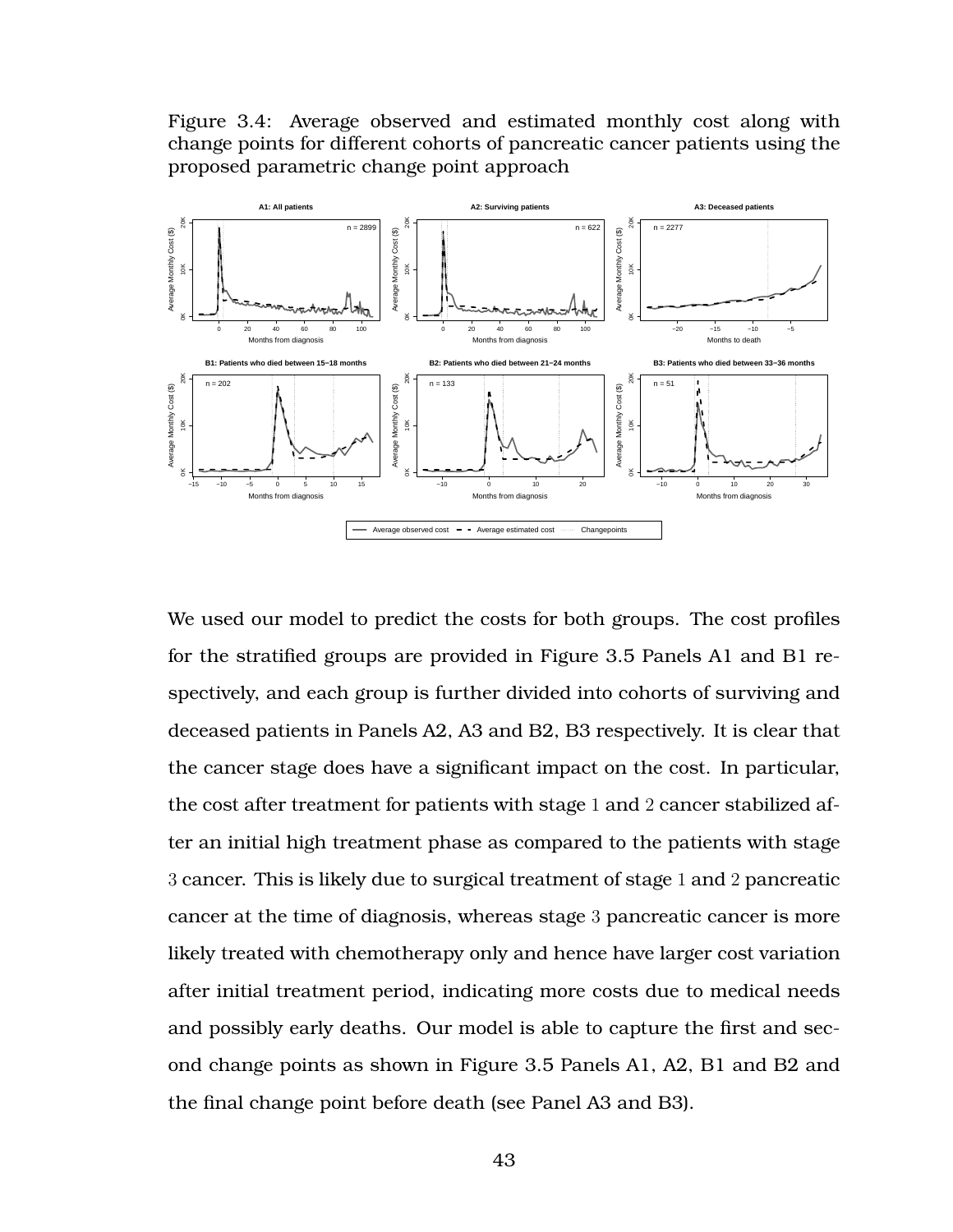<span id="page-55-1"></span>Figure 3.5: Average observed and estimated monthly cost along with change points for different stages of pancreatic cancer patients using the proposed parametric change point approach



Table [3.1](#page-52-0) and Figures [3.4](#page-54-0) and [3.5](#page-55-1) clearly showed that our estimation of the change points  $\tau = (\tau_{-1}, \tau_1, \tau_2) = (-1, 3, 8)$  matched the change patterns of the observed cost trajectories. We also see that our method captured the upward and downward trends in the cost trajectories with the peaks around a month after diagnosis and stabilizing after around 3 months. We also see how well the model captured the rise of the cost before death. Thus, the proposed model could help to understand the cost pattern, make plans for cost expenses, and improve an awareness for certain events such as diagnosis of disease or possible mortality.

#### <span id="page-55-0"></span>3.4 Discussion

In this study, we proposed a parametric change point model to estimate population-level change points and patient level cost trajectory. The pa-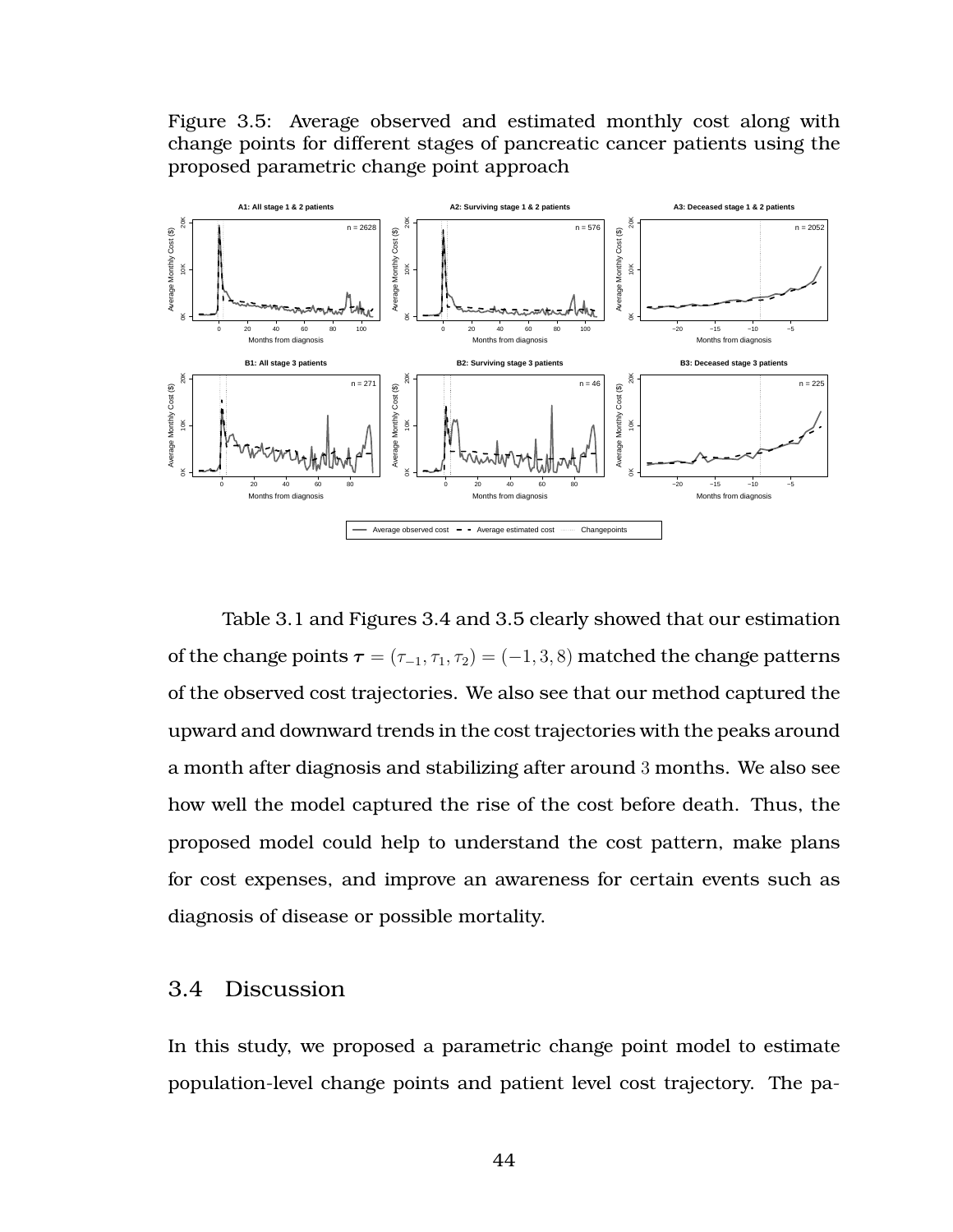tient level cost trajectory could be associated with different patient's demographics, comorbidities, and treatment choices. The novel idea here was to model the cost trajectory based on change point detection models and further add another layer of accuracy by making the regression parameters depend on the patients' characteristics. The results from the case study showed that our proposed method provided a good estimate of the change points in the cost pattern which enabled us to accurately estimate the cost pattern over time. We demonstrated our method on pancreatic cancer data from SEER Medicare database. The estimation of the change points helped us accurately infer about the cost patterns for patients with certain disease. It further helped us understand the change points in cost pattern, which enable us to make more informed decisions regarding the funds for treatment over a period of time. Further, an upward trend in cost pattern after a stabilized cost period could also act as a warning sign of deteriorating health of the patient or recurrences of the disease.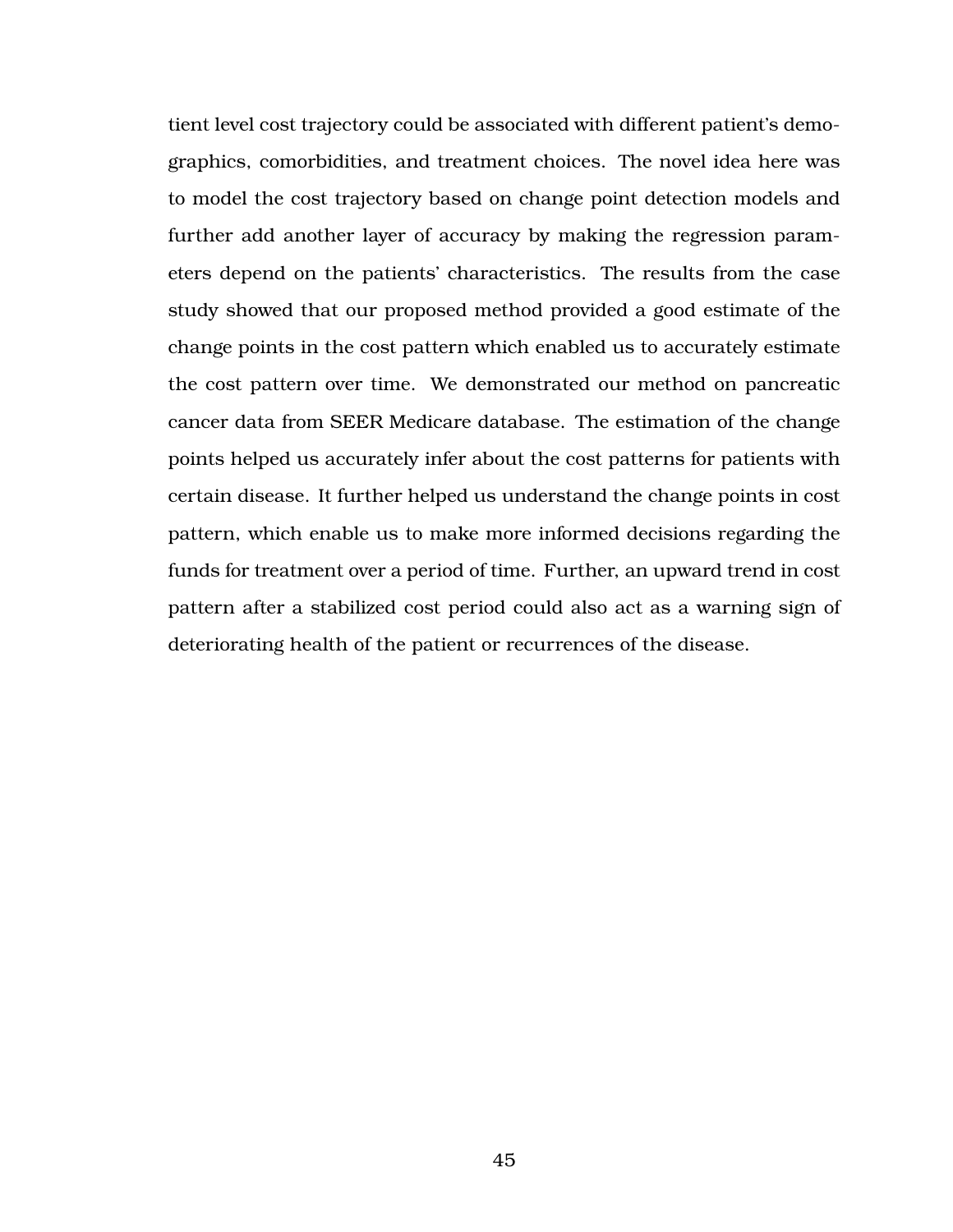#### CHAPTER 4

# NON-PARAMETRIC MODELS FOR ESTIMATING MEDICAL COST AND CHANGE POINTS

## 4.1 Introduction

Estimating healthcare costs due to a certain disease over the course of the disease from diagnosis to the end of life, is very important to policy makers and clinicians, given the increasing costs of healthcare delivery, budgetary constraints, and the aging population (Mihaylova et al. [2011;](#page-73-1) Wijeysundera et al. [2012\)](#page-74-0). It could provide important information if the cost pattern and trajectory over the course of disease progression and the recovery from the disease can be predicted accurately (Lin et al. [1997;](#page-73-2) Bang and Tsiatis [2002;](#page-72-0) Basu et al. [2011;](#page-72-1) Li et al. [2016\)](#page-73-0). Based on the recent works, the lifetime cost of a patient can be divided into different phases due to diagnosis, treatment and mortality (Brown et al. [2002;](#page-72-2) Wijeysundera et al. [2012;](#page-74-0) Tramontano et al. [2019\)](#page-74-1). In general, medical cost depends on patients' variable such as age, gender, and comorbid conditions (Austin [2011\)](#page-72-3). It is of great interest to develop a flexible and suitable model that can capture the patient level cost as well as the population cost with great accuracy, which ca provide information for decision making.

Here, we investigate a flexible non-parametric approach to capture the cost patterns and change points. In particular, we propose to use Ispline basis functions along with patient-level regression coefficients to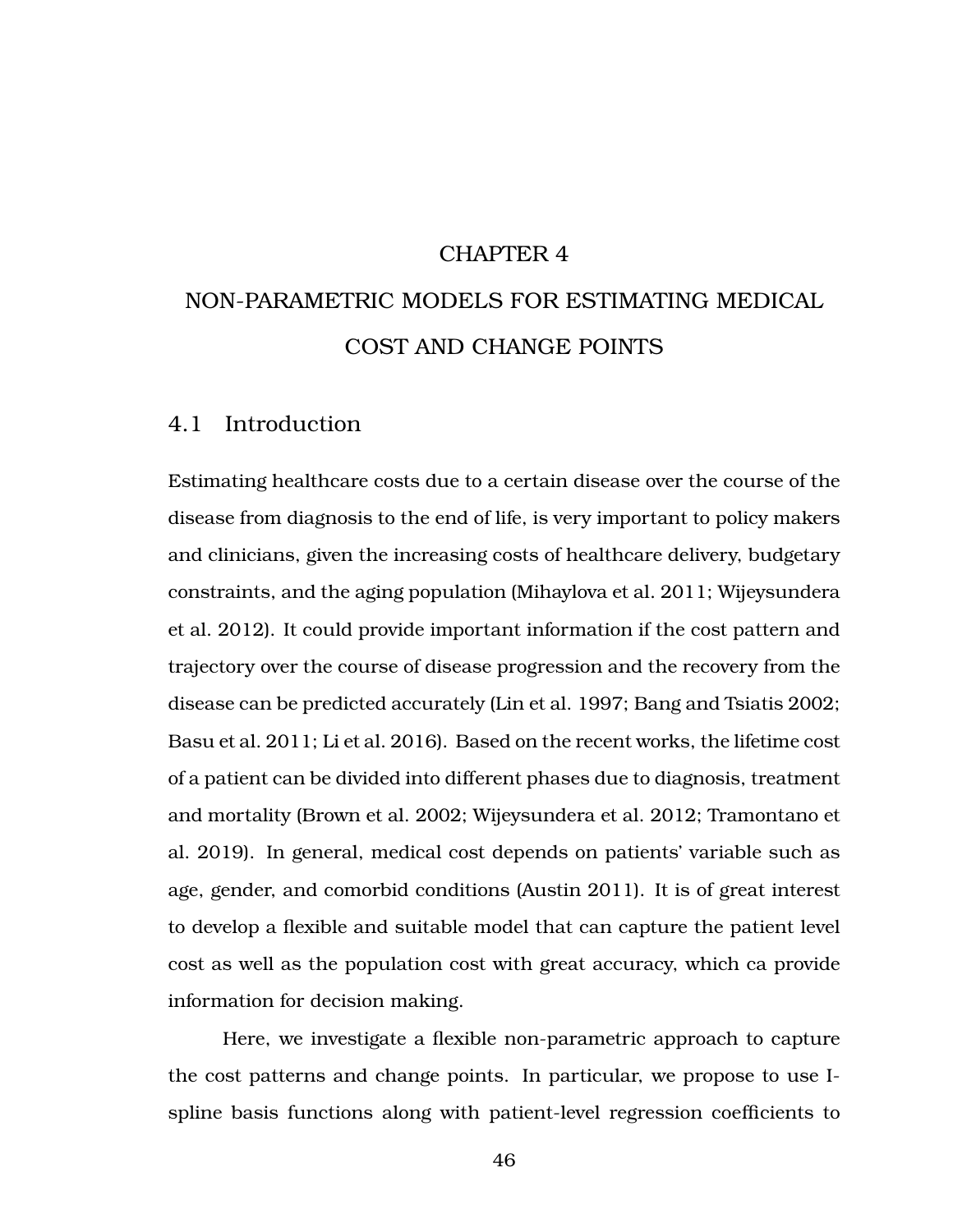capture patient-level cost trajectory as well as cohort-level cost trajectory. Note that the first derivative of I-splines is M-splines, and it is straight forward to get the first derivative of the cost-trajectory using the relationship between I-splines and M-splines (Wan et al. [2017\)](#page-74-4). Built on our previous investigation on cost phases and change points, we propose a flexible non-parametric approach to estimate the cost trajectory and change points using the penalized regressions splines and its first derivatives. In the following Section [4.2](#page-58-0) we propose a non-parametric model for cost trajectory and provide estimating procedure for the trajectory and change points. In Section [4.3,](#page-64-0) we apply the proposed method to estimate the cost trajectory for pancreatic cancer patients in SEER-Medicare 2005−2014 database. Section [4.4](#page-71-0) is reserved for discussions.

## <span id="page-58-0"></span>4.2 The proposed non-parametric model for cost trajectory estimation and change point detection

#### 4.2.1 The proposed non-parametric model

Let  $(X, \mathcal{T}, C, D)$  denote the random variable observed for a patient, where X denotes a vector of  $p$  time invariant covariates of the patient, including patients' characteristics, medical history, and treatment information.  $\mathcal{T} =$  $(t_{-a}, \cdots, t_0, t_1, \cdots, t_b)^\top$  denotes the vector of time points where medical costs  $C = (C_{-a}, \cdots, C_0, C_1, \cdots, C_b)^{\top}$  occurred. D is an indicator variable whether the patient died at the last observed time point  $t<sub>b</sub>$ . Without loss of generality, we align the time of diagnosis of a patient  $t_0$  as time  $0.$  Let  $\{(\mathbf{X}_i, \mathcal{T}_i, C_i, D_i)\}_{i=1}^N$ denote the observed data for  $N$  patients in the study.

We propose a non-parametric cost model to capture the monthly cost trajectory over time which is expressed as the linear combination of the I-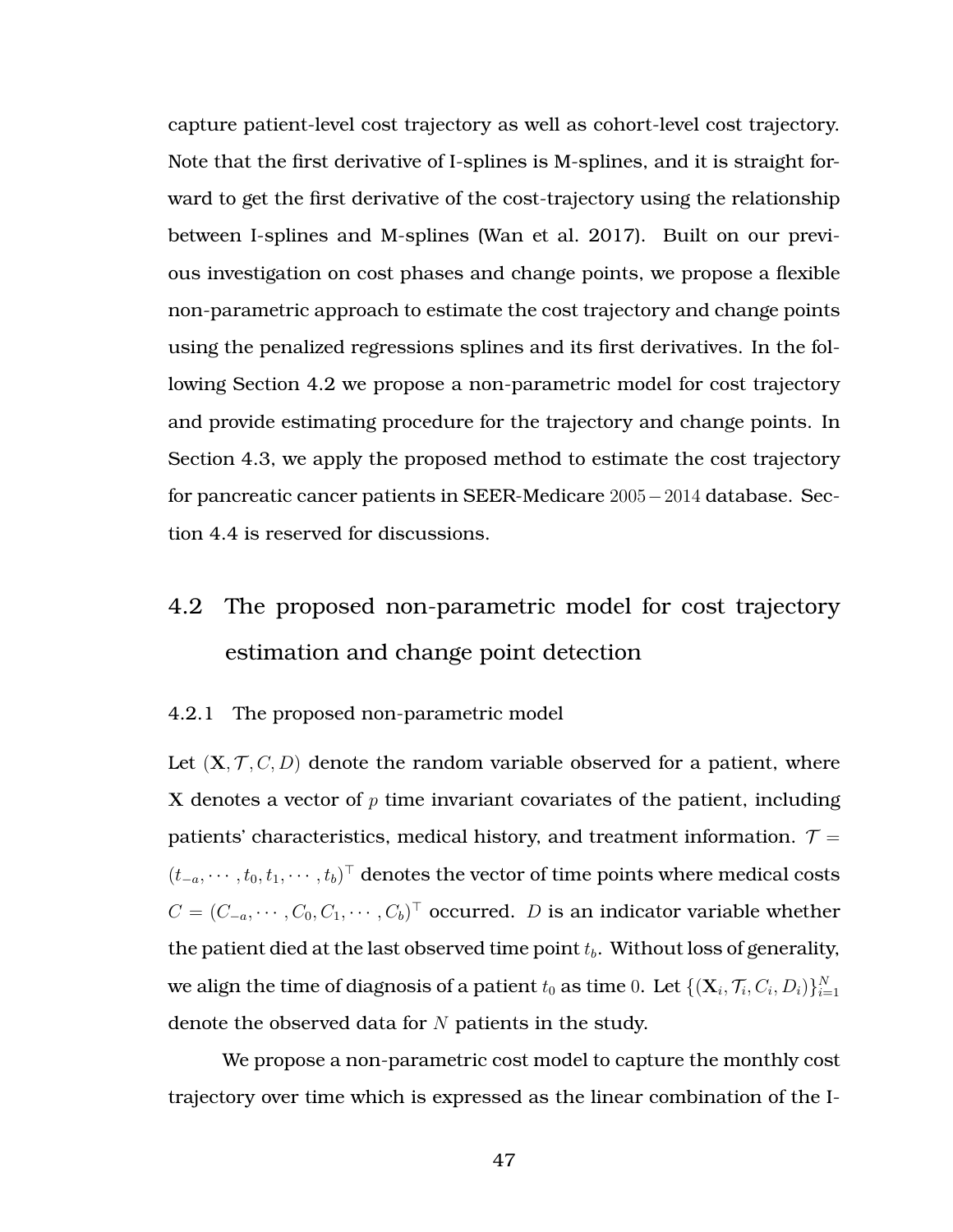spline basis functions. Let us denote  $K$  knots in the range of observed time points as  $(\tau_1, \tau_2, \cdots, \tau_K)$  with

$$
\min_{i=1,\dots,N}(t_{i(-a_i)})=\tau_1<\tau_2<\dots<\tau_K=\max_{i=1,\dots,N}(t_{ib_i}).
$$

The interior knots were taken based on the equally-spaced quantiles of  $t_{ij}$  $(i = 1, 2, \dots, N; j = -a_i, \dots, 0, \dots, b_i)$ . Let us denote  $I^3_{\kappa}(t)$   $(\kappa = 1, \dots, K - 2)$ as the cubic I-spline basis functions based on the  $K$  knots, where  $I_\kappa^3(t)$  is a smooth monotonic function ranged between  $[0, 1]$  with support interval on  $[\tau_{\kappa}, \tau_{\kappa+3}]$  (Wan et al. [2017\)](#page-74-4). The I-spline basis functions can be constructed using the *iSpline* function from the R-package *splines2*. We propose to use the linear combination of the I-spline basis functions to model the cost trajectory over time for the  $i^{th}$  patient  $(i = 1, 2, \cdots, N)$  as

$$
C_{i} = \begin{bmatrix} I_{1}^{3}(t_{i(-a_{i})}) & I_{2}^{3}(t_{i(-a_{i})}) & \cdots & I_{K-2}^{3}(t_{i(-a_{i})}) \\ \vdots & \vdots & \vdots & \vdots \\ I_{1}^{3}(t_{ij}) & I_{2}^{3}(t_{ij}) & \cdots & I_{K-2}^{3}(t_{ij}) \\ \vdots & \vdots & \vdots & \vdots \\ I_{1}^{3}(t_{ib_{i}}) & I_{2}^{3}(t_{ib_{i}}) & \cdots & I_{K-2}^{3}(t_{ib_{i}}) \end{bmatrix} \beta_{i} + \epsilon_{i} = \mathcal{I}(\mathcal{T}_{i})^{\top} \beta_{i} + \epsilon_{i}, \quad (4.6)
$$

where  $C_i=C(\mathcal{T}_i)$ ,  $\mathcal{I}(\mathcal{T}_i)$  is known once the knots and  $\mathcal{T}_i=(t_{i(-a_i)},\cdots,t_{i0},\cdots,t_{ib})^\top$ are specified, the regression parameter  $\bm{\beta}_i~=~\left(\beta_{1i}, \beta_{2i}, \cdots \beta_{K-2, i}\right)^{\top}$  are patient specific which are assumed to depend on patient's variables  $X_i$ , and  $\epsilon_i = (\epsilon_{i(-a_i)}.\cdots,\epsilon_{ij},\cdots,\epsilon_{ib_i})^\top \sim MVN(0,\sigma^2 R)$ , where R is an auto-regressive correlation matrix.

It is noted that the cost usually increases and has an upward trend towards the end of life for patients who are dying, which results in quite different cost trajectory than other time periods in their lives. To incor-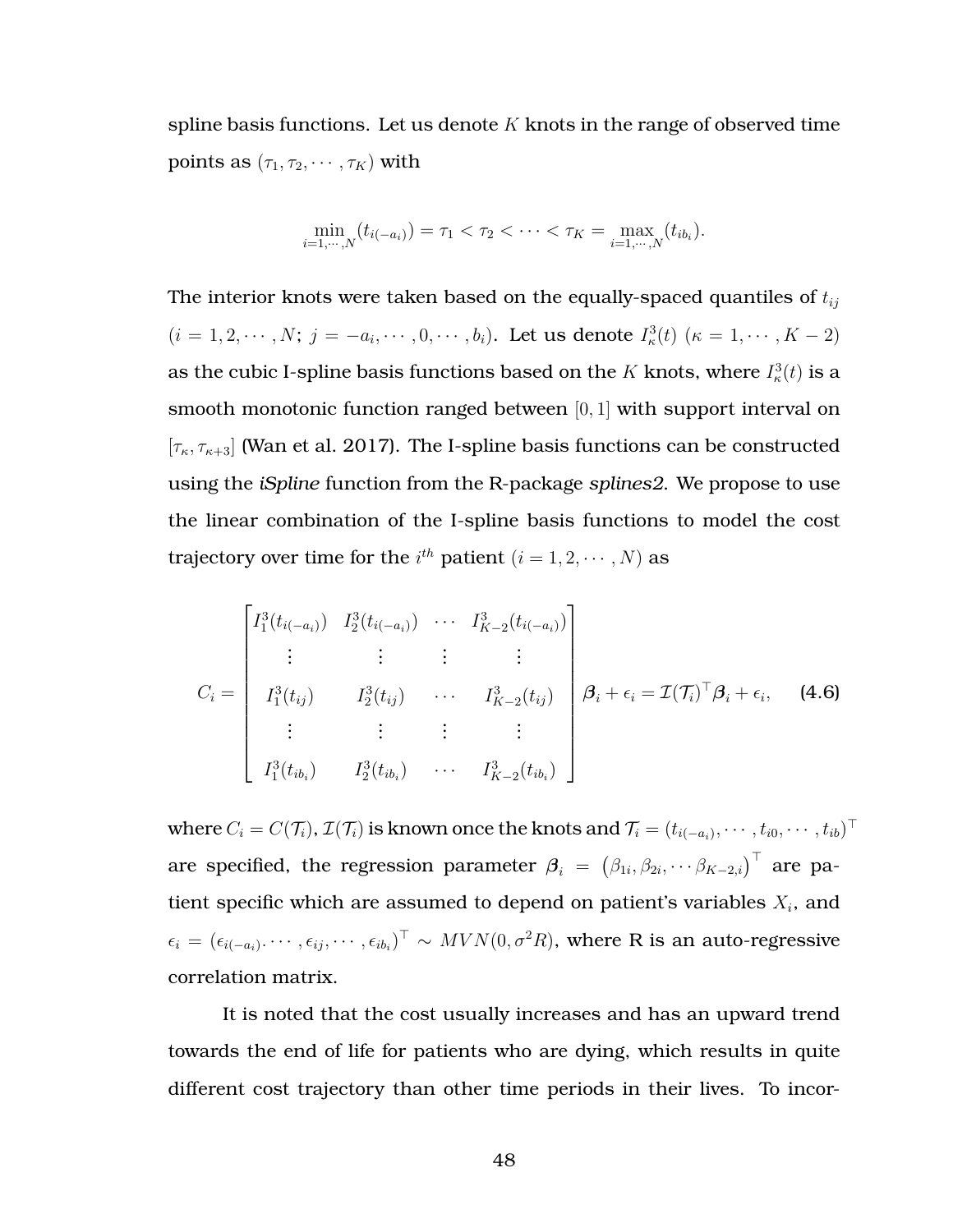porate this upward trend, we constructed a smooth function for patients who died during the study period (i.e. for those with  $D_i = 1$ ) to capture the cost pattern at the end of life. That is, the cost over time for patients who died during the study would be the combination of two smooth functions. To be specific, we add another smoothing spline function aligned to the time of death  $t_{ib_i}$  for the patients who died (i.e.,  $D_i = 1$ ). That is, we standardize the time points as  $\mathcal{T}^*_i\ =\ (t^*_{i(-(a_i+b_i))}, \cdots, t^*_{i(-1)}, t^*_{i0})^\top$  for patients who died during the study period, where  $t_{ij}^* = t_{ij} - t_{ib_i}$  if  $D_i = 1$ . Since the cost related to death is usually effective within 12 months prior to death, we consider knots ranged between  $[-12, 0]$  months prior to death. Let us take  $L$  knots in the range of time points aligned to the time of death, say,  $-12 = \tau_1^* < \tau_2^* < \cdots < \tau_L^* = 0$  with the interior knots based on the equallyspaced time-points of  $t_{ij}^*$   $(i \in \{i : D_i = 1\}; j \in [-12,0])$ . Let us denote  $I_t^3(t^*)$  ( $\iota = 1, \cdots, L-2$ ) as the cubic I-spline basis functions based on the L knots, where  $I^3_\iota(t^*)$  is a smooth monotonic function ranged between  $[0,1]$ with support interval on  $[\tau_\iota^*,\tau_{\iota+3}^*]$  (Wan et al. [2017\)](#page-74-4). The cost trajectory for the patients who died during the study period involves a terminal phase modelled by the penalized splines with knots as  $(\tau_1^* < \tau_2^* < \cdots < \tau_L^*).$ 

To incorporate each patients' study duration in the model we use a block diagonal matrix  $S_i$  which captures the patient's study duration. The updated cost trajectory over time for the  $i^{th}$  patient  $(i = 1, 2, \cdots, N)$  is

<span id="page-60-0"></span>
$$
C_i = \mathcal{I}(\mathcal{T}_i)^{\top} S_i \boldsymbol{\beta}_i + D_i \mathcal{I}_{\mathcal{D}}(\mathcal{T}_i^*)^{\top} \boldsymbol{\alpha}_i + \epsilon_i
$$
\n(4.7)

where  $S_i =$  $\sqrt{ }$  $\overline{\phantom{a}}$  ${\bf I}_{(a_i+b_i)}$  0 0 0 1  $\vert$ ∈  $\mathbb{R}^{(K-2)\times (K-2)}$  captures the study duration of the  $i^{th}$ patient,  $\mathbf{I} \in \mathbb{\bar{R}}^{(a_i+b_i)\times(a_i\bar+b_i)}$  is an identity matrix,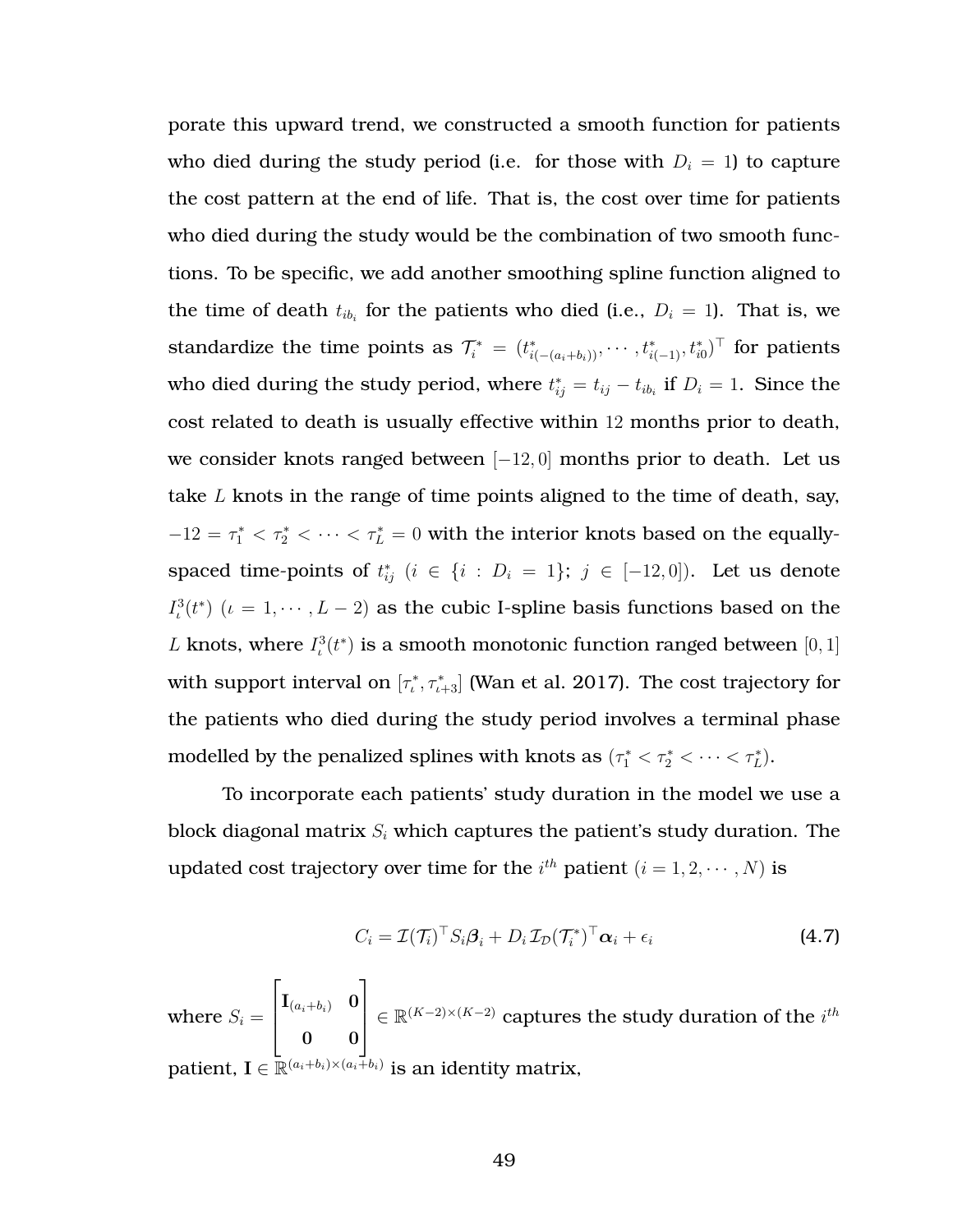$$
\mathcal{I}_{\mathcal{D}}(\mathcal{T}_{i}^{*}) = \begin{bmatrix} I_{1}^{3}(t_{i(-12)}^{*}) & I_{2}^{3}(t_{i(-12)}^{*}) & \cdots & I_{L-2}^{3}(t_{i(-12)}^{*}) \\ \vdots & \vdots & \vdots & \vdots \\ I_{1}^{3}(t_{ij}^{*}) & I_{2}^{3}(t_{ij}^{*}) & \cdots & I_{L-2}^{3}(t_{ij}^{*}) \\ \vdots & \vdots & \vdots & \vdots \\ I_{1}^{3}(t_{i0}^{*}) & I_{2}^{3}(t_{i0}^{*}) & \cdots & I_{L-2}^{3}(t_{i0}^{*}) \end{bmatrix}^{\top}
$$
 is known once the knots

and  $t_{ij}^*$  are specified, the regression parameter  $\bm{\alpha}_i=\left(\alpha_{1i},\alpha_{2i},\cdots \alpha_{L-2,i}\right)^\top$  are patient specific which are dependent on patient's variables and  $D_i$  is the indicator variable for death. That is, we model both  $\beta_i$  and  $\alpha_i$  as linear functions of the patient covariates  $X_i = \left(X_{i1}, X_{i2}, \cdots, X_{ip}\right)^\top$ :

$$
\boldsymbol{\beta}_i = \begin{bmatrix} \sigma_{11} & \sigma_{12} & \cdots & \sigma_{1p} \\ \sigma_{21} & \sigma_{22} & \cdots & \sigma_{2p} \\ \vdots & \vdots & \ddots & \vdots \\ \sigma_{(K-2)1} & \sigma_{(K-2)2} & \cdots & \sigma_{(K-2)p} \end{bmatrix} X_i \triangleq \Sigma X_i
$$

and

<span id="page-61-0"></span>
$$
\boldsymbol{\alpha}_{i} = \begin{bmatrix} \delta_{11} & \delta_{12} & \cdots & \delta_{1p} \\ \delta_{21} & \delta_{22} & \cdots & \delta_{2p} \\ \vdots & \vdots & \ddots & \vdots \\ \delta_{(L-2)1} & \delta_{(L-2)2} & \cdots & \delta_{(L-2)p} \end{bmatrix} X_{i} \triangleq \Delta X_{i}
$$

where  $\Sigma \in \mathbb{R}^{(K-2)\times p}$  and  $\Delta \in \mathbb{R}^{(L-2)\times p}$  are the parameter matrices to be estimated, and  $X_i = (X_{i1}, X_{i2}, \cdots, X_{ip})^\top$  is the observed patient's variables. Hence, we rewrite equation [\(4.7\)](#page-60-0) as,

$$
C_i = \mathcal{I}(\mathcal{T}_i)^{\top} S_i \beta_i + D_i \mathcal{I}_D(\mathcal{T}_i^*)^{\top} \alpha_i + \epsilon_i = \mathcal{I}(\mathcal{T}_i)^{\top} S_i \Sigma X_i + D_i \mathcal{I}_D(\mathcal{T}_i^*)^{\top} \Delta X_i + \epsilon_i
$$
(4.8)

To estimate  $\Sigma$  and  $\Delta$  we apply Roth's Columns Lemma (Roth [1934\)](#page-74-2), also popularly known as the "vec trick", and rewrite equation [\(4.8\)](#page-61-0) as fol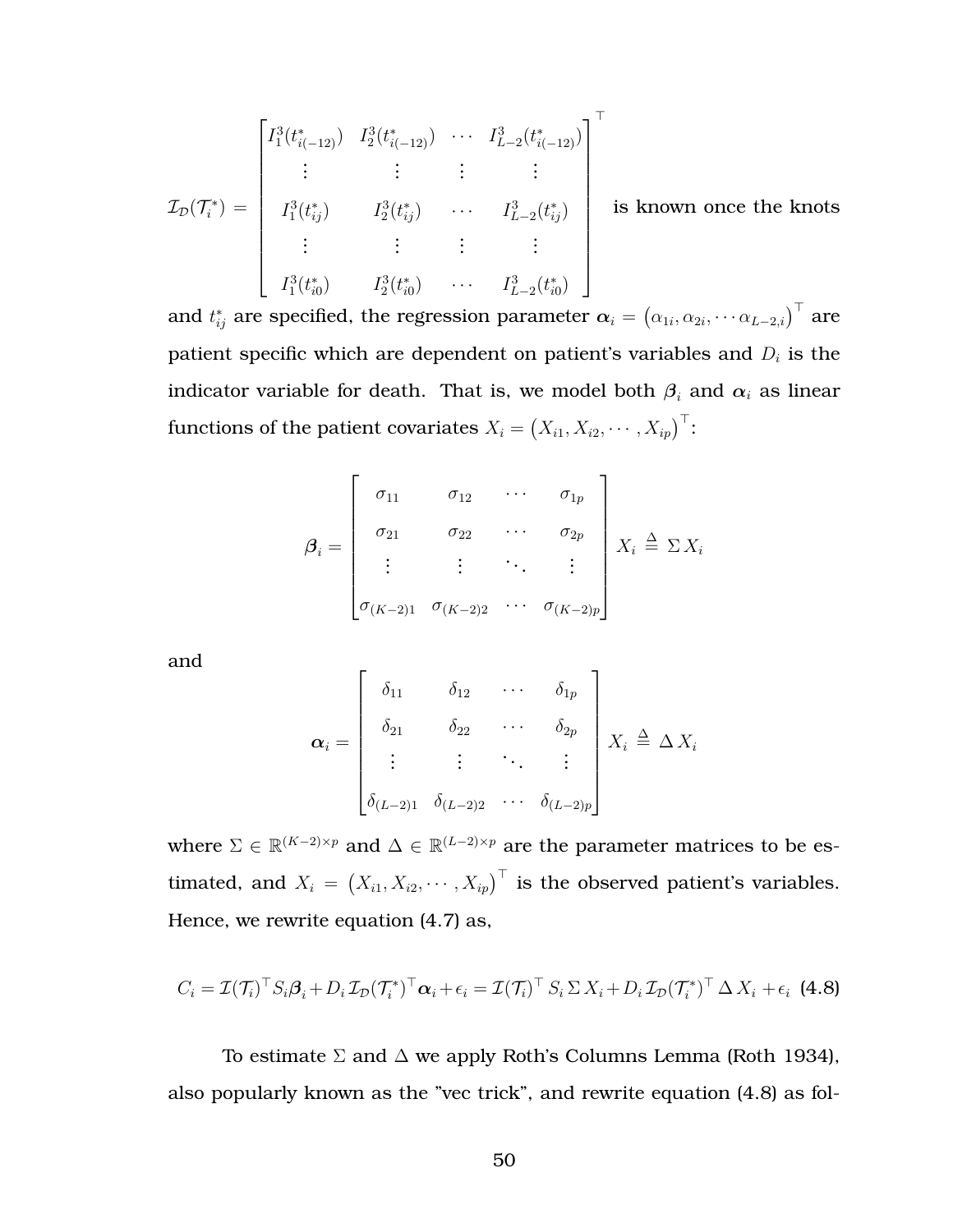<span id="page-62-0"></span>lows:

$$
C_i = \left[ X_i^\top \bigotimes \mathcal{I}(\mathcal{T}_i)^\top S_i \right] \mathbf{vec}(\Sigma) + \left[ X_i^\top \bigotimes D_i \mathcal{I}_\mathcal{D}(\mathcal{T}_i^*)^\top \right] \mathbf{vec}(\Delta) + \epsilon_i \qquad \text{(4.9)}
$$

where

<span id="page-62-1"></span>
$$
\left[X_i^\top \bigotimes \mathcal{I}(\mathcal{T}_i)^\top S_i\right] \in \mathbb{R}^{(a_i+b_i+1)\times (K-2)p},
$$
  
\n
$$
\mathbf{vec}(\Sigma) = (\sigma_{11}, \cdots, \sigma_{(K-2)1}, \cdots, \sigma_{(K-2)p}) \in \mathbb{R}^{(K-2)p},
$$
  
\n
$$
\left[X_i^\top \bigotimes D_i \mathcal{I}_D(t_{ij}^*)^\top\right] \in \mathbb{R}^{(a_i+b_i+1)\times (L-2)p} \text{ and}
$$
  
\n
$$
\mathbf{vec}(\Delta) = (\delta_{11}, \cdots, \delta_{(L-2)1}, \cdots, \delta_{(L-2)p}) \in \mathbb{R}^{(L-2)p}.
$$

To estimate  $\Sigma$  and  $\Delta$ , we expand equation [\(4.9\)](#page-62-0) for the entire sample as,

$$
C = \begin{bmatrix} X_1^{\top} \otimes \mathcal{I}(\mathcal{T}_1)^{\top} S_1 \\ \vdots \\ X_2^{\top} \otimes \mathcal{I}(\mathcal{T}_2)^{\top} S_2 \\ \vdots \\ X_N^{\top} \otimes \mathcal{I}(\mathcal{T}_N)^{\top} S_N \end{bmatrix} \mathbf{vec}(\Sigma) + \begin{bmatrix} X_1^{\top} \otimes D_1 \mathcal{I}_D(\mathcal{T}_1^*)^{\top} \\ \vdots \\ X_2^{\top} \otimes D_2 \mathcal{I}_D(\mathcal{T}_2^*)^{\top} \\ \vdots \\ X_N^{\top} \otimes D_N \mathcal{I}_D(\mathcal{T}_N^*)^{\top} \end{bmatrix} \mathbf{vec}(\Delta) + \epsilon \quad (4.10)
$$

where  $C=\begin{pmatrix}C_1,\cdots,C_i,\cdots,C_N\end{pmatrix}^\top\in\mathbb{R}$  $\sum\limits_{i=1}^N(a_i+b_i+1)$  and  $\epsilon$  is the vector of random noises, and  $\epsilon_i \sim MVN(0, \sigma^2R)$ .

### 4.2.2 Estimation procedure

We use penalized regression models to estimate  $\Sigma$  and  $\Delta$  from equation [\(4.10\)](#page-62-1). It can be performed by the function *gam* in R-package *mgcv*. Once we obtain the estimates for the parameters  $\Sigma$  and  $\Delta$ , we can estimate the cost curve and determine the change points by studying the cost trajectory and its first order derivative. Note that the first order derivative of I-spline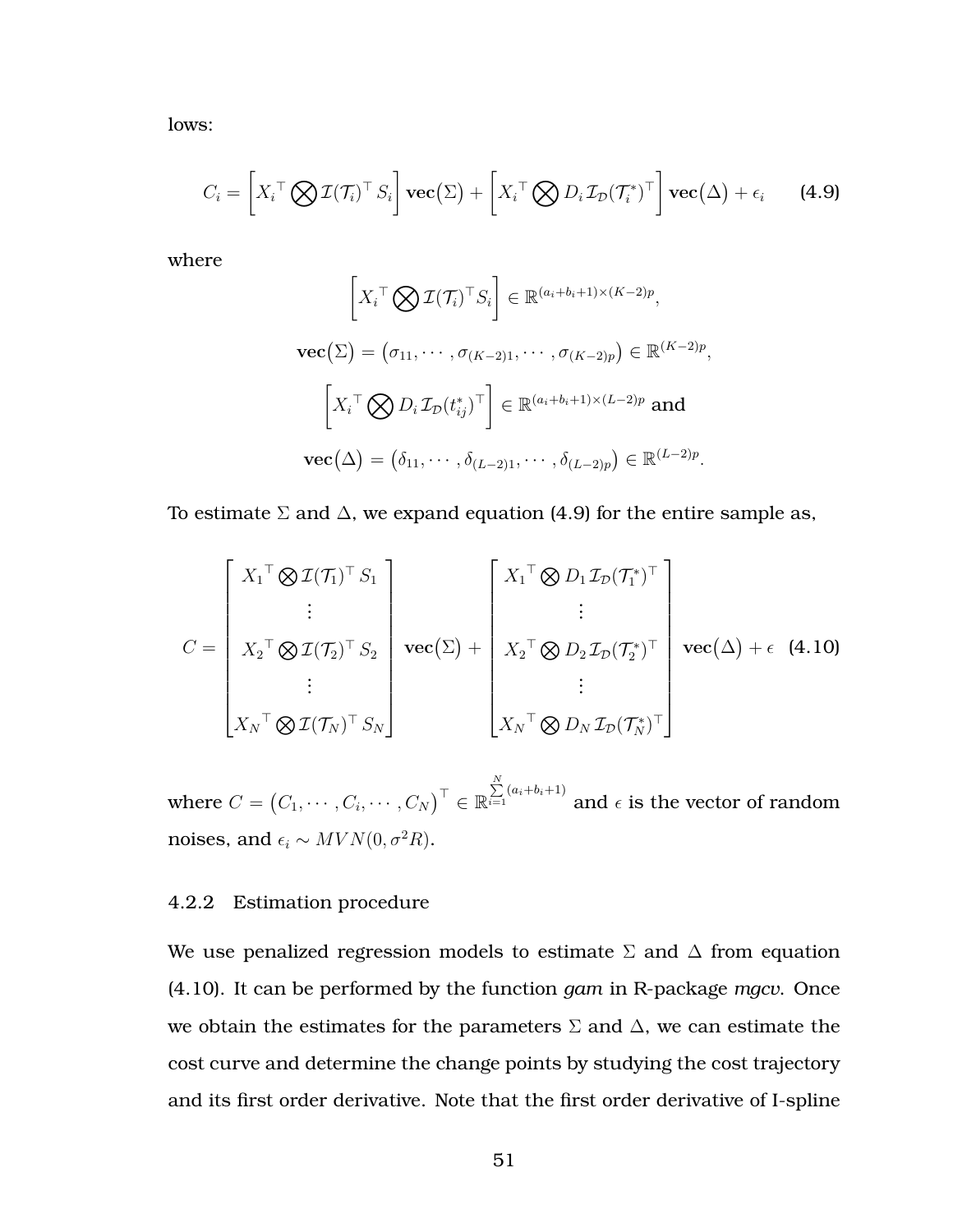is a M-spline. We thus can obtain the first derivative of the cost function using the same regression parameters  $\Sigma$  and  $\Delta$  but with M-spline basis functions instead of I-spline functions. That is,

$$
C' = \begin{bmatrix} X_{1}^{\top} \otimes M(\mathcal{T}_{1})^{\top} S_{1} \\ \vdots \\ X_{2}^{\top} \otimes M(\mathcal{T}_{2})^{\top} S_{2} \\ \vdots \\ X_{N}^{\top} \otimes M(\mathcal{T}_{N})^{\top} S_{N} \end{bmatrix} \operatorname{vec}(\Sigma) + \begin{bmatrix} X_{1}^{\top} \otimes D_{1} M_{\mathcal{D}}(\mathcal{T}_{1}^{*})^{\top} \\ \vdots \\ X_{2}^{\top} \otimes D_{2} M_{\mathcal{D}}(\mathcal{T}_{2}^{*})^{\top} \\ \vdots \\ X_{N}^{\top} \otimes D_{N} M_{\mathcal{D}}(\mathcal{T}_{N}^{*})^{\top} \end{bmatrix} \operatorname{vec}(\Delta) \quad (4.11)
$$
  
\n
$$
\vdots \\ \operatorname{where} M(\mathcal{T}_{i}) = \begin{bmatrix} M_{1}^{3}(t_{i(-a_{i})}) & M_{2}^{3}(t_{i(-a_{i})}) & \cdots & M_{K-2}^{3}(t_{i(-a_{i})}) \\ \vdots & \vdots & \vdots & \vdots \\ M_{1}^{3}(t_{ij}) & M_{2}^{3}(t_{ij}) & \cdots & M_{K-2}^{3}(t_{ij}) \\ \vdots & \vdots & \vdots & \vdots \\ M_{1}^{3}(t_{ik}) & M_{2}^{3}(t_{ik}) & \cdots & M_{K-2}^{3}(t_{ik_{i}}) \end{bmatrix} \text{ and}
$$
  
\n
$$
M_{\mathcal{D}}(\mathcal{T}_{i}^{*}) = \begin{bmatrix} M_{1}^{3}(t_{i(-12)}^{*}) & M_{2}^{3}(t_{i(-12)}^{*}) & \cdots & M_{L-2}^{3}(t_{i(-12)}^{*}) \\ \vdots & \vdots & \vdots & \vdots \\ M_{1}^{3}(t_{i(2)}^{*}) & M_{2}^{3}(t_{i(2)}^{*}) & \cdots & M_{L-2}^{3}(t_{i(2)}^{*}) \\ \vdots & \vdots & \vdots & \vdots \\ M_{1}^{3}(t_{i(2)}^{*}) & M_{2}^{3}(t_{i(2)}^{*}) & \cdots & M_{L-2}^{3}(t_{i(2)}^{*}) \end{bmatrix}.
$$

Here  $M^3_\kappa(t)$  and  $M^3_\iota(t^*)$  are the cubic M-spline basis functions based on the  $K$  and  $L$  knots specified above.

In literature, medical cost are often divided into different cost phases, and the change points of the phases could provide important information (Wijeysundera et al. [2012,](#page-74-0) Tramontano et al. [2019\)](#page-74-1). We are particularly interested in the 3 change points:  $\tau_{-1}$ , the change point from pre-diagnosis phase to diagnosis phase;  $\tau_1$ , the change point from treatment phase to stabilized phase;  $\tau_2$ , the change point from stabilized phase to terminal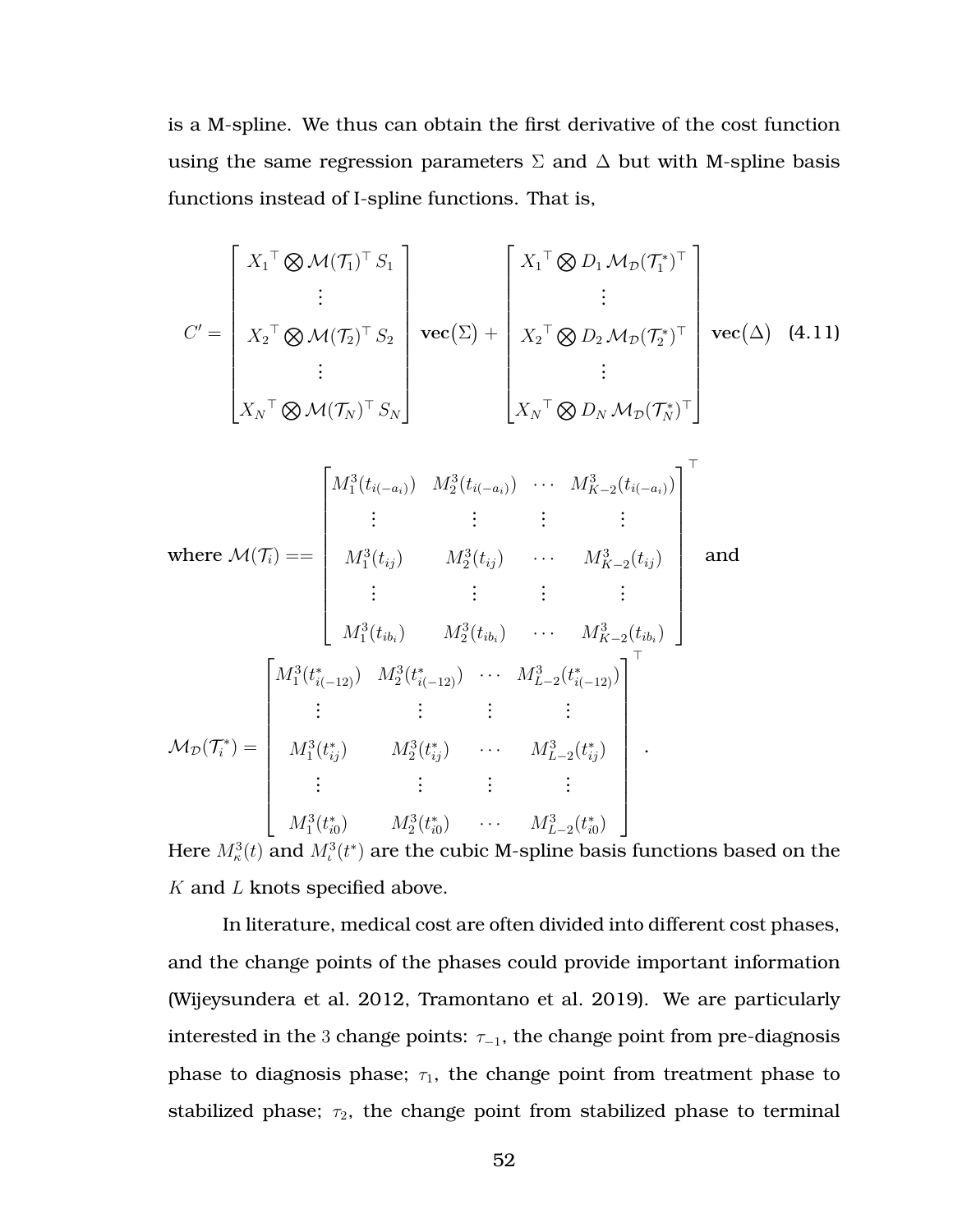phase. We proposed the following rules to detect the three change points,  $\bm{\tau} = (\tau_{-1}, \tau_1, \tau_2)$ :

- Step 1. Calculate the 95% confidence interval of the first derivative of the cost function from 12 months to 6 months prior diagnosis. 6 months prior diagnosis is considered because it is a reasonable window during which cost related to the disease diagnosis is unlikely to occur. Set the two boundary centered around zero for the first derivative, which are used to evaluate the change points.
- Step 2. The change point from pre-cancer phase to diagnosis phase  $(\tau_{-1})$ is estimated as the earliest time point prior diagnosis where the value of  $C'(j)$  exceeds the upper confidence interval boundary.
- Step 3. The change point  $(\tau_1)$  from treatment phase to stabilized phase is assessed as the latest time point after diagnosis where the value of  $C'(j)$  traveled from negative value into the lower boundary of the 95% confidence interval calculated in Step 1.
- Step 4. The change point  $(\tau_2)$  from stabilized phase to terminal phase is assessed as the earliest time point before death where the value of  $C'(j)$  exceeds the upper boundary of the  $95\%$  confidence interval calculated in Step 1.

## <span id="page-64-0"></span>4.3 Case Study

We applied our proposed method to study the healthcare cost pattern for patients with pancreatic cancer using the SEER Medicare 2005−2014 database. Our main goal here was to estimate the population-specific change points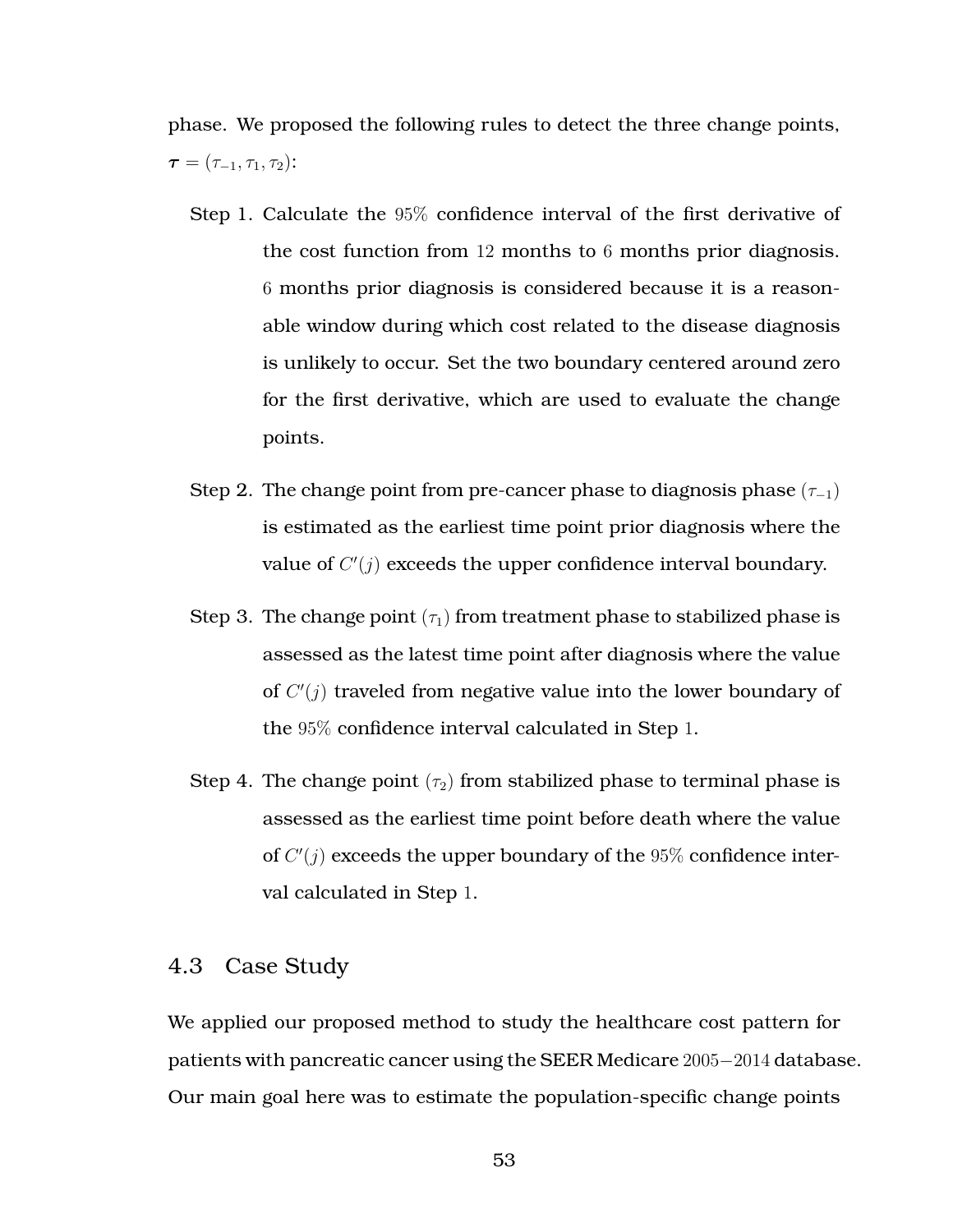along the patient-level cost trajectory. The study cohort included patients with pancreatic cancer specific diagnosis at primary site, histology, and behavioral code in the SEER database within year 2006 − 2013 and having at least one treatment after diagnosis. If multiple combinations of diagnosis were found, the first such occurrence was considered. The comorbidity for a patient were obtained by using the NCI comorbidity index obtained based on one year data prior to pancreatic cancer diagnosis. NCI comorbidity index is cancer specific and excludes solid tumors, leukemia, and lymphomas as comorbid conditions (Klabunde et al. [2000\)](#page-73-5). The NCI comorbidity index was calculated using the 2014 NCI SAS Macro from the NCI website (NCI [2014\)](#page-73-6) using the SEER-Medicare enrollment file (Pedsf) and the diagnostic codes in the inpatient file (Medpar), the outpatient file (Outpat) and the carrier claims file (NCH). The other covariates obtained from Pedsf included demographic variables (i.e. race, age, sex) and geographical variable (such as urban/rural and state). Treatment assigned for each patient was categorized as chemotherapy or surgery whenever it came first after diagnosis. After applying the inclusion/exclusion criteria, we had 2899 patients in the sample, of whom 2277 patients died during the study period and 622 patients survived the study period.

All medical cost from Medpar, Outpat and NCH files were obtained as the primary outcome in the analysis. The costs were standardized to 2014 cost rates using the Consumer Price Index (CPI-U) data (U.S. Department of Labor Bureau of Labor Statistic [2021\)](#page-74-3). For each patient, we set the time of diagnosis as origin  $(t_0 = 0)$  and calculate the monthly cost as the sum of all costs occurred during that month. We restrict our time period of observation before diagnosis to 12 months to have enough data to capture the pre-disease phase cost. We fit our proposed model to the data to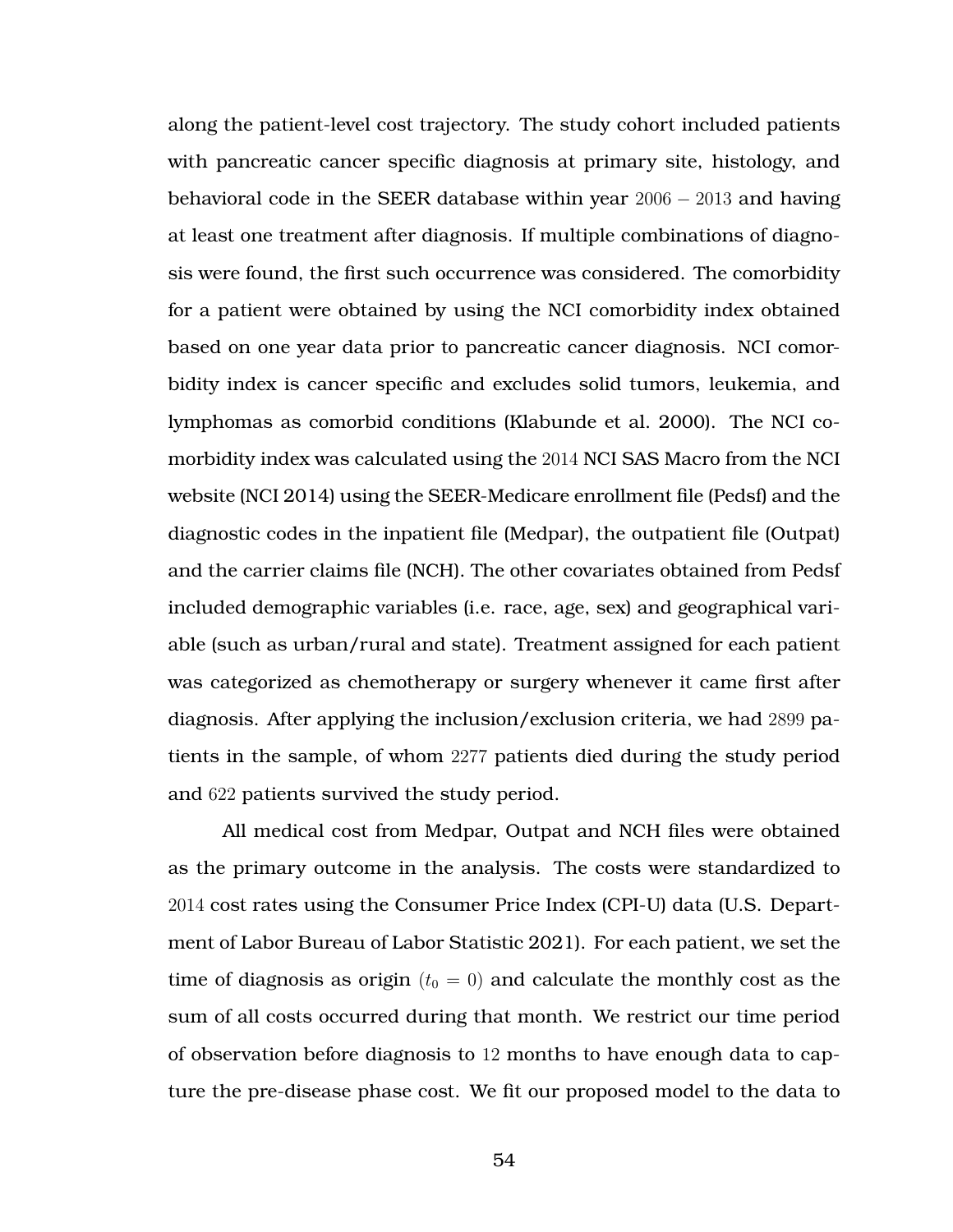estimate the cost trajectory. We perform a penalized regression and predict the cost trajectory and estimate the change points from the first derivative and the cost patterns. Figure [4.1](#page-67-0) and [4.2](#page-68-0) Panels A1-A3 provided the average observed monthly cost (solid line) and average predicted monthly cost (dashed lines) for different selected cohorts of the sample, along with the estimated change points (dotted lines). Each panel represented a different sub-cohort. In Figure [4.1](#page-67-0) Panel A1 represented the entire sample, A2 represented the patients who survived during the study period, and A3 represented all those who died during the study period. Similarly, Figure [4.2](#page-68-0) Panel A1 showed the results from patients who died between  $15 - 18$ months after diagnosis, Panel A2 showed the results from patients who died between  $21 - 24$  months after diagnosis, and Panel A3 showed the results from patients who died between  $33 - 36$  months after diagnosis. We then obtained the first order derivative for the curve at each time point. The derivatives were displayed below each panel of A1-A3 for ease of visualization and were displayed as solid lines in both Figures [4.1](#page-67-0) and [4.2](#page-68-0) in Panels B1-B3. In Figure [4.1,](#page-67-0) Panel B1 represented the derivative for the entire sample, B2 represented the derivative for patients who survived during the study period and B3 represented the derivative for all those who died during the study period. The same followed in Figure [4.2](#page-68-0) Panels B1-B3. We applied our proposed change point detection technique to estimate the change points. The change points were provided in the plots. Note that, in Figure [4.1](#page-67-0) Panels A1 and A2 were aligned to the time of diagnosis as origin on the x-axis. Hence, we cannot provide the terminal change point in the plot in Panel A1 and A2 as it is related to the time of death. We provided the terminal change point results in Figure [4.2](#page-68-0) Panels A1-A3 but with relative narrow range of survival time, with x-axis ranged to the longest survival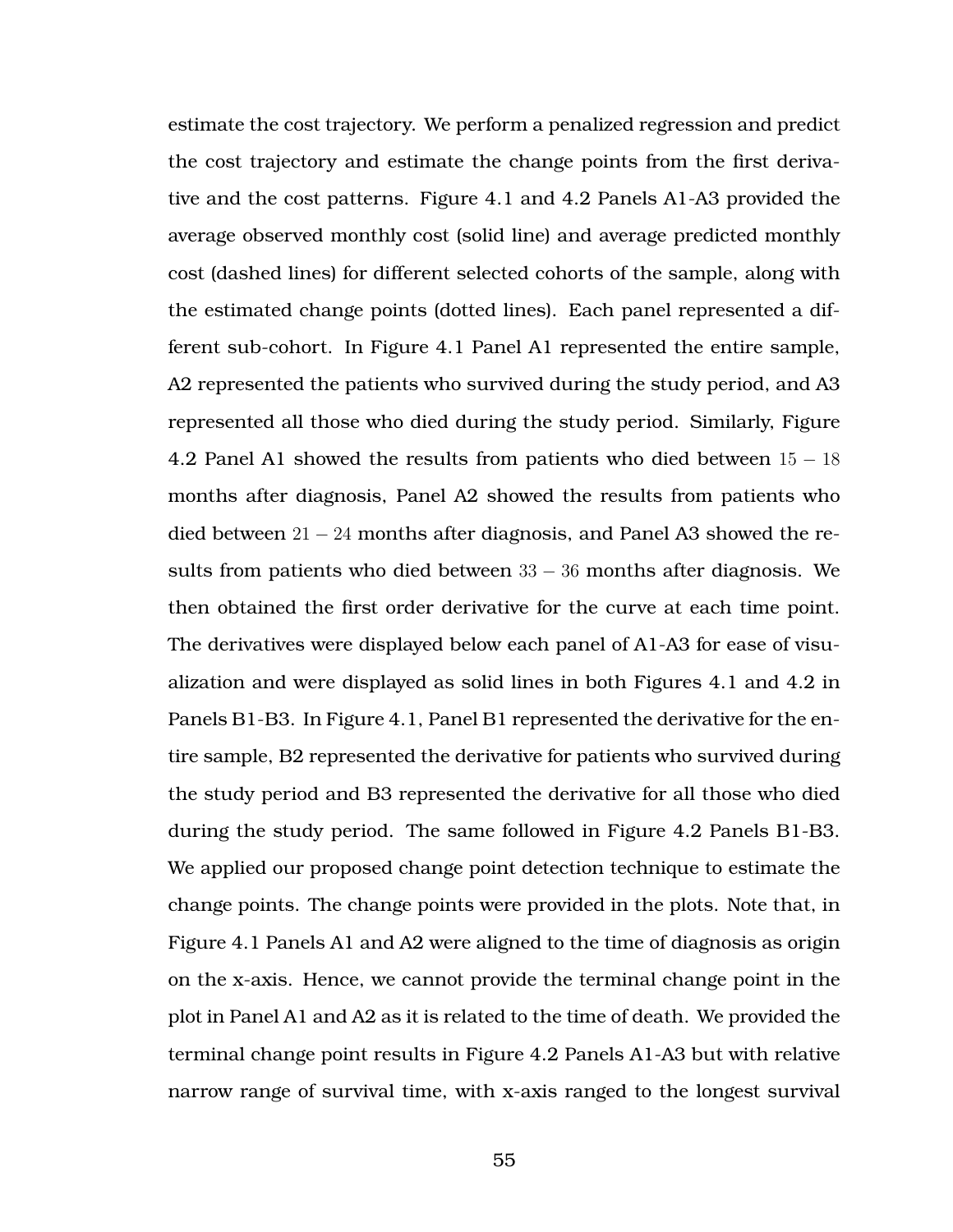time in their respective cohort. However, these representations did not accurately illustrate the change point from stable phase to terminal phase. All these panels are standardized to the time of diagnosis, while the time of death varies for each patient. The best representation of the change point from stable phase to terminal phase would be in a panel where the survival time on the x-axis is aligned with the time of death. Figure [4.1](#page-67-0) Panel A3 represented the most accurate illustration of the terminal change point dependent upon death which describes the cost change time from death.

<span id="page-67-0"></span>Figure 4.1: Observed and estimated average cost trajectory along with change points for different cohorts in Panels A1-A3 and the estimated first order derivative of the cost trajectory in Panels B1-B3 for pancreatic cancer patients as estimated by the proposed non-parametric approach



It can be clearly seen that the estimated change points matched the change of cost in different phases. That is, the diagnosis phase started 2 − 3 month before diagnosis, followed by an initial treatment phase of 7 − 10 months after diagnosis and then a stabilized phase. For the deceased population, the cost dramatically increased in the last 5−6 months of their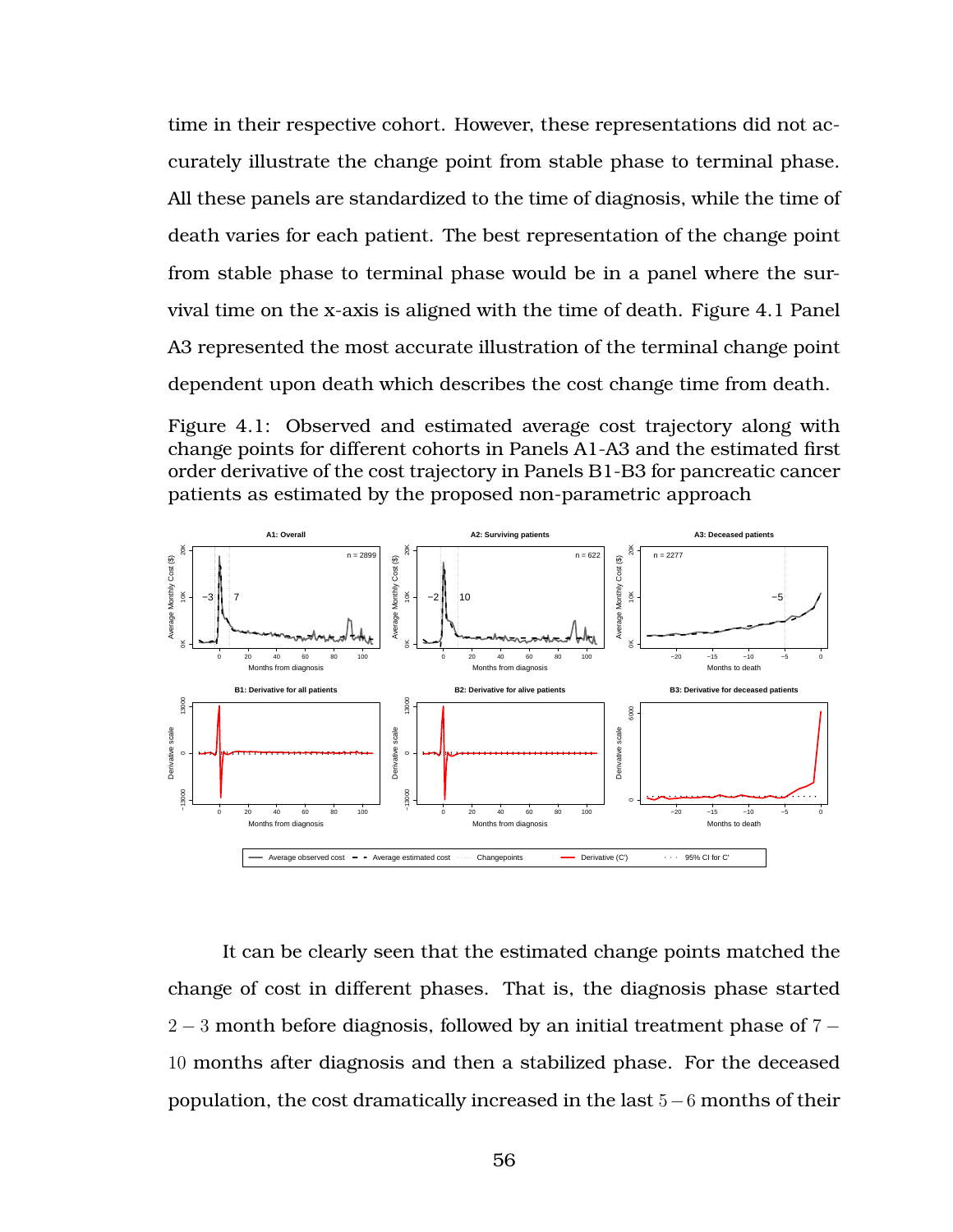<span id="page-68-0"></span>Figure 4.2: Observed and estimated average cost trajectory along with change points for different death cohorts in Panels A1-A3 and the estimated first order derivative of the cost trajectory in Panels B1-B3 for pancreatic cancer patients as estimated by the proposed non-parametric approach



lives.

In literature, we often see that the major contributing factor to the change in cost phases are due to cancer stages (Wijeysundera et al. [2012;](#page-74-0) Tramontano et al. [2019\)](#page-74-1). We have already included the cancer stage as a factor variable in our model. To further examine the impact of cancer stages on the cost, we stratify the 2899 pancreatic cancer patients into two groups: the first group consisting of patients with stage 1 and 2 pancreatic cancer and the second group consisting of patients with stage 3 pancreatic cancer. We used our proposed model to predict the costs for both groups and estimated the change points based on the derivatives. The observed (solid line) and estimated (dashed lined) cost profiles for the stratified groups are provided in Figure [4.3](#page-70-0) for stage 1 and 2 cancer patients and Figure [4.4](#page-70-0) for stage 3 cancer patients. We first presented the cost pattern for the patients in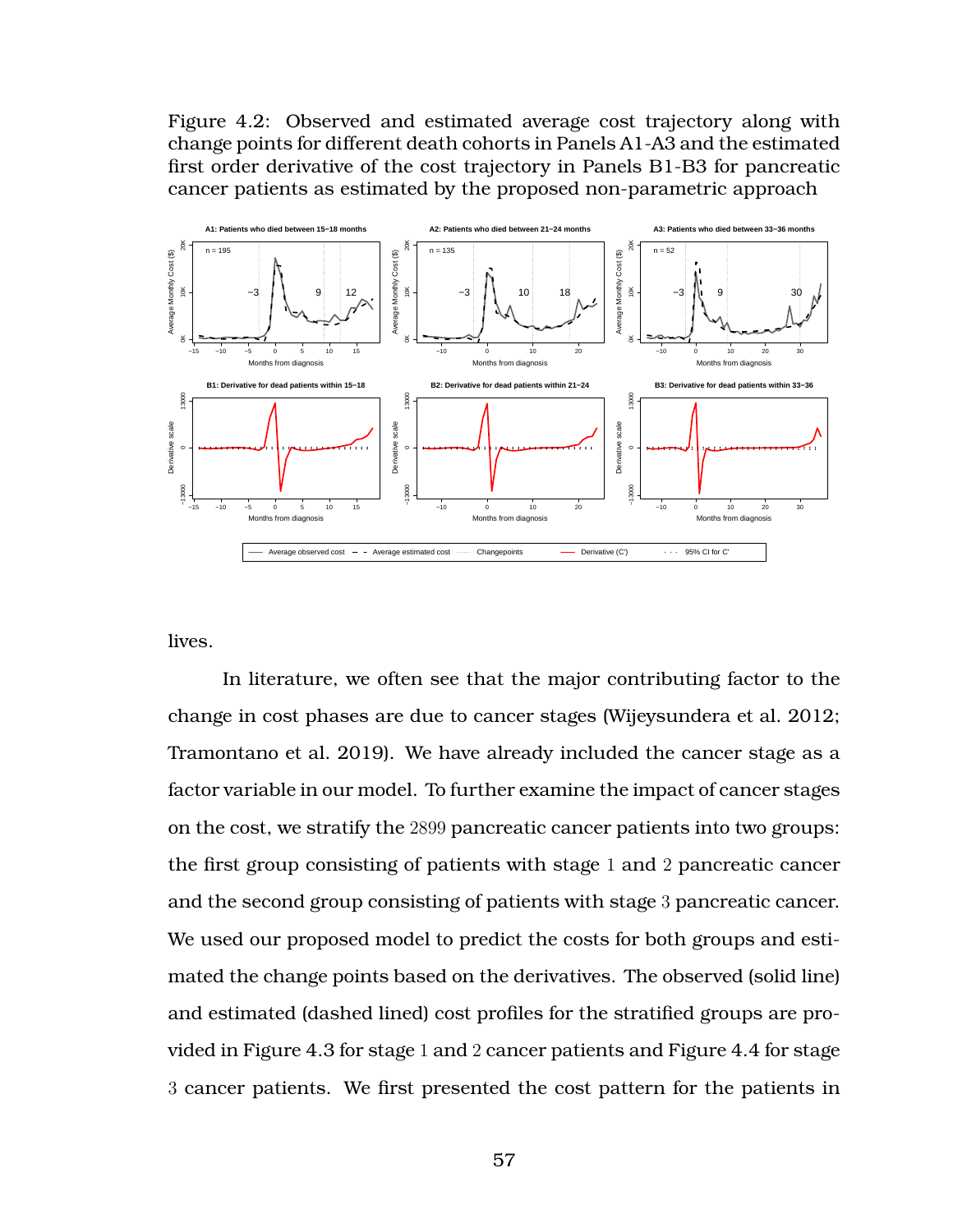each stage group (Panels A1) then each group is further divided into cohorts of surviving and deceased patients in Panels A2 and A3. The derivatives were displayed below each panel of A1-A3 for ease of visualization and were displayed as solid lines in both Figure [4.3](#page-70-0) and [4.3](#page-70-0) in Panels B1-B3. The change points derived from our proposed method is plotted in the figures as well. It is clear that the cancer stage did have a significant impact on the cost. In particular, the cost after treatment for patients with stage 1 and 2 cancer stabilizes after an initial high treatment phase as compared to the patients with stage 3 cancer. This is likely due to surgical treatment of stage 1 and 2 pancreatic cancer at the time of diagnosis, whereas stage 3 pancreatic cancer is more likely treated with chemotherapy only and hence have larger cost variation after initial treatment period, indicating more costs due to medical needs and possibly early deaths. Our model is able to capture the first and second change points as shown in Figure [4.3](#page-70-0) Panels A1, A2, B1 and B2 and the final change point before death (see Panel A3 and B3).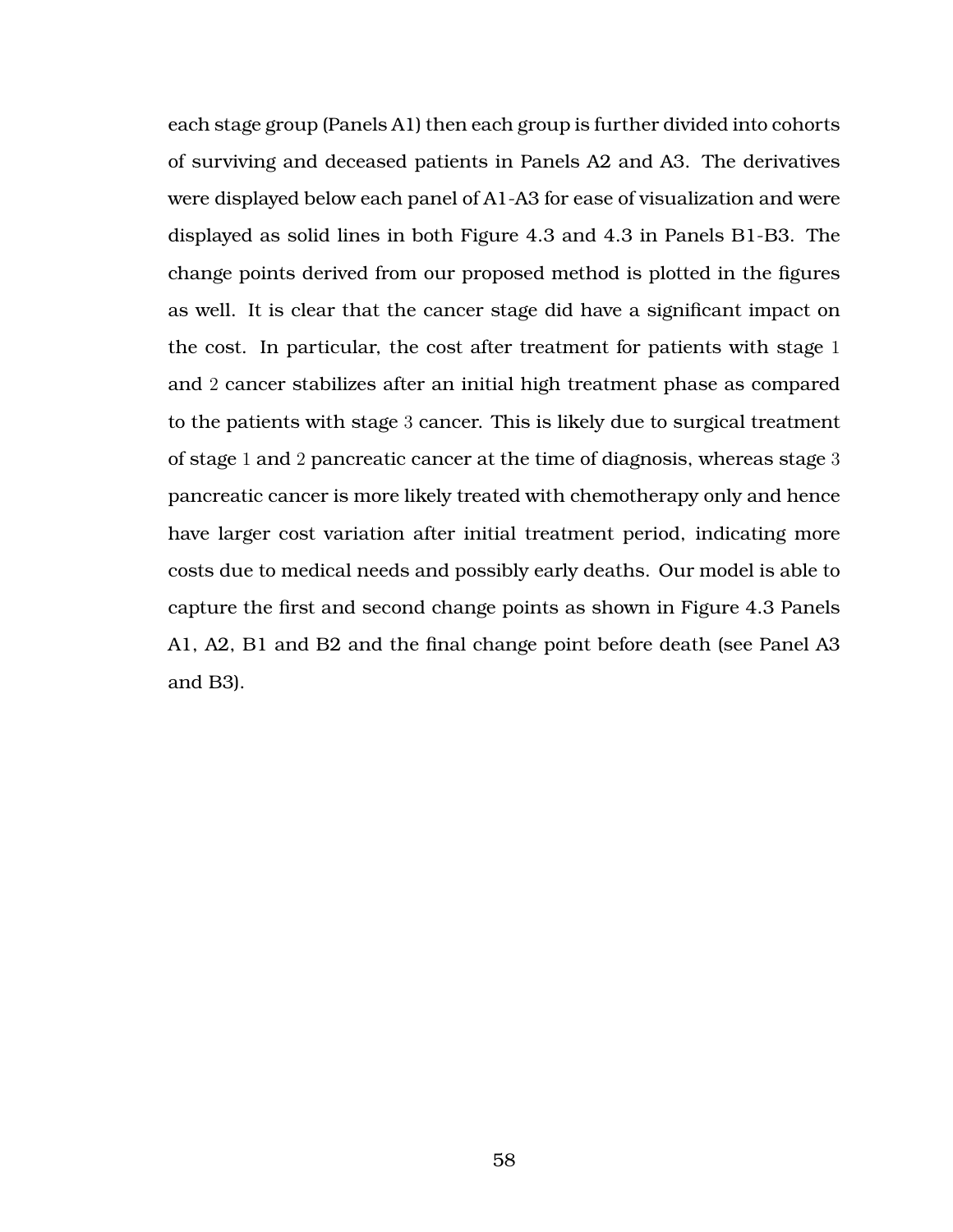<span id="page-70-0"></span>Figure 4.3: Observed and estimated average cost trajectory along with change points for stage 1 and 2 patients in Panels A1-A3 and the estimated first order derivative of the cost trajectory in Panels B1-B3 for pancreatic cancer patients as estimated by the proposed non-parametric approach



Figure 4.4: Observed and estimated average cost trajectory along with change points for stage 3 patients in Panels A1-A3 and the estimated first order derivative of the cost trajectory in Panels B1-B3 for pancreatic cancer patients as estimated by the proposed non-parametric approach

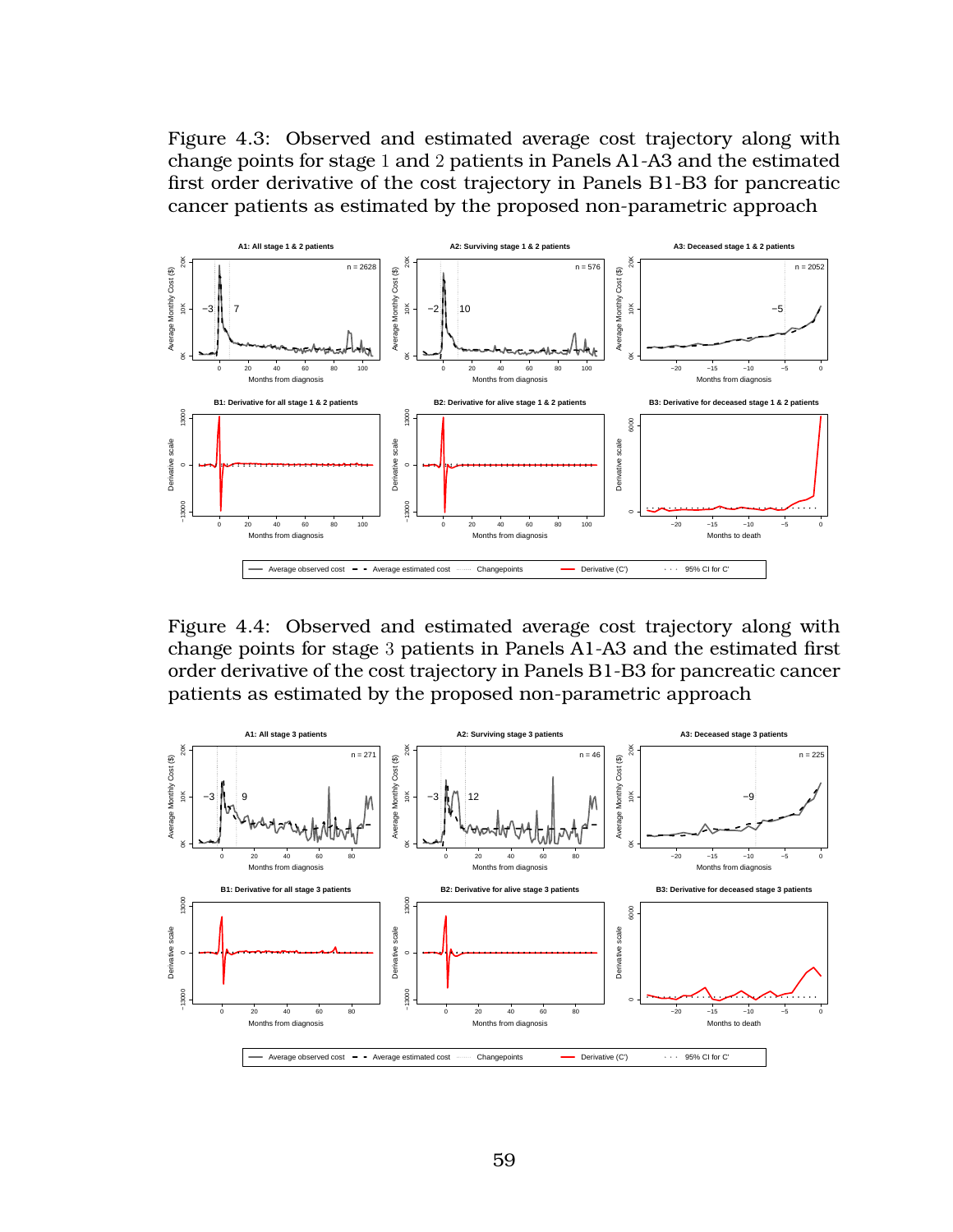### <span id="page-71-0"></span>4.4 Discussion

In this study, we proposed a flexible non-parametric change point models to estimate cohort-level change points and patient level cost trajectory. The patient level cost trajectory could be associated with different patient's demographics, comorbidity, and treatment choices. The change point and cost trajectory is also dependent on the patients end of life information. To incorporate these we proposed a model with basis functions based on both the time of diagnosis and the time of death for the deceased patients. We used I-spline basis functions to model our cost trajectory. Once we had the cost curve estimated, we then used the first derivative of the spline function, particularly the M-spline basis function to estimate the change points on the cost curve. The results from the case study showed that our proposed method provided an appropriate estimates of the change points in the cost pattern. The accurate estimation of the change points can help infer about the cost patterns due to a disease diagnosis. It further helped to understand the change points in cost pattern, which enable us to make more informed decisions regarding the funds for treatment over a period of time. Further, an upward trend in cost pattern after a stabilized cost period could also act as a warning sign of deteriorating health of the patient or recurrences of the disease.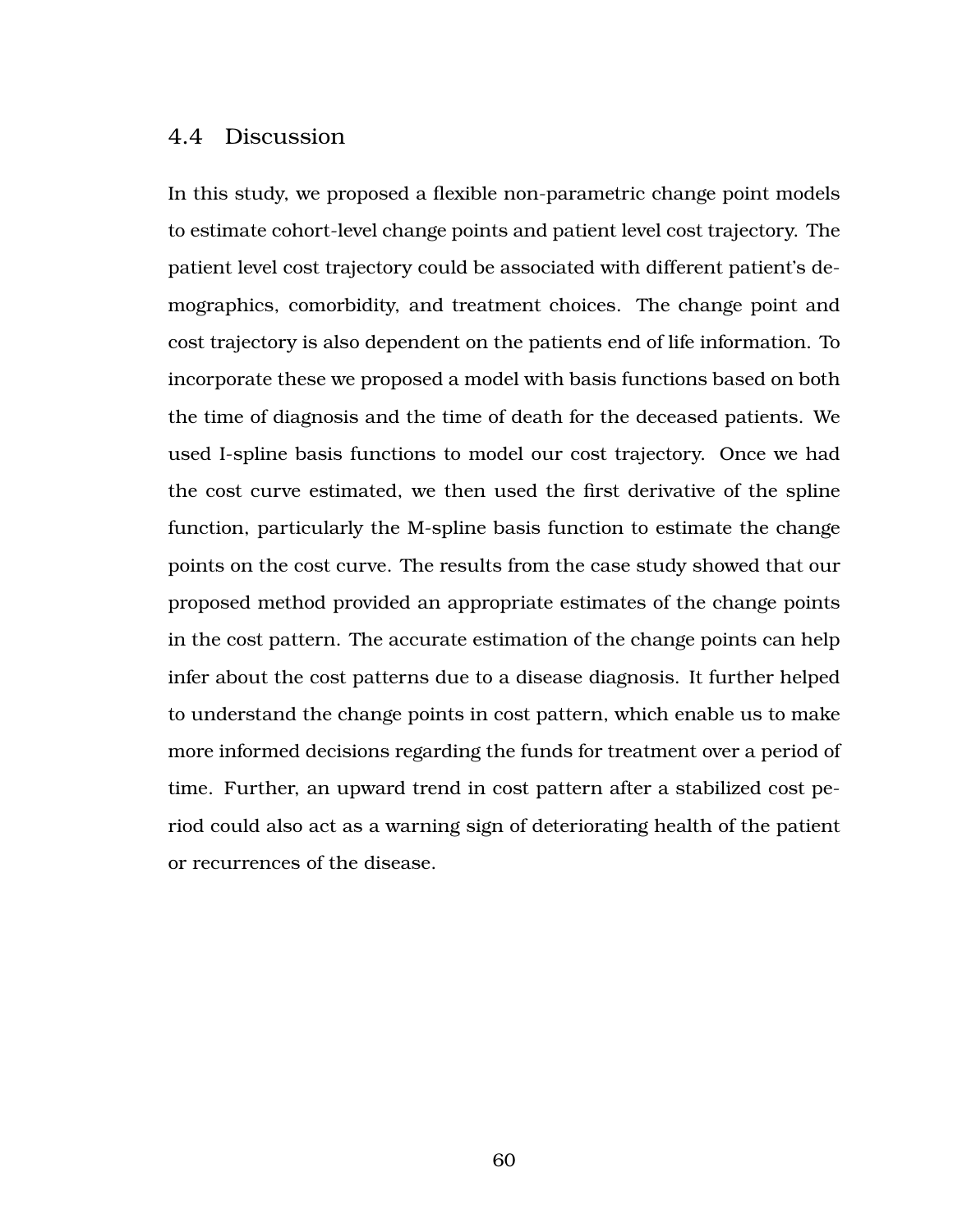## REFERENCES

- Austin, P. C. (2011). An introduction to propensity score methods for reducing the effects of confounding in observational studies. *Multivariate Behavioral Research*, *46*(3), 399–424.
- Bang, H., & Tsiatis, A. A. (2002). Median regression with censored cost data. *Biometrics*, *58*(3), 643–649.
- Baser, O., Gardiner, J. C., Bradley, C. J., & Given, C. W. (2004). Estimation from censored medical cost data. *Biometrical Journal: Journal of Mathematical Methods in Biosciences*, *46*(3), 351–363.
- Basu, A., Polsky, D., & Manning, W. G. (2011). Estimating treatment effects on healthcare costs under exogeneity: Is there a 'magic bullet'? *Health Services and Outcomes Research Methodology*, *11*(1-2), 1–26.
- Brown, M. L., Riley, G. F., Schussler, N., & Etzioni, R. (2002). Estimating health care costs related to cancer treatment from seer-medicare data. *Medical Care*, IV104–IV117.
- Correa, P. (2013). Gastric cancer: Overview. *Gastroenterology Clinics of North America*, *42*(2), 211.
- Golub, G. H., Heath, M., & Wahba, G. (1979). Generalized cross-validation as a method for choosing a good ridge parameter. *Technometrics*, *21*(2), 215–223.

Hernan, M., & Robins, J. (2019). *Causal inference*. Taylor & Francis.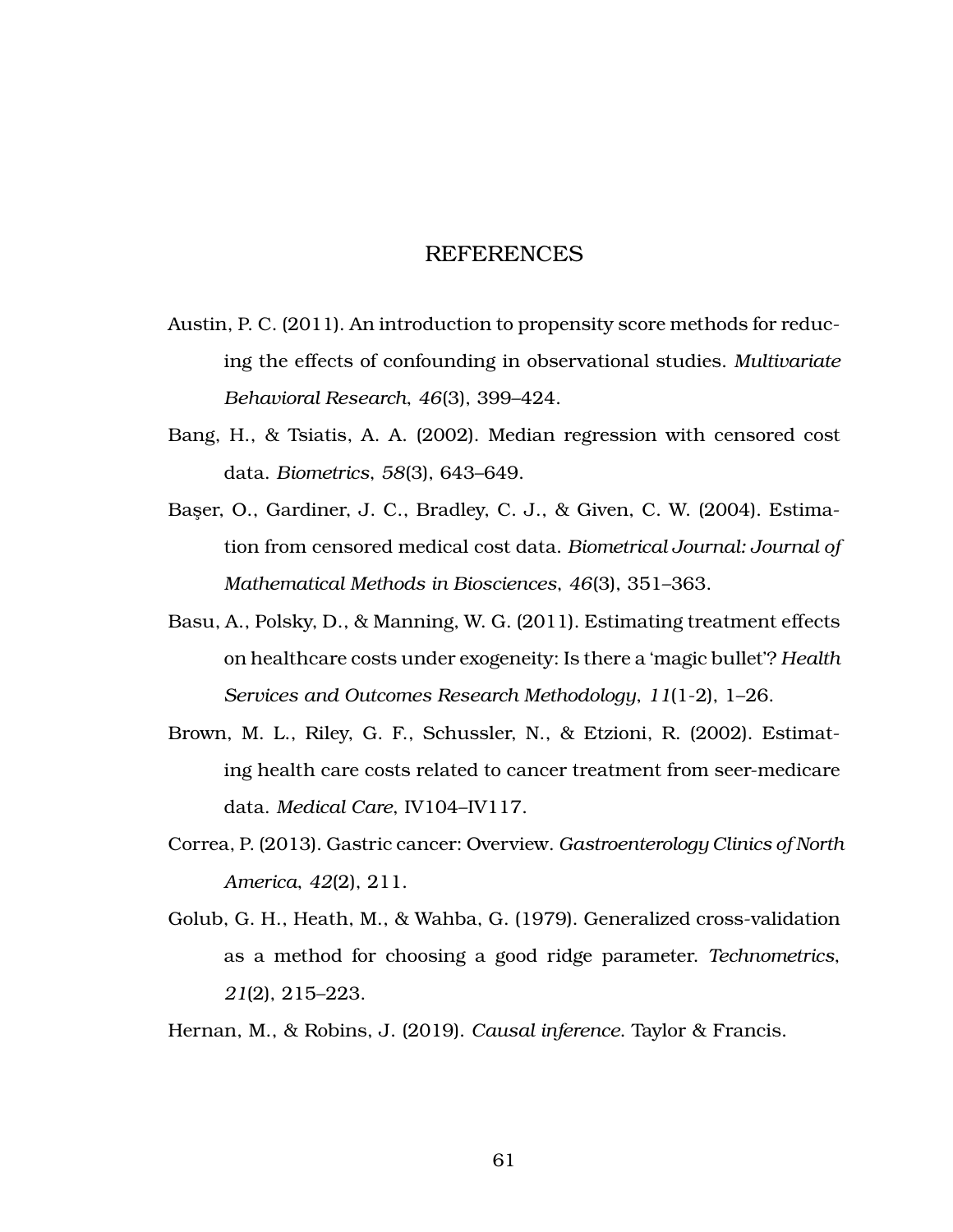- Klabunde, C. N., Potosky, A. L., Legler, J. M., & Warren, J. L. (2000). Development of a comorbidity index using physician claims data. *Journal of Clinical Epidemiology*, *53*(12), 1258–1267.
- Li, J., Handorf, E., Bekelman, J., & Mitra, N. (2016). Propensity score and doubly robust methods for estimating the effect of treatment on censored cost. *Statistics in Medicine*, *35*(12), 1985–1999.
- Lin, D., Feuer, E., Etzioni, R., & Wax, Y. (1997). Estimating medical costs from incomplete follow-up data. *Biometrics*, 419–434.
- Manning, W. G., & Mullahy, J. (2001). Estimating log models: To transform or not to transform? *Journal of Health Economics*, *20*(4), 461–494.
- Mihaylova, B., Briggs, A., O'Hagan, A., & Thompson, S. G. (2011). Review of statistical methods for analysing healthcare resources and costs. *Health Economics*, *20*(8), 897–916.
- NCI. (2014). *Seer-medicare: Selecting the appropriate comorbidity sas macro*. [https://healthcaredelivery.cancer.gov/seermedicare/consideratio](https://healthcaredelivery.cancer.gov/seermedicare/considerations/calculation.html) [ns/calculation.html](https://healthcaredelivery.cancer.gov/seermedicare/considerations/calculation.html)
- Paulus, M. T., Claridge, D. E., & Culp, C. (2015). Algorithm for automating the selection of a temperature dependent change point model. *Energy and Buildings*, *87*, 95–104.
- Ramsay, J. O. (1988). Monotone regression splines in action. *Statistical science*, 425–441.
- Reeves, J., Chen, J., Wang, X. L., Lund, R., & Lu, Q. Q. (2007). A review and comparison of changepoint detection techniques for climate data. *Journal of Applied Meteorology and Climatology*, *46*(6), 900–915.
- Robins, J., Hernan, M. A., & Brumback, B. (2000). Marginal structural models and causal inference in epidemiology.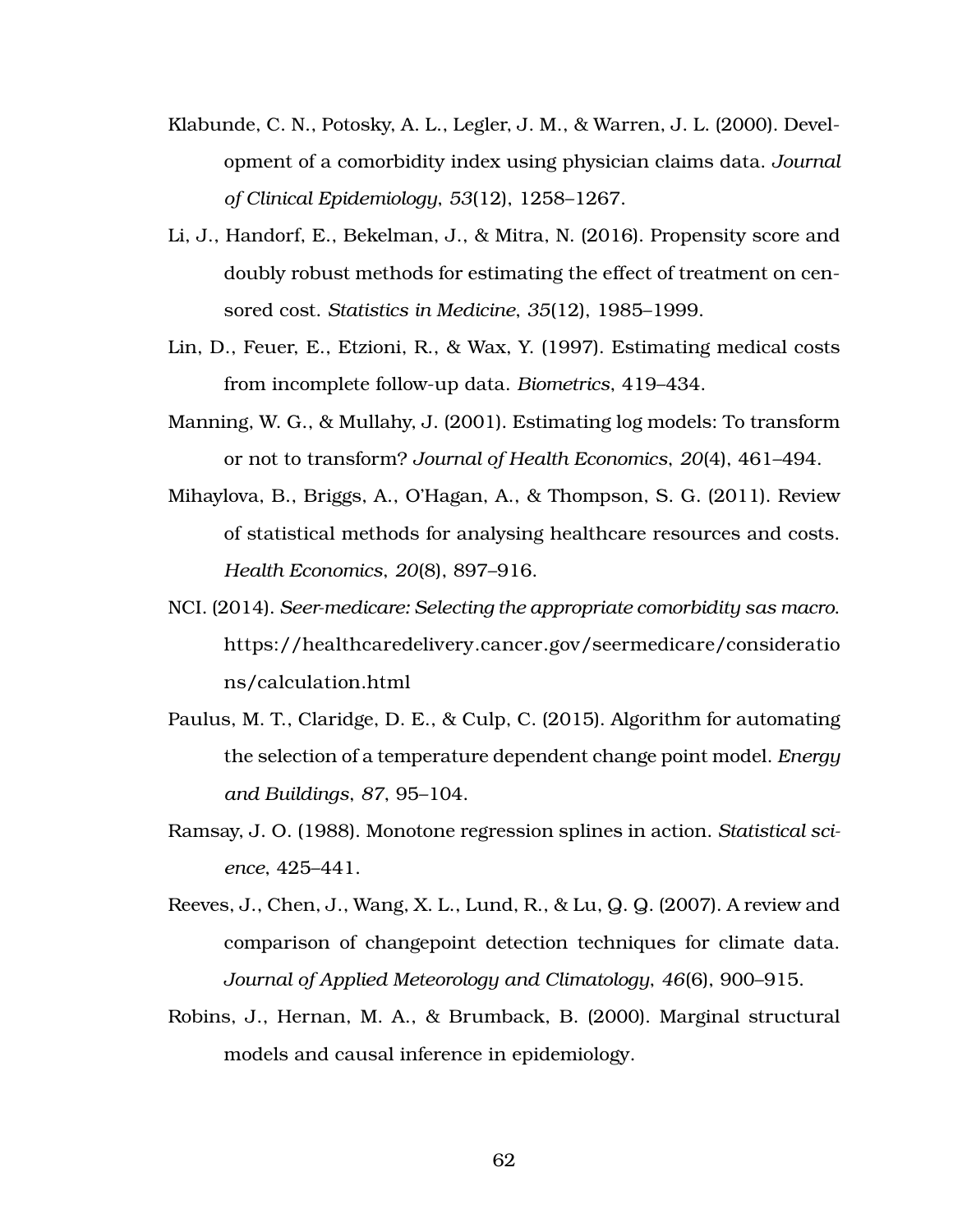- Roth, W. E. (1934). On direct product matrices. *Bulletin of the American Mathematical Society*, *40*(6), 461–468.
- Tramontano, A. C., Chen, Y., Watson, T. R., Eckel, A., Sheehan, D. F., Peters, M. L. B., Pandharipande, P. V., Hur, C., & Kong, C. Y. (2019). Pancreatic cancer treatment costs, including patient liability, by phase of care and treatment modality, 2000 − 2013. *Medicine*, *98*(49).
- U.S. Department of Labor Bureau of Labor Statistic. (2021). *Consumer price index data*. [https://www.usinf lationcalculator.com/inf lation/con](https://www.usinflationcalculator.com/inflation/consumer-price-index-and-annual-percent-changes-from-1913-to-2008) sumer-price-index-and-annual-percent-changes-from-1913-to-2 [008](https://www.usinflationcalculator.com/inflation/consumer-price-index-and-annual-percent-changes-from-1913-to-2008)
- <span id="page-74-0"></span>Wan, Y., Datta, S., Lee, J. J., & Kong, M. (2017). Monotonic single-index models to assess drug interactions. *Statistics in Medicine*, *36*(4), 655– 670.
- Wijeysundera, H. C., Wang, X., Tomlinson, G., Ko, D. T., & Krahn, M. D. (2012). Techniques for estimating health care costs with censored data: An overview for the health services researcher. *ClinicoEconomics and Outcomes Research: CEOR*, *4*, 145.
- Wu, C., Zhou, H., Wang, T., Zhang, I., Chen, Y., & Zhao, D. (2019). Impact of the time from the completion of neoadjuvant chemotherapy to surgery on the outcomes of patients with gastric cancer. *Translational Cancer Research*, *8*(5), 1853–1862.
- Yan, X., Zheng, Q., & Kong, M. (2021). Estimating medical costs from incomplete follow-up data. *Journal of Statistical Computation and Simulation (To appear)*.
- Yeh, J. M., Tramontano, A. C., Hur, C., & Schrag, D. (2017). Comparative effectiveness of adjuvant chemoradiotherapy after gastrectomy among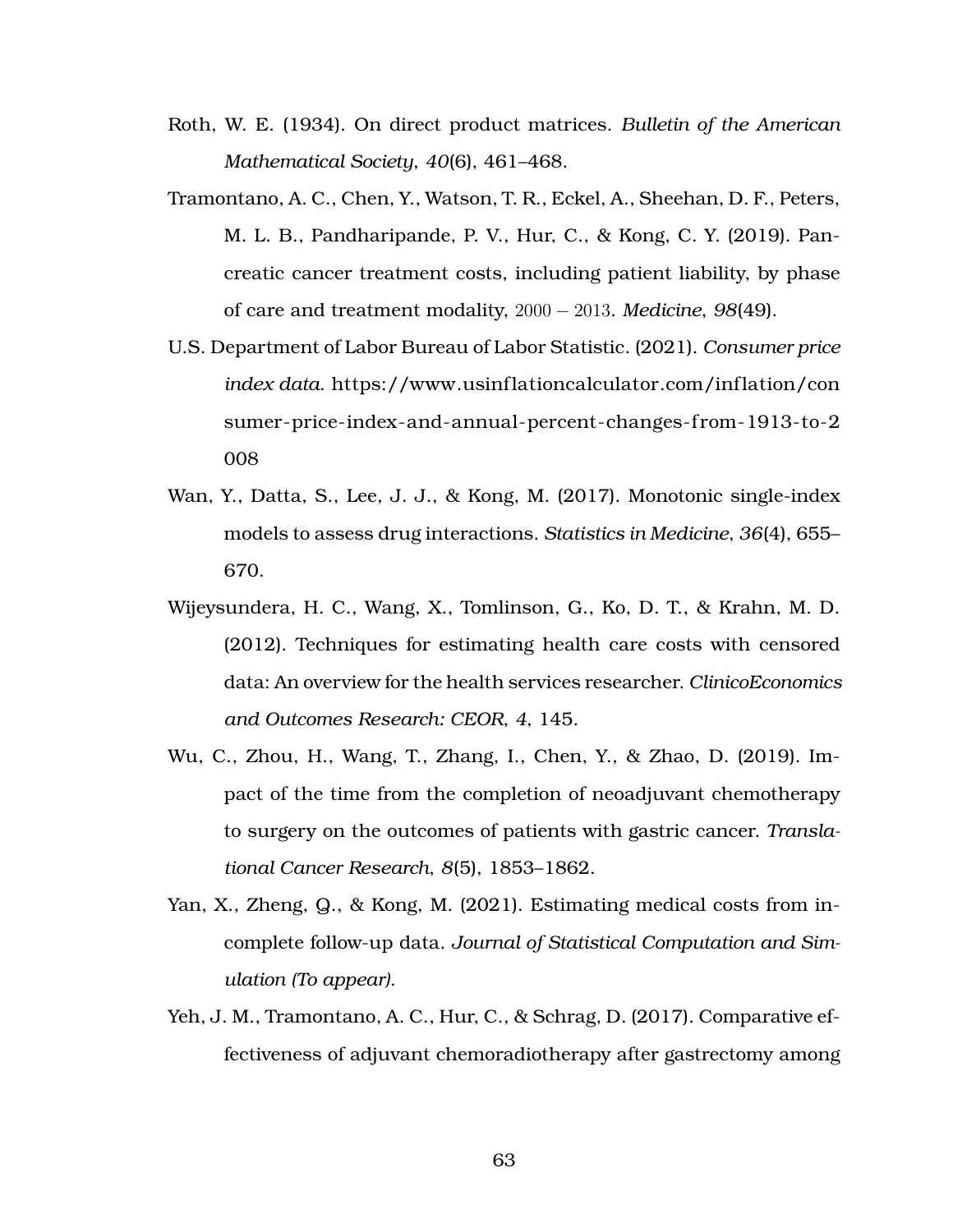older patients with gastric adenocarcinoma: A seer–medicare study. *Gastric Cancer*, *20*(5), 811–824.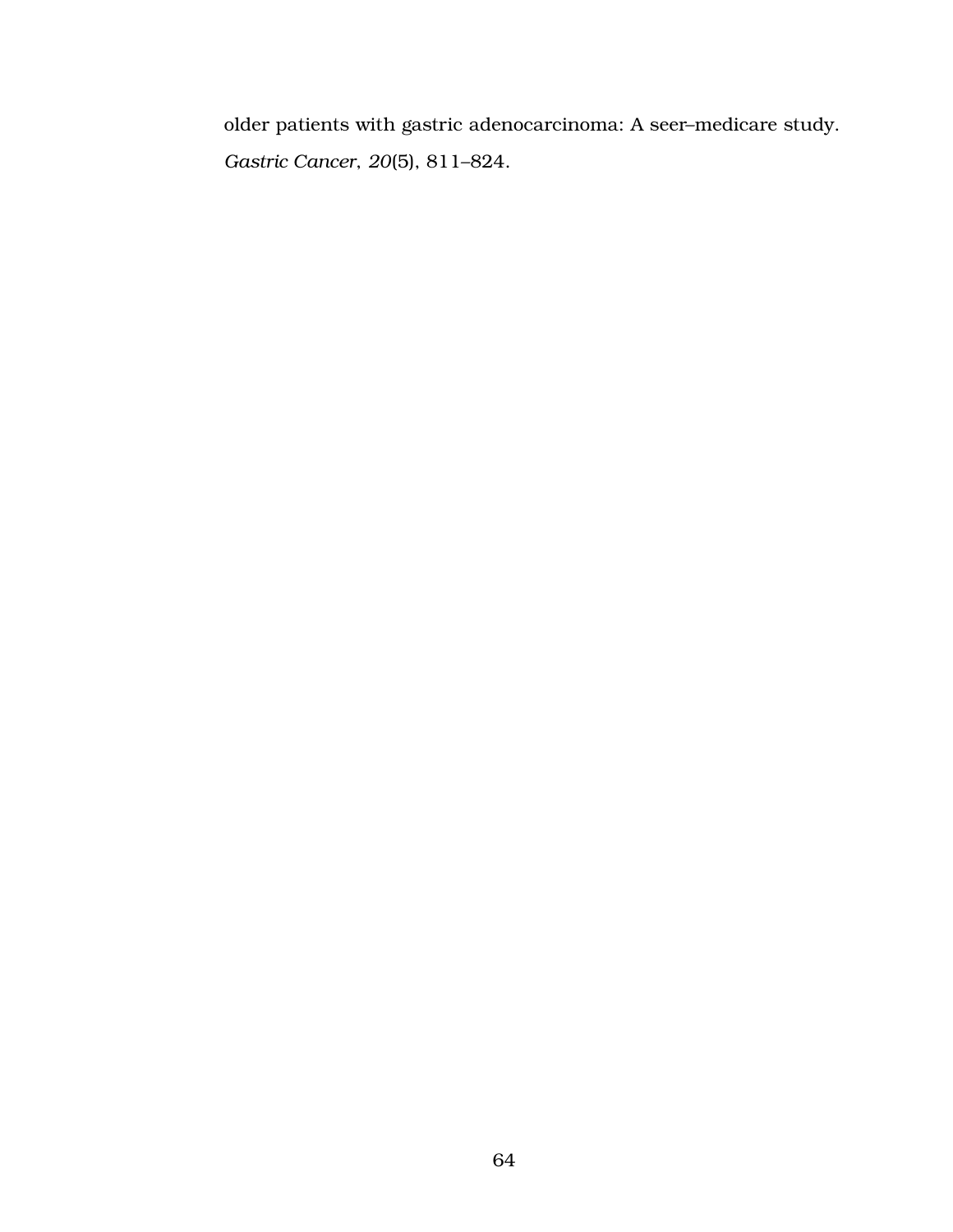## APPENDIX

I-spline calculation:

We define I-splines matrix as (Wan et al. [2017\)](#page-74-0):

$$
I_{\kappa}^{k}(T) = \begin{cases} 0 & , \kappa > l; \\ \sum_{m=\kappa}^{l} \frac{\tau_{m+K-1}-\tau_{m}}{k+1} M_{m}^{k+1}(T) & , l-k+1 \leq \kappa \leq l; \text{ where} \\ 1 & , \kappa < l-k+1; \end{cases}
$$
  
for  $k > 1$ ,  $M_{\kappa}^{k}(T) = \frac{k[(T-\tau_{\kappa})M_{\kappa}^{K-1}(T)+(\tau_{\kappa+k}-T)M_{\kappa+1}^{K-1}(T)]}{(K-1)(\tau_{\kappa+k}-\tau_{\kappa})}$ ,  
for  $k = 1$ ,  $M_{\kappa}^{1}(T) = \begin{cases} \frac{1}{\tau_{\kappa+1}-\tau_{\kappa}} & , \tau_{\kappa} \leq t < \tau_{\kappa+1}; \\ 0 & , \text{otherwise}; \end{cases}$ ,  
 $\min_{1 \leq i \leq N} (T_{i}) = \tau_{1} \leq \tau_{2} \leq \cdots \leq \tau_{K} = \max_{1 \leq i \leq N} (T_{i})$   
and  $l = 0, \cdots, K$ .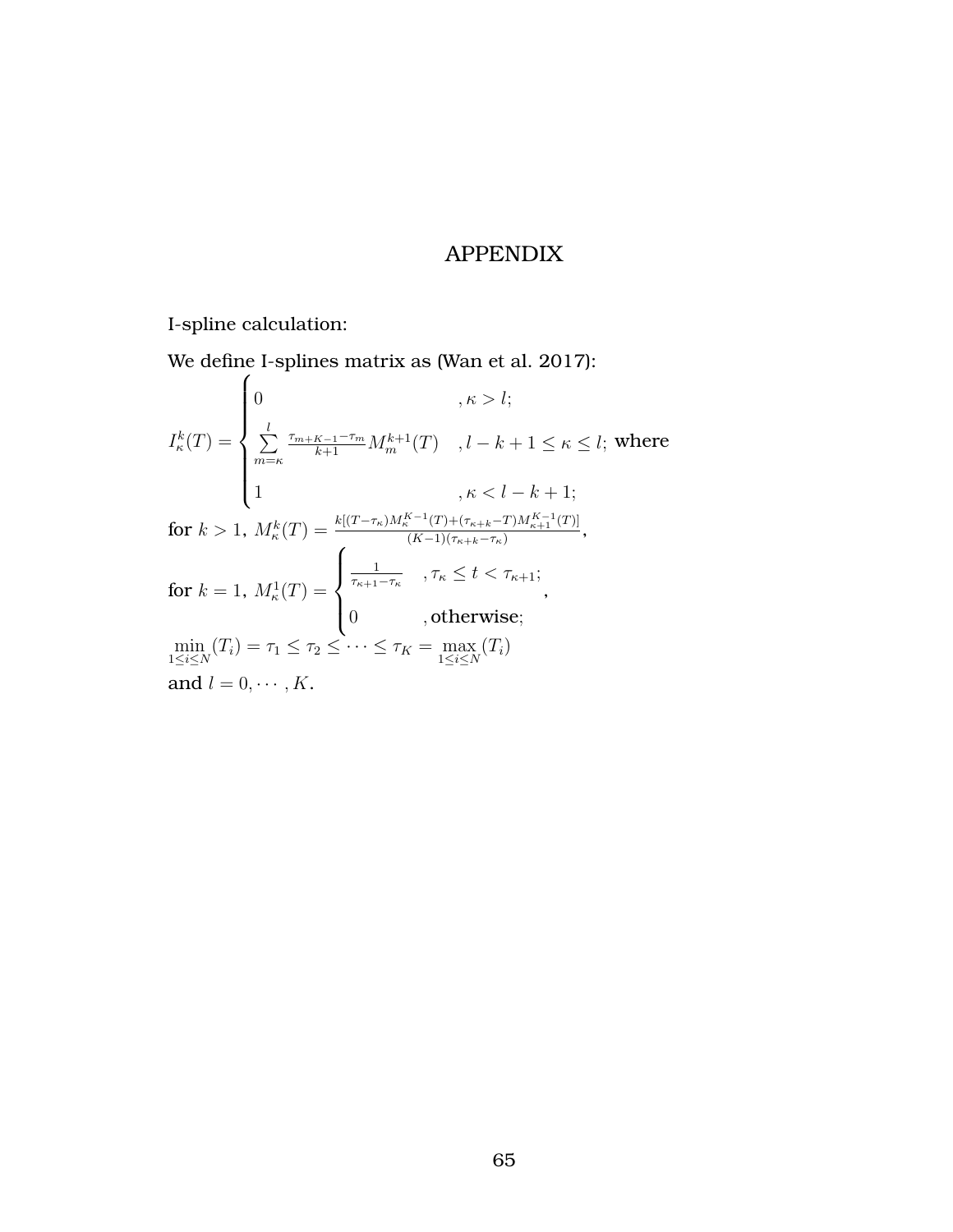Figure A0.1: Flowchart for creating the study cohort (Panel A) and different treatment combinations (Panel B) in case study of Chapter 2



Figure A0.2: Additional simulation results from Chapter 2 for the average treatment effect in terms of cost difference over time under different scenarios for  $\delta = 100$  in Chapter 2